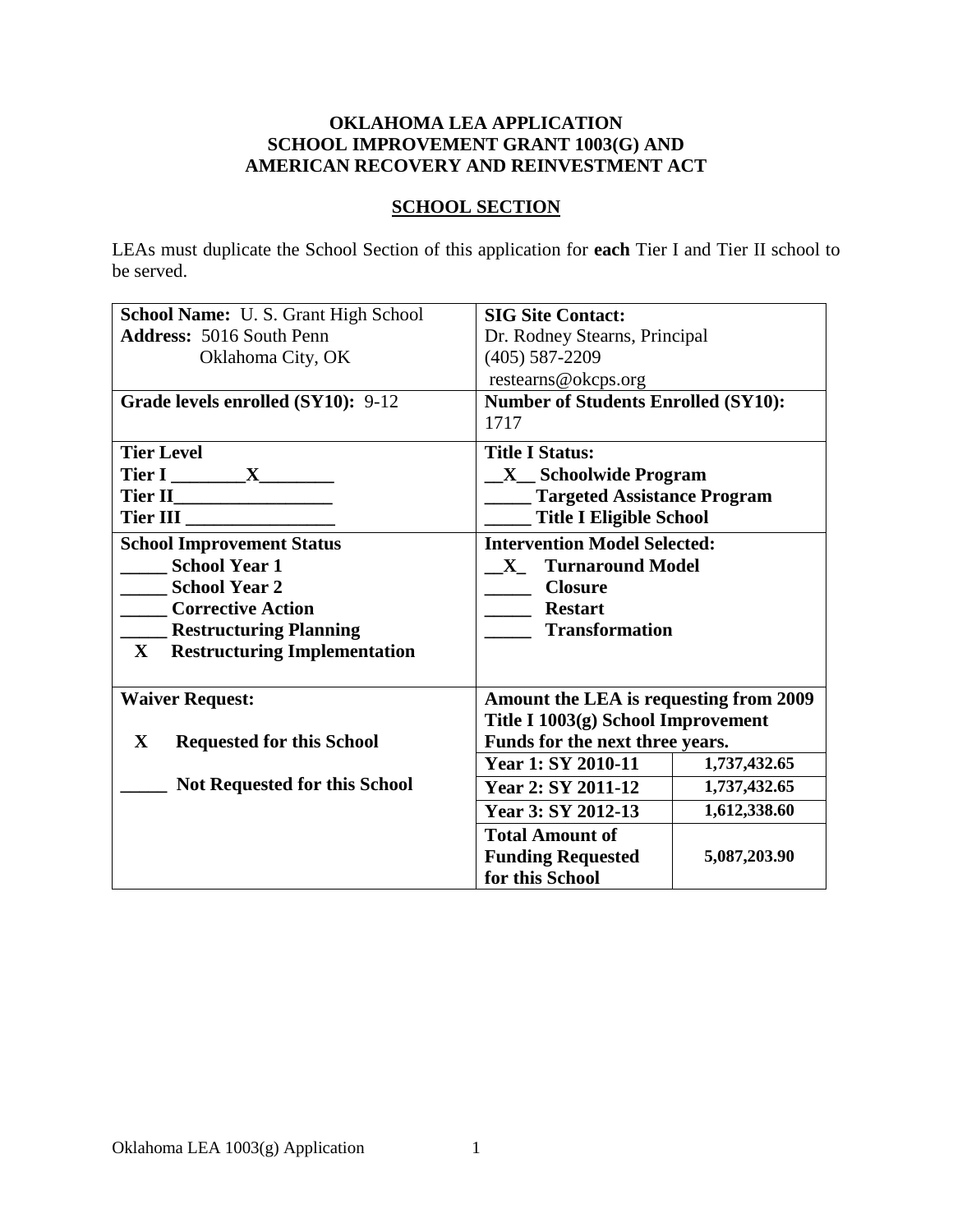# **SCHOOL NEEDS ASSESSMENT**

## **CONSULTATION WITH RELEVANT STAKEHOLDERS**

U.S. Grant High School held a town hall meeting on March 31, 2010 to communicate information regarding the turnaround model and its implications on the school and community. School personnel, district personnel, parents, American Federation of Teachers representatives, and community members were present. The AFT met with teachers on two separate occasions in April 2010 to outline the process for staff replacement and re-hire. A Parent Teacher Student Association was formed in November 2009; the committee meets monthly. The turnaround model has been discussed with parents and students at these meetings.

| <b>Student Achievement Data</b><br>(OCCT, Benchmarks, District<br><b>Assessments, Report Cards)</b> | <b>Perception Data</b><br>(Staff/Student/Parent Surveys, Self<br><b>Assessments, Meeting Minutes)</b> | <b>Demographic Data</b><br>(Attendance, Truancy, Ethnicity,<br><b>Low-Income, Special Education)</b> |
|-----------------------------------------------------------------------------------------------------|-------------------------------------------------------------------------------------------------------|------------------------------------------------------------------------------------------------------|
| <b>Benchmarks</b>                                                                                   | WISE tool (staff perception)                                                                          | Attendance                                                                                           |
| Dropout rate                                                                                        | Quarterly CIP reviews                                                                                 | Race/Ethnicity                                                                                       |
| Graduation rate                                                                                     | <b>Standards Assessment Inventory</b><br>(SAI)                                                        | ELL                                                                                                  |
| <b>EOI</b> scores                                                                                   | <b>Student Support Team Reports</b>                                                                   |                                                                                                      |
| <b>Student Participation Rate</b>                                                                   | School Readiness Inventory (ACT-<br>America's Choice)                                                 |                                                                                                      |
|                                                                                                     | Quality Time Analysis (QTA)                                                                           |                                                                                                      |

#### **DATA SOURCES FOR NEEDS ASSESSMENT**

## **STAKEHOLDERS**

| <b>Name</b>                 | <b>Title</b>                                                                                               | <b>Stakeholder Group</b>                                                                         |
|-----------------------------|------------------------------------------------------------------------------------------------------------|--------------------------------------------------------------------------------------------------|
| Campus Leadership Team      | Principal, Assistant Principals,<br>teachers, parent, secretarial<br>staff, AFT members                    | Administrative<br>personnel, teachers,<br>parents, AFT                                           |
| Town Hall meeting attendees | Principal, Assistant Principals,<br>parents, district personnel,<br>various community members,<br>students | Administrative<br>personnel, teachers,<br>parents, district<br>personnel, community,<br>students |
| U.S. Grant teachers         | All                                                                                                        | <b>Teachers</b>                                                                                  |

#### **NEEDS ASSESSMENT PROCESS**

Grant's leadership team meets weekly to review and discuss data (ACT-America's Choice data, benchmarks, discipline, etc.). In preparation for completing the Campus Improvement Plan (CIP) for Title I, demographic data such as race, ethnicity, and subgroup populations are examined yearly. Participation rate, graduation rate, dropout rate, and assessment results are also examined annually to complete the CIP (See attached data). Quarterly reviews of the CIP are due to the district Title I office 3 times each year. Each quarterly review requires the school to examine benchmark data for reading and mathematics, as well as complete an implementation scale identifying the level of certain areas such as staff development, school culture/climate, and parent involvement. A School Support Team (SST) visited Grant twice during the 09- 10 school year to assess the implementation of the Nine Essential Elements. Results from the SST meetings were consistent with the results of the WISE Needs Assessment in the areas of parent involvement,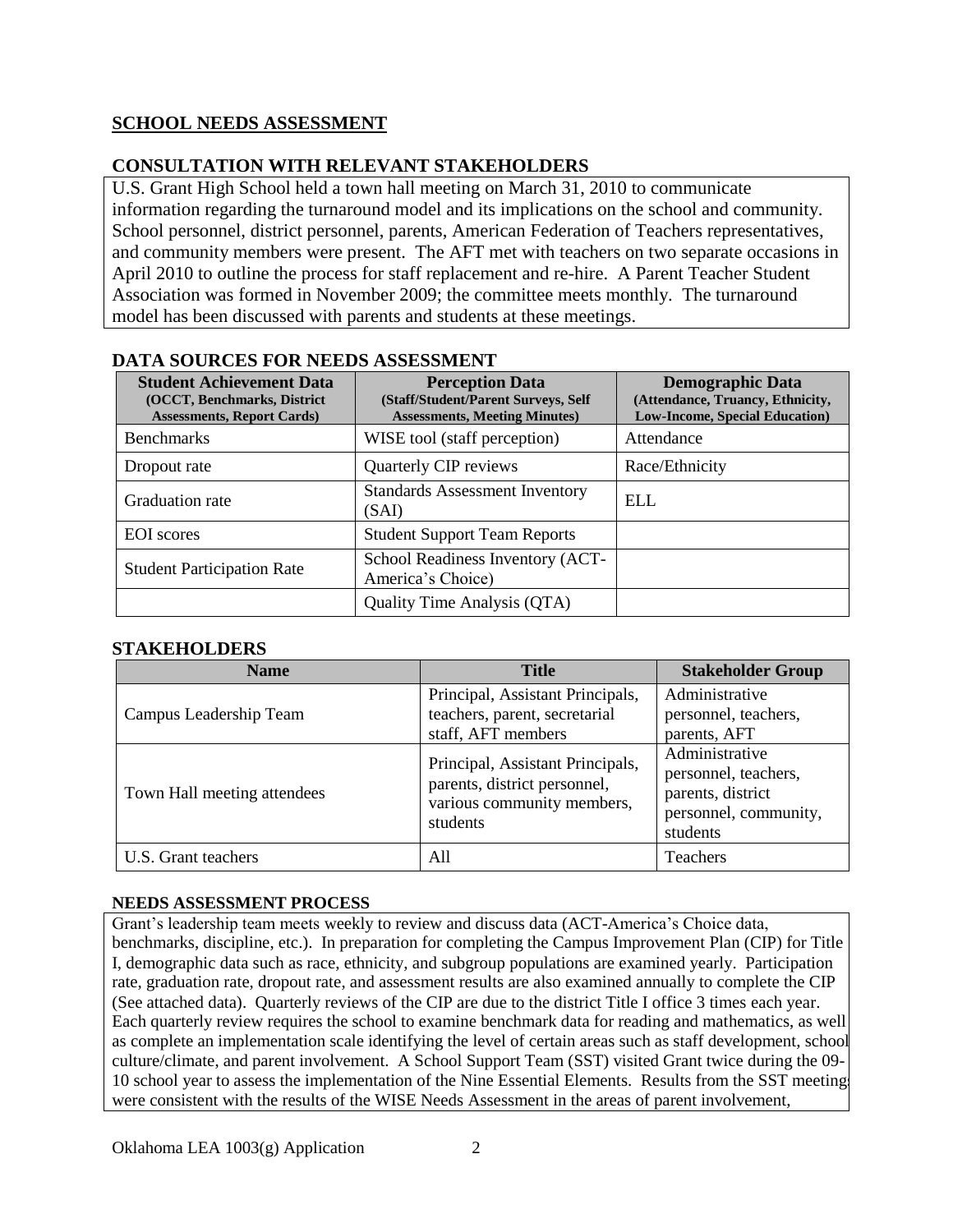professional development, and curriculum alignment. The leadership team completed the WISE needs assessment; results are discussed below in the Needs Assessment Summary. Grant's  $9<sup>th</sup>$  grade students completed the School Readiness Inventory (SRI) as part of the ACT-America's Choice program (results discussed below). Each member of Grant's staff completed the Standards Assessment Inventory survey. The Quality Time Analysis (QTA) was completed to show how much of the school day is actually used for instructional purposes.

| INLLIJƏ AƏƏLƏƏMILINI ƏUMIMAK I |                                                                                    |  |  |
|--------------------------------|------------------------------------------------------------------------------------|--|--|
| <b>Areas to be considered</b>  | Summary of analysis of each of the areas considered as part of the                 |  |  |
| as part of the                 | comprehensive needs assessment.                                                    |  |  |
| comprehensive needs            |                                                                                    |  |  |
| assessment.                    |                                                                                    |  |  |
| <b>School Profile:</b>         | Participation rate in state testing is a weakness, as well as graduation rate. An  |  |  |
| Includes student and           | analysis of demographic information shows that the Hispanic population             |  |  |
| staff data.                    | continues to increase yearly (a 12% increase in from 06-07 to 08-09). The          |  |  |
|                                | ELL population has increased from 27% in 06-07 to 31% in 08-09. Both the           |  |  |
|                                | increase in the Hispanic population and ELL students indicates that Grant          |  |  |
|                                | should focus on strategies to improve communication between the school and         |  |  |
|                                | non-English speaking parents. Student attendance and teacher attendance            |  |  |
|                                | have increased by 10% from 06-07 through 09-10, which suggests that our            |  |  |
|                                | student engagement strategies funded by Title I are working. The Student           |  |  |
|                                | Response Inventory (SRI) results indicated areas of weakness in family             |  |  |
|                                | involvement and a lack of positive family attitude toward education, which         |  |  |
|                                | suggests that parent involvement should be an area of focus (see action plan       |  |  |
|                                | for further detail). All teachers at Grant took the Standards Assessment           |  |  |
|                                | Inventory (SAI) survey. The three weakest areas reported by the staff were         |  |  |
|                                | learning communities, family involvement, and making data driven decisions.        |  |  |
|                                | These three areas will be addressed through professional development.              |  |  |
| Curriculum:                    | 9 <sup>th</sup> Grade Academy meets weekly as a PLC to discuss common assessments, |  |  |
| Includes academic              | student behavior, and curriculum alignment to the quarterly benchmarks.            |  |  |
| expectations, alignment        | There is a critical need in the area of overall staff collaboration in all subject |  |  |
| to PASS, and the process       | areas and grade level teams. In addition, there is a need for curriculum           |  |  |
| to monitor, evaluate and       | alignment, including horizontal and vertical planning. These areas of              |  |  |
| review curriculum.             | weakness will be addressed through professional development in the areas of        |  |  |
|                                | PLC's.                                                                             |  |  |
| <b>Classroom</b>               | As part of the ACT-America's Choice initiative, teachers, administrative           |  |  |
| <b>Evaluation/Assessment:</b>  | personnel, and instructional facilitators conduct "focus walks," which             |  |  |
| Includes classroom             | examine classroom practices associated with the curriculum. The WISE               |  |  |
| assessments, alignment         | needs assessment indicates areas of weakness in the utilization of pre- and        |  |  |
| to PASS, and use of            | post-tests, as well as using the collected data to drive instruction. The percent  |  |  |
| assessment data.               | of students scoring proficient or better in 06-07 on the English II EOI was        |  |  |
|                                | 34%; in 08-09, it was 42%. The scores are slowly increasing, but reading is        |  |  |
|                                | still a major focus for U.S. Grant. In Algebra I, 22% scored proficient or         |  |  |
|                                | better in 06-07; in 08-09, 40%. As with English II, scores are slowly rising,      |  |  |
|                                | but further work is necessary. (See section 4 of the action plan for further       |  |  |
|                                | details).                                                                          |  |  |
| <b>Instruction:</b>            | An area of great strength is the employment of a technology integration            |  |  |
| Includes the varied            | specialist, who works with all staff to provide instruction on all matters         |  |  |
| strategies used in the         |                                                                                    |  |  |
|                                | technology. The WISE needs assessment indicates a need for additional              |  |  |

# **NEEDS ASSESSMENT SUMMARY**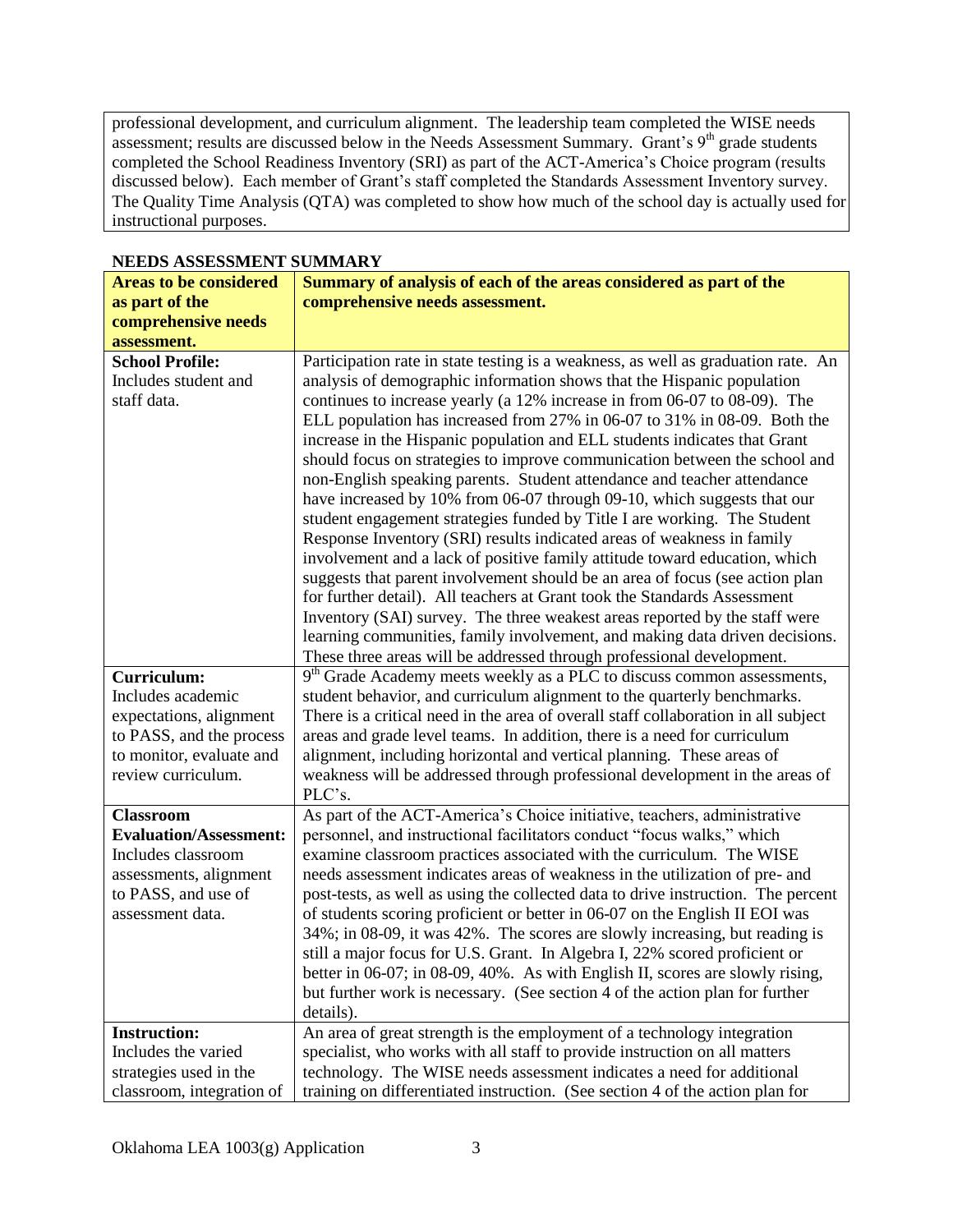| technology, and teacher                                | additional detail).                                                                     |
|--------------------------------------------------------|-----------------------------------------------------------------------------------------|
| collaboration.                                         |                                                                                         |
| <b>School Culture:</b>                                 | An area of critical need is that there has been little multicultural training to        |
| Includes learning                                      | address the challenges which stem from a large ELL population. However,                 |
| environment, leader and                                | one strength is that Grant has identified this as a need and plans to address           |
| teacher beliefs, and value                             | this in part by attending the Multicultural Education Institute. (See section 4         |
| of equity and diversity.                               | of the action plan for additional detail).                                              |
| <b>Student, Family, and</b>                            | The employment of a bilingual administrator has been key in increasing                  |
| <b>Community Support:</b>                              | family and community involvement. After school tutoring is available. The               |
| Includes communication                                 | site has begun to use the online portal; additional parent training is needed in        |
| methods and including                                  | order to effectively use this tool as a means of communication. Both the SRI            |
| parents as partners.                                   | and SAI indicated that family involvement was a weakness. Grant plans to                |
|                                                        | address the language barrier by offering Spanish language classes to teachers           |
|                                                        | after school. (See sections 4 and 10 of the action plan for more detail).               |
| <b>Professional Growth,</b>                            | The leadership team meets weekly and determines what professional                       |
| Development, and                                       | development opportunities are needed, as well as who should attend the                  |
| <b>Evaluation:</b>                                     | trainings. The WISE needs assessment indicates a weakness in the area of                |
| Includes professional                                  | leadership using the evaluation process to provide feedback to teachers. Low            |
| development plan,                                      | English II EOI scores necessitate the need for literacy integration across the          |
| capacity building, and                                 | curriculum. Grant will provide training in this area. Grant's plans for                 |
| evaluation process.                                    | professional development include training all teachers in such areas as PLC's,          |
|                                                        | technology integration, and ELL strategies. Grant will further build capacity           |
|                                                        | with on-site training in technology (Deidra Stafford and Alan November) and             |
|                                                        | PLC's. Grant's teachers will take the SAI survey twice a year to evaluate the           |
|                                                        | selected professional development. (See section 4 of the action plan for more           |
|                                                        | detail).                                                                                |
| Leadership:                                            | The administrative staff communicates weekly with the leadership team                   |
| Includes process for                                   | comprised of teachers, support staff, and parents. A critical need for Grant is         |
| decision making,                                       | to unify the staff, so that all share the school vision. The Teacher Institute to       |
| policies and procedures,                               | be held prior to the beginning of the 10-11 school year will address this need.         |
| and the shared vision.                                 |                                                                                         |
| Organizational                                         | Grant has a 100% highly qualified staff. The 9 <sup>th</sup> Grade Academy is organized |
| <b>Structure and</b>                                   | into a team, which has led to student growth for the freshmen. A major                  |
| <b>Resources:</b>                                      | weakness is that there are 27 traveling teachers. The Quality Time Analysis             |
| Includes use of                                        | indicates that only 70.3% of the day is utilized for instructional purposes.            |
| resources, master                                      | Professional development in PLC's and collaborative planning should allow               |
| schedule, staffing, and                                | for better use data analysis, which will lead to data driven instruction and            |
|                                                        | more time on task.                                                                      |
| teaming.                                               |                                                                                         |
| <b>Comprehensive and</b>                               | The leadership team meets weekly to collaborate, discuss, and analyze data.             |
| <b>Effective Planning:</b><br>Includes the process for | A quarterly review of the Campus Improvement Plan is completed three times              |
|                                                        | each year. A weakness is that the vision, beliefs, mission, and goals are not           |
| collaboration, use of                                  | disseminated effectively to staff, parents, and students. The Teacher Institute         |
| data, development of                                   | to be held prior to the beginning of the 10-11 school year will address this            |
| school goals, and                                      | need.                                                                                   |
| continuous evaluation.                                 |                                                                                         |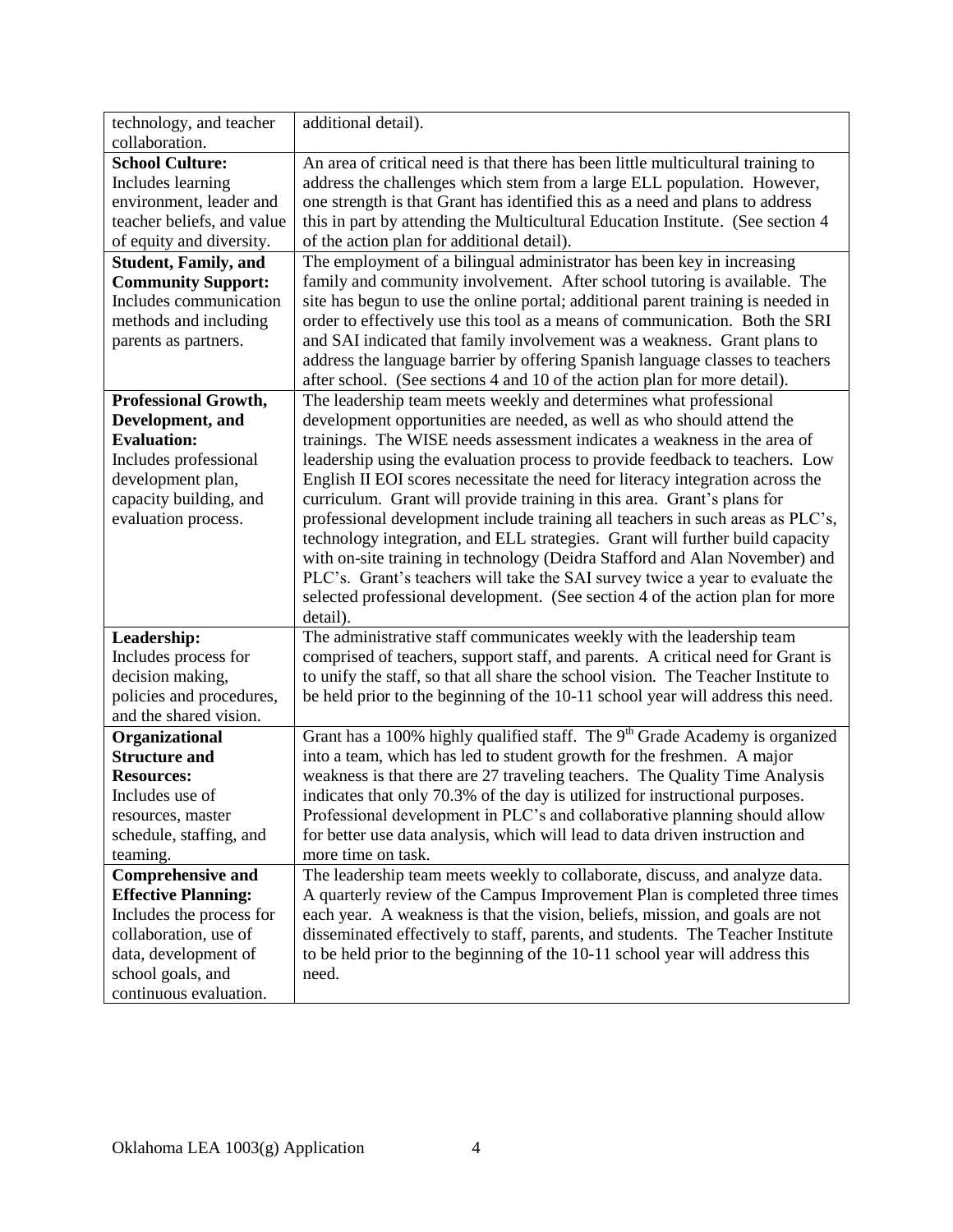## **SCHOOL IDENTIFICATION OF INTERVENTION MODEL**

Administrators, teachers, parents and community members participated in the needs assessment of Grant High School. An extensive review of at least three years of data was a part of the needs assessment. Also, Oklahoma's WISE planning and coaching tool was used to conduct a portion of the needs assessment.

Data from the needs assessment supports the selection of the turnaround model as the most appropriate intervention model for Grant. According to national and state standards, Grant has been designated a Needs Improvement school for the past five years. Consistently low graduation rate, high dropout numbers, low test scores, low teacher attendance, and a high ELL population all necessitate the need for a bold change. The Principal and School Leadership Team will have primary responsibility for leading the implementation of the requirements for turnaround model. OKCPS' Planning, Research and Evaluation Department has a comprehensive formative and summative data system in place that provides accurate and timely data.

Dr. Stearns will remain as principal at Grant as he came to the site during the last school year. The Cardinal Structured Interviewing Process was used when Dr. Stearns was selected. The interview determines predictability of candidates in regards to leadership qualities such as commitment, sensitivity, and communication skills, etc.

As a result of the restructuring of Grant, all positions were declared vacant and job postings were made before Thursday, April 1, 2010. Information pertaining to the declared vacancies was also published on the school website. A meeting was held with employees on Tuesday, March  $30<sup>th</sup>$ , immediately following the faculty meeting. Another meeting was held with certified staff on Thursday, April 15, 2010, for an update, questions, and answers regarding the Turnaround Model. The Grant Staff was screened and positions were offered by April 16, 2010.

After screening of the certified staff at Grant, employees fell into three categories – Future Grant Employee, Priority Placement Staff (those who were selected for rehire), or Permanent Secondary Substitutes. Permanent substitutes may interview at other sites within the district at the principal's discretion for available vacancies as they are posted. Beginning April  $16<sup>th</sup>$ , other interested in-district applicants were considered for Grant. In-district applicants were considered prior to consideration from any other applicants.

The new Grant team will meet 8 days prior to the beginning of school for team building, strategic planning, and professional development. This will begin to develop the pipeline of effective teachers working together collaboratively. Grant's teachers will also be allotted at least 90 minutes of collaborative planning time each week.

Teachers will be supported with job-embedded growth opportunities, resources, additional instructional time, and time to collaborate with their colleagues. Grant's action plan includes professional development in the areas of Professional Learning Communities, Robert Marzano, technology integration, and data analysis (see section 4 of the action plan for additional detail).

Teachers will receive a Signing Bonus of \$1,500 for committing to teach at Grant for three years. See section 3 of the action plan for additional detail.

The LEA will support this model with the governance monitored by the Executive Director of School Turnaround. The Executive Director of School Turnaround will be utilized to oversee the day-to-day operations of the eligible Tier I and Tier III schools.

Human Resources will assist in selection of staff. Academic support will be provided by Student Support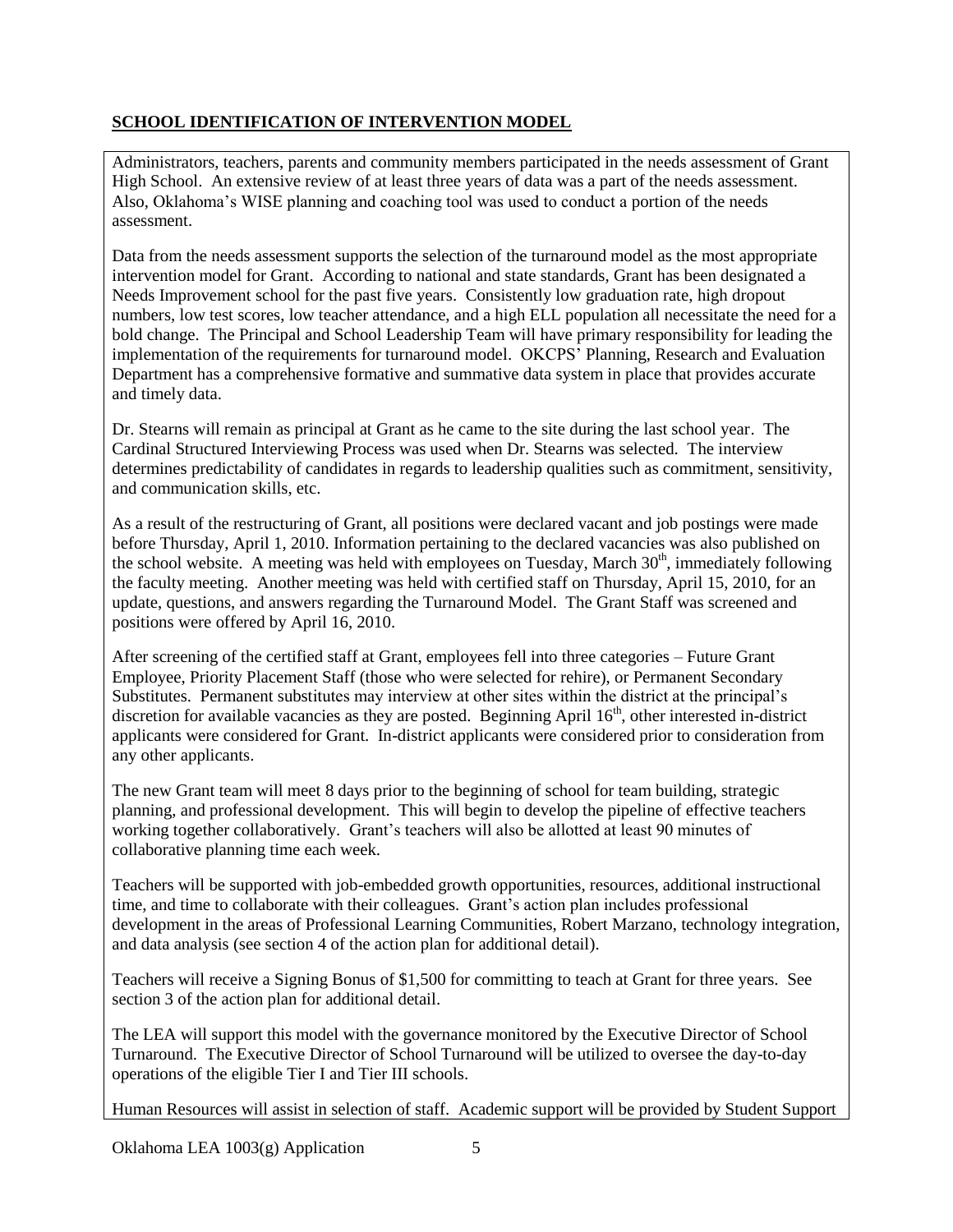Services, Teaching and Learning, Secondary Reform, and Federal Programs. ACT – America's Choice Initiative supports schools with cluster leaders. The School Support Team will provide consult.

With regard to the influx of teachers new to U.S. Grant, please see paragraphs above and the action plan regarding team building, planning, and professional development. Teachers will expand instructional delivery for an additional 60 minutes per day. Each class period will be lengthened by 5 minutes, and a 25-minute advisory/study skills/intervention (tutorial) period will be added as well. The school day for the students will be from 7:40-3:10; teachers will report at 7:10 and exit at 3:25.

# **SCHOOL SMART GOALS**

#### **SMART Reading/Language Arts Goals**

Goal for 2010-2011:

The API reading score for students in the All Students subgroup will increase from 759 (the 2008-2009 score) to the identified state performance benchmark of 1060 in the 2011-2012 school year.

Goal for 2011-2012:

The API reading score for students in the All Students subgroup will increase from 1060 to 1150 in the 2012-2013 school year.

#### Goal for 2012-2013:

The API reading score for students in the All Students subgroup will increase from 1150 to 1300 in the 2013-2014 school year.

Rationale:

The leadership team at U.S. Grant feels that it is imperative to identify SMART goals that are attainable. It is very important to keep student and staff morale high, and we feel that creating goals that are too lofty would destroy the spirit and drive of the team at U.S. Grant.

U.S. Grant High School will increase student progress in the area of reading and language arts in multiple ways. First, the number of ELL students at U.S. Grant is rapidly rising. In the past, the site has provided minimal support and/or instruction for such students. Several components of ELL professional development will be strategically placed into the calendar, enabling teachers to receive much-needed training. There are over 600 identified ELL students who could benefit from teachers who are more aware of students' needs in this specific area of reading and learning.

The site will challenge each instructor to focus on literacy. Components of reading, writing, speaking, and listening will be embedded within all subjects of the site's curriculum. A "General Time" will be placed into the schedule to allow 25 minutes of time on selected days to review a book purchased for each student. This book study with the faculty will increase the opportunities for assessing the true literacy level of individuals within the building.

A review and revision of the Campus Improvement Plan will include a heightened awareness to literacy and reading, addressing the necessary components that will enable students to achieve progress.

Components of ACT-America's Choice curriculum will enhance quality of instruction by focusing on aspects of literacy. Likewise, professional learning community tenets will enable teachers time to collaborate on specific methods that will increase reading proficiency.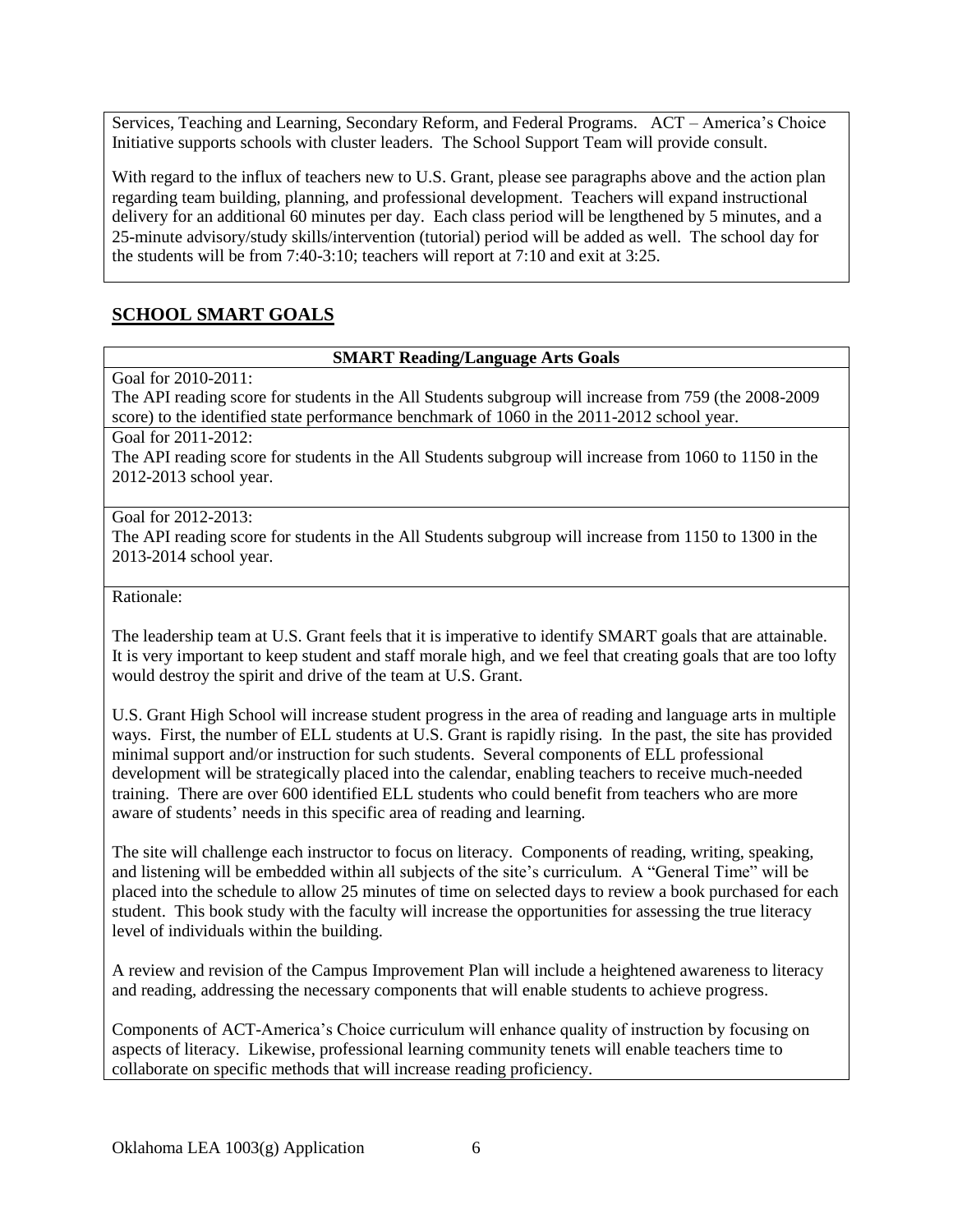**SMART Mathematics Goals**

Goal for 2010-2011: The API math score for students in the All Students subgroup will increase from 1004 (the 2008-2009 score) to the 1150 in the 2011-2012 school year.

Goal for 2011-2012: The API math score for students in the All Students subgroup will increase from 1150 (the 2008-2009 score) to the 1300 in the 2011-2012 school year.

Goal for 2012-2013: The API math score for students in the All Students subgroup will increase from 1300 (the 2008-2009 score) to the 1400 in the 2011-2012 school year.

#### Rationale:

The leadership team at U.S. Grant feels that it is imperative to identify SMART goals that are attainable. It is very important to keep student and staff morale high, and we feel that creating goals that are too lofty would destroy the spirit and drive of the team at U.S. Grant.

A  $9<sup>th</sup>$  Grade Academy team will be used as a model for planning and collaboration throughout the site. Teachers are able, through team practice, to plan effective lessons that will enhance math instructional delivery. This idea of team planning and collaboration will be the basis for vertical and horizontal meetings which give teachers opportunities to more effectively instruct students. Likewise, professional learning community tenants will enable teachers to have time to collaborate on specific methods that will increase math proficiency.

A review and revision of the Campus Improvement Plan will include a renewed focus on mathematics, addressing the necessary components that will enable students to achieve progress.

Components of ACT-America's Choice curriculum will enhance quality of instruction by focusing on aspects of literacy and how literacy is vital to improvement in the subject of mathematics. The campuswide literacy focus is critical in empowering students with the necessary skills to be successful in every subject throughout the day.

#### **SMART Graduation Rate Goals**

- Goal for 2010-2011: The percentage of  $4<sup>th</sup>$  year seniors at U.S. Grant High School will increase from the current three year average of 59.9% to 70% in the 2011-2012 school year.
- Goal for 2011-2012: The percentage of  $4<sup>th</sup>$  year seniors at U.S. Grant High School will increase from 70% to 75% in the 2012-2013 school year.
- Goal for 2012-2013: The percentage of  $4<sup>th</sup>$  year seniors at U.S. Grant High School will increase from 75% to 80% in the 2013-2014 school year.

Rationale: The site is currently reviewing the entire process of graduation rate data to determine the best course of action. Credit recovery, night school, and summer school are offered to students to improve their chances of graduating "on time." After school tutoring is readily accessible and needed to continue to show future progress. The rates indicated in the following three years show progress that improves percentages at a rate that is believed to be attainable. The rates are alarmingly low, but improvements in this category must be realistic based upon research regarding graduation rate expectancy.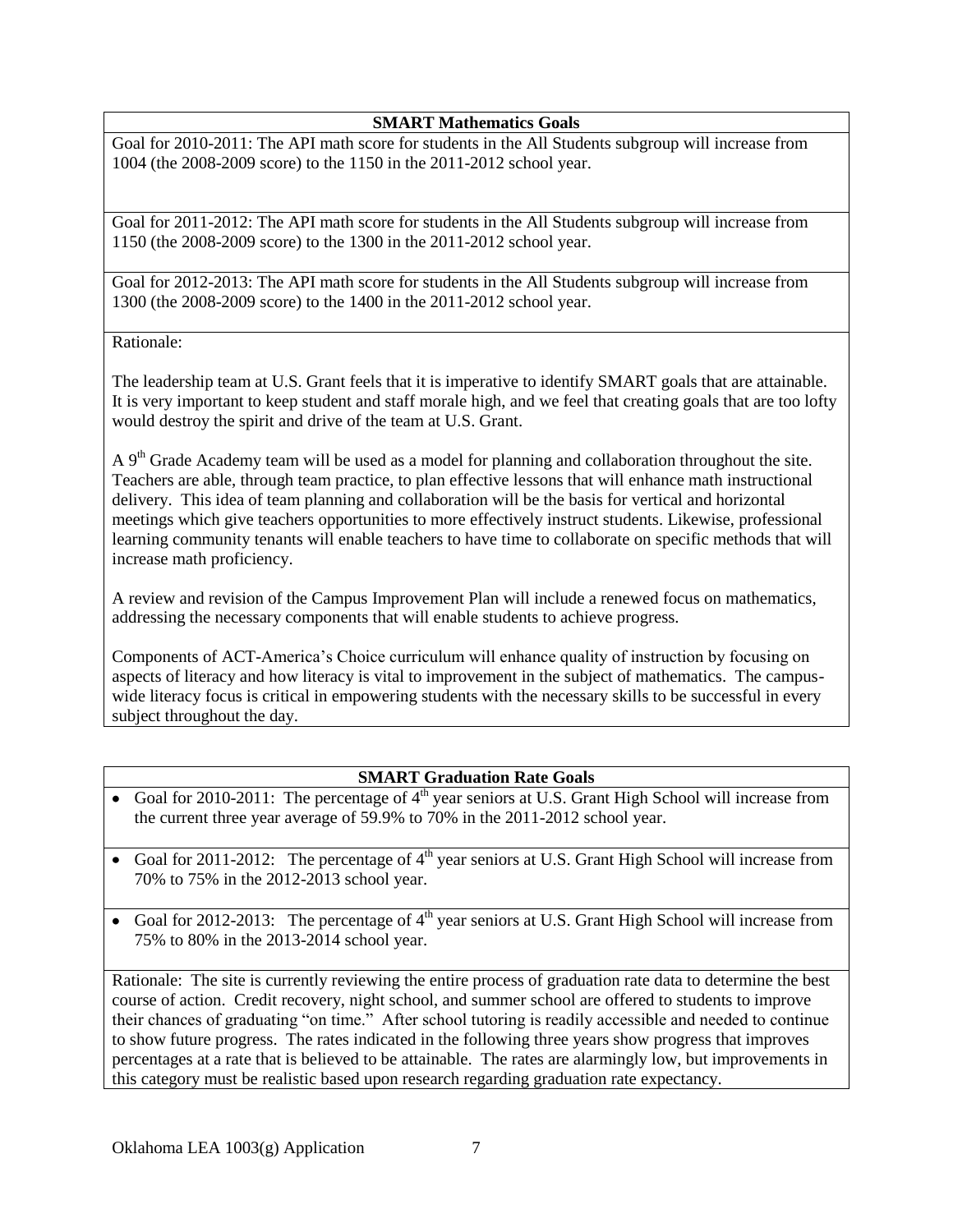| <b>Name of School: U.S. Grant</b>                                                                                                                                                                                                                                                                               | Tier: I                                                                                                                                                                                                                                                                                                                                                                                                                                                                                                                                                                                                                                                                                                                                                                                                           |                                                                                                             |                                                                                                                                                                                                                |
|-----------------------------------------------------------------------------------------------------------------------------------------------------------------------------------------------------------------------------------------------------------------------------------------------------------------|-------------------------------------------------------------------------------------------------------------------------------------------------------------------------------------------------------------------------------------------------------------------------------------------------------------------------------------------------------------------------------------------------------------------------------------------------------------------------------------------------------------------------------------------------------------------------------------------------------------------------------------------------------------------------------------------------------------------------------------------------------------------------------------------------------------------|-------------------------------------------------------------------------------------------------------------|----------------------------------------------------------------------------------------------------------------------------------------------------------------------------------------------------------------|
| <b>Turnaround Model</b>                                                                                                                                                                                                                                                                                         | <b>LEA Design and Implementation of the</b><br><b>Intervention Model</b><br>(include alignment of additional resources)                                                                                                                                                                                                                                                                                                                                                                                                                                                                                                                                                                                                                                                                                           | <b>Timeline for</b><br><b>Implementation</b>                                                                | <b>Name and</b><br><b>Position of</b><br><b>Responsible</b><br>Person(s)                                                                                                                                       |
|                                                                                                                                                                                                                                                                                                                 | Requirements for the Turnaround Model (LEA must implement actions 1-9)                                                                                                                                                                                                                                                                                                                                                                                                                                                                                                                                                                                                                                                                                                                                            |                                                                                                             |                                                                                                                                                                                                                |
| 1. Replace the principal and grant the principal<br>sufficient operational flexibility (including in<br>staffing, calendars/time, and budgeting) to<br>implement fully a comprehensive approach in order<br>to substantially improve student achievement<br>outcomes and increase high school graduation rates. | The principal will stay in place as he has been in the<br>$\bullet$<br>position less than 2 years (hired January 23, 2009).<br>Work with the principal and staff on a<br>comprehensive plan to work toward increasing<br>student achievement and increasing the graduation<br>rate. Review and update ACT-America's Choice<br>Action Plan each year.<br>Develop leadership initiatives that include peer<br>coaching/mentoring by utilizing the professional<br>services of Solution Tree to work on Principles of<br>Professional Learning Communities, and work with<br>Marzano on data disaggregation.<br>Provide time and resources for vertical and<br>horizontal planning for teachers.<br>Ensure teachers have the resources necessary to<br>meet the goals and objectives in their<br>comprehensive plan. | N/A<br>2010-2011, revising as<br>necessary<br>2011-2012<br>$2012 - 2013$<br>2010-2011<br>Ongoing<br>Ongoing | Mr. Springer,<br>Superintendent<br><b>Executive Director</b><br>of School<br>Turnaround<br>Rodney Stearns,<br>Principal<br>Dr. Stearns,<br>Principal<br>Dr. Stearns,<br>Principal<br>Dr. Stearns,<br>Principal |
| 2. Use locally adopted competencies to measure the<br>effectiveness of staff who can work within the<br>turnaround environment to meet the needs of<br>students.<br>(A) Screen all existing staff and rehire no more<br>than 50 percent; and<br>B) Select new staff.                                            | Interview all staff wishing to remain at Grant High<br>$\bullet$<br>School. Select no more than 50 % of current staff.<br>The following Interviewee Selection Criteria was<br>used:<br><b>Teacher Attendance and Student Grades</b><br>$\circ$<br>Evaluation and Yearly progress assessed by<br>$\circ$<br>administrative team<br>Interview process<br>$\circ$<br>o Nineteen $(19)$ questions (sent to the                                                                                                                                                                                                                                                                                                                                                                                                        | April 16, 2010-June<br>$16^{th}$ , 2010                                                                     | <b>Rodney Stearns</b>                                                                                                                                                                                          |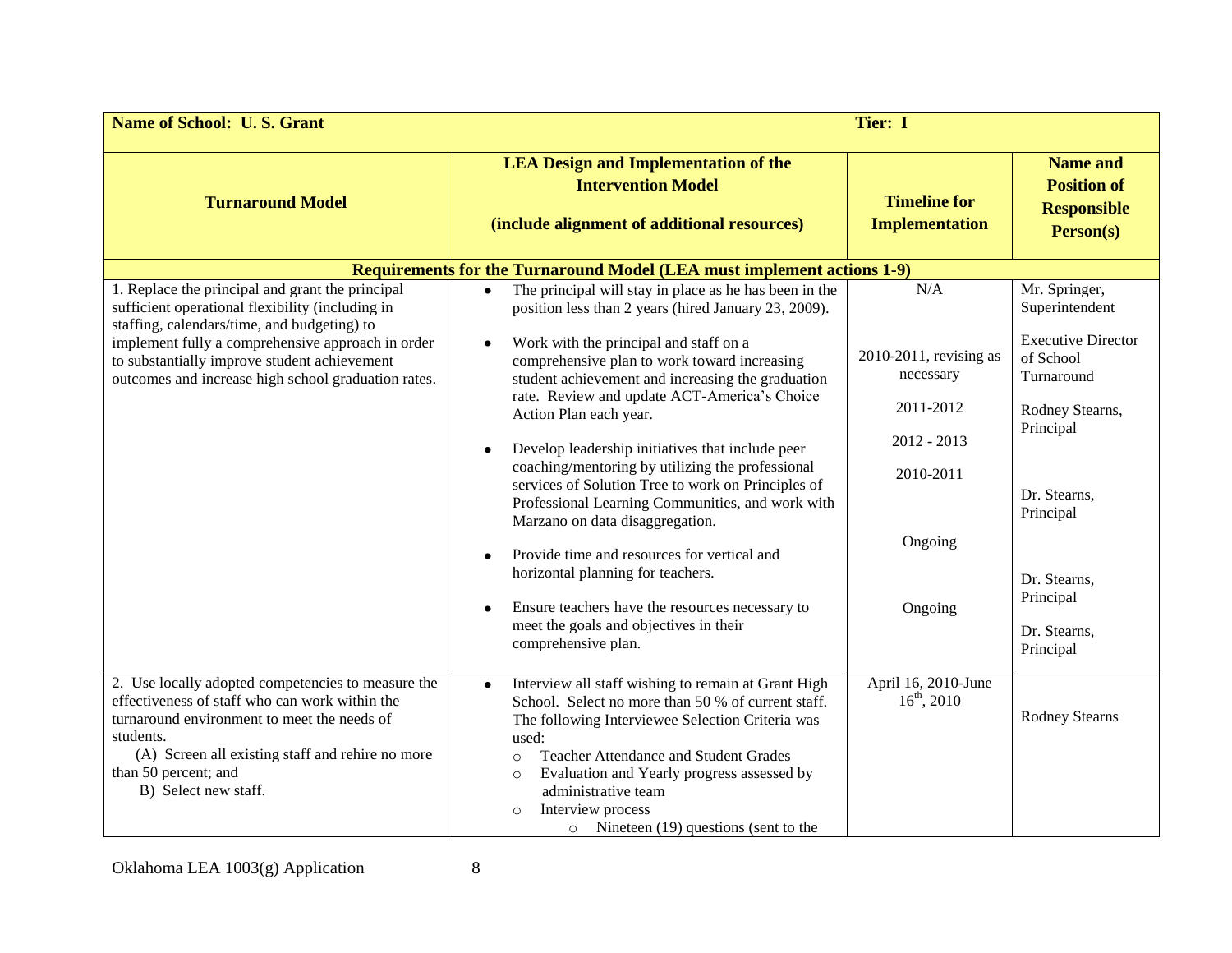| <b>Name of School: U.S. Grant</b> | Tier: I                                                                                                                                                                                                                                                                                                                                                                                            |                                              |                                                                          |
|-----------------------------------|----------------------------------------------------------------------------------------------------------------------------------------------------------------------------------------------------------------------------------------------------------------------------------------------------------------------------------------------------------------------------------------------------|----------------------------------------------|--------------------------------------------------------------------------|
| <b>Turnaround Model</b>           | <b>LEA Design and Implementation of the</b><br><b>Intervention Model</b><br>(include alignment of additional resources)                                                                                                                                                                                                                                                                            | <b>Timeline for</b><br><b>Implementation</b> | <b>Name and</b><br><b>Position of</b><br><b>Responsible</b><br>Person(s) |
|                                   | teachers a week before the interviews)<br>Writing assignment to be sent as an<br>$\circ$<br>attachment by the teachers before the<br>interview (19 interview questions and<br>writing assignment attached in<br>appendix).                                                                                                                                                                         |                                              |                                                                          |
|                                   | After screening of the certified staff at Grant High<br>School, employees fell into three categories –<br>Future Grant Employee, Priority Placement Staff<br>(those who were selected for rehire), or Permanent<br>Secondary Substitute. Permanent substitutes may<br>interview at other sites within the district at the<br>principal's discretion for available vacancies as they<br>are posted. | April 16, 2010-June<br>$16^{th}$ , 2010      |                                                                          |
|                                   | Beginning April 16 <sup>th</sup> other interested in-district<br>applicants were considered for Grant. In-district<br>applicants were considered prior to consideration<br>from any outside applicants.                                                                                                                                                                                            | June 2, 2010                                 | Dr. Shanahan                                                             |
|                                   | Conduct an In-District Job Fair on June $2nd$ after the<br>Principals' meeting.                                                                                                                                                                                                                                                                                                                    | April 16 <sup>th</sup> , 2010                | Shannon Freeman,<br>building principals                                  |
|                                   | Develop a job description for permanent elementary<br>and secondary substitute on or before April 16 <sup>th</sup> .                                                                                                                                                                                                                                                                               | On or before August 2,<br>2010               | Karl Springer, Ed<br>Allen                                               |
|                                   | Permanent substitutes may be assigned to multiple<br>schools with one principal assigned for evaluation<br>purposes on or before August 2 <sup>nd</sup> , 2010.                                                                                                                                                                                                                                    | Ongoing                                      | Dr. Shanahan<br>Dr. Shanahan                                             |
|                                   | Provide professional development for permanent                                                                                                                                                                                                                                                                                                                                                     |                                              |                                                                          |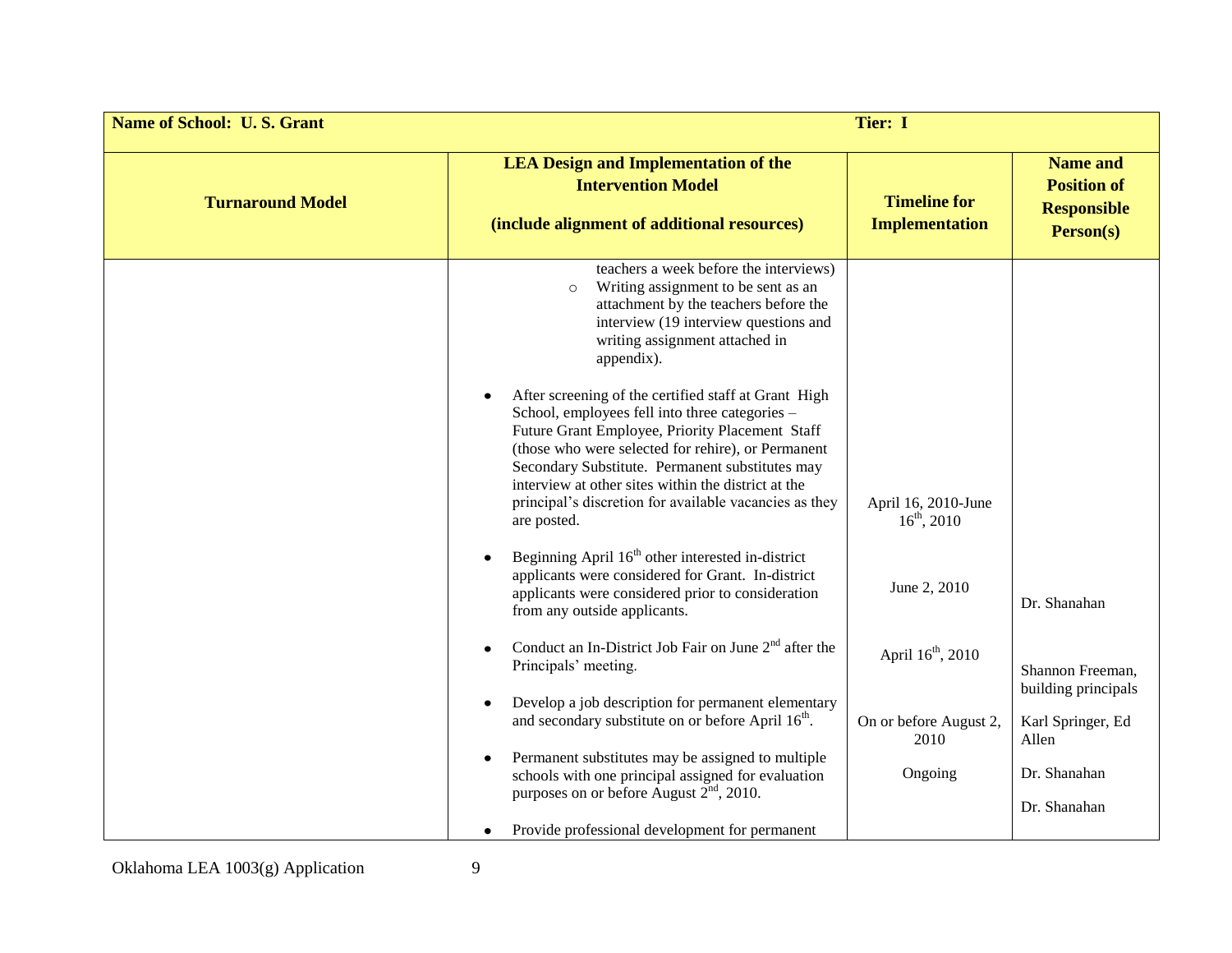| <b>Name of School: U.S. Grant</b>                                                                                                                                                                                                                                                                           | Tier: I                                                                                                                                                                                                                                                                                                                                                                                                                                                                                                                                                                                                                                                                                                                                                                                                                                                                                                                                                                                                                    |                                                        |                                                                          |
|-------------------------------------------------------------------------------------------------------------------------------------------------------------------------------------------------------------------------------------------------------------------------------------------------------------|----------------------------------------------------------------------------------------------------------------------------------------------------------------------------------------------------------------------------------------------------------------------------------------------------------------------------------------------------------------------------------------------------------------------------------------------------------------------------------------------------------------------------------------------------------------------------------------------------------------------------------------------------------------------------------------------------------------------------------------------------------------------------------------------------------------------------------------------------------------------------------------------------------------------------------------------------------------------------------------------------------------------------|--------------------------------------------------------|--------------------------------------------------------------------------|
| <b>Turnaround Model</b>                                                                                                                                                                                                                                                                                     | <b>LEA Design and Implementation of the</b><br><b>Intervention Model</b><br>(include alignment of additional resources)                                                                                                                                                                                                                                                                                                                                                                                                                                                                                                                                                                                                                                                                                                                                                                                                                                                                                                    | <b>Timeline for</b><br><b>Implementation</b>           | <b>Name and</b><br><b>Position of</b><br><b>Responsible</b><br>Person(s) |
|                                                                                                                                                                                                                                                                                                             | substitutes from Grant.<br>Establish an evaluation process for permanent<br>substitutes. The evaluation for certified teachers<br>will be used.                                                                                                                                                                                                                                                                                                                                                                                                                                                                                                                                                                                                                                                                                                                                                                                                                                                                            | Ongoing                                                | AFT - Mary and<br>Karen<br>Dr. Shanahan, Ed<br>Allen                     |
| 3. Implement such strategies as financial<br>incentives, increased opportunities for promotion<br>and career growth, and more flexible work<br>conditions that are designed to recruit, place, and<br>retain staff with the skills necessary to meet the<br>needs of the students in the turnaround school. | The instructional school day will be lengthened by<br>$\bullet$<br>60 minutes. Teachers will be compensated for an<br>additional 45 minutes per day to support expanded<br>learning time. (Typically, OKCPS teachers are<br>required to be at work 30 minutes prior to student<br>arrival and remain after school for 30 minutes after<br>the end of the instructional day. Grant teachers will<br>only be required to stay 15 minutes after school;<br>thus, they will only be compensated for 45 minutes<br>as opposed to the entire 60 minutes of instructional<br>time added to the day). For example a teacher on<br>step 13 would receive an estimated \$4,100 per year.<br>Grand total for this incentive (122 teachers, salary<br>and benefits) is $$681,441.00$ . $1003(g)$ SIG funds<br>will be used to fund this incentive. Estimated total<br>cost. Administrators will be compensated as well.<br>Estimation of salary plus benefits for the 6<br>administrators is \$35,154.00, also paid with SIG<br>funds. | 2010-2011, 2011-2012,<br>and 2012-2012 school<br>year. | Dr. Stearns                                                              |
|                                                                                                                                                                                                                                                                                                             | Oklahoma City Public Schools will explore the<br>Toledo Plan and develop a plan customized to meet<br>the needs of the district with peer assistance and<br>review (PAR) with a possibility of 5 to 10                                                                                                                                                                                                                                                                                                                                                                                                                                                                                                                                                                                                                                                                                                                                                                                                                     | 2010-2011, 2011-2012,<br>and 2012-2013 school<br>year. | Dr. Shanahan, Mary<br>Best (AFT), Mr.<br><b>Burkey</b>                   |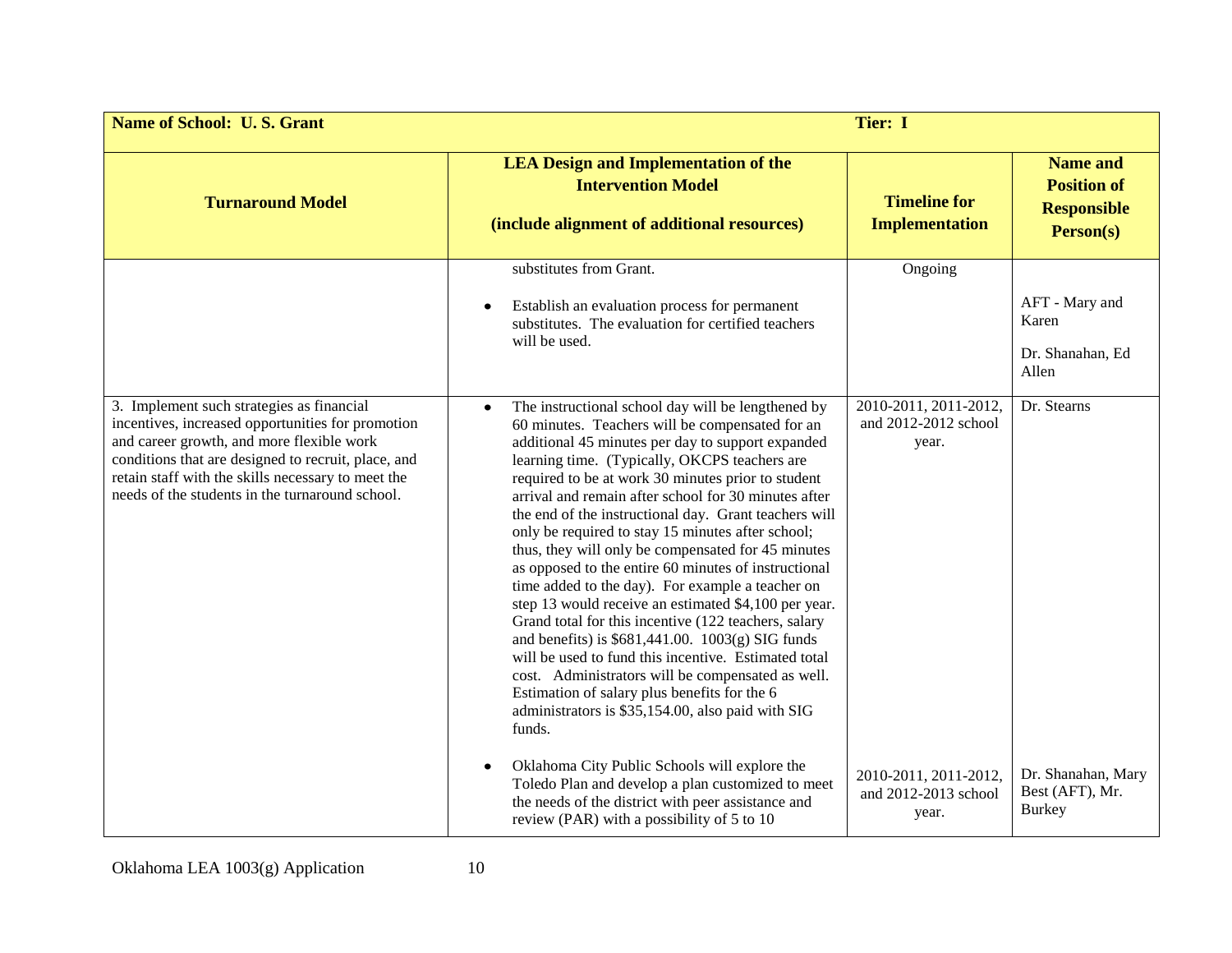| <b>Name of School: U.S. Grant</b> | Tier: I                                                                                                                                                                                                                                                                                                                                                                                                                                                                                                                                                                                                                                                                                                                                                                                                                                                                                                                                                                                                                  |                                                        |                                                                          |
|-----------------------------------|--------------------------------------------------------------------------------------------------------------------------------------------------------------------------------------------------------------------------------------------------------------------------------------------------------------------------------------------------------------------------------------------------------------------------------------------------------------------------------------------------------------------------------------------------------------------------------------------------------------------------------------------------------------------------------------------------------------------------------------------------------------------------------------------------------------------------------------------------------------------------------------------------------------------------------------------------------------------------------------------------------------------------|--------------------------------------------------------|--------------------------------------------------------------------------|
| <b>Turnaround Model</b>           | <b>LEA Design and Implementation of the</b><br><b>Intervention Model</b><br>(include alignment of additional resources)                                                                                                                                                                                                                                                                                                                                                                                                                                                                                                                                                                                                                                                                                                                                                                                                                                                                                                  | <b>Timeline for</b><br><b>Implementation</b>           | <b>Name and</b><br><b>Position of</b><br><b>Responsible</b><br>Person(s) |
|                                   | Consulting Teachers. A subcommittee will be<br>formed to begin planning the roll out, defining the<br>plan and its components, and then discussing the<br>implementation. Estimated payment per Consulting<br>Teacher is current teacher salary plus \$6,000.00 and<br>benefits. Funding source is undetermined at the<br>time of the application.<br>Pay for performance: Each certified staff member<br>will receive \$750.00 if the annual Reading SMART<br>goal is met and \$750.00 if the annual Math SMART<br>goal is met. 122 teachers x \$1,500.00 plus benefits<br>$=$ \$226,920.00. 6 administrators x \$1,500.00 plus<br>benefits = $$9,720.00$ . NOTE: This will be<br>finalized upon final response from USDE related<br>to definition of equitable performance pay across<br>the district for the different reform models. It is<br>also contingent upon the Oklahoma City Board<br>of Education approval of the Memorandum of<br><b>Understanding with the American Federation of</b><br><b>Teachers.</b> | 2010-2011, 2011-2012,<br>and 2012-2013 school<br>year. | Dr. Stearns                                                              |
|                                   | Explore the possibility of creating an employee<br>assistance program (EAP) to address health related<br>needs and support systems. Cost and funding<br>source undetermined at this time.                                                                                                                                                                                                                                                                                                                                                                                                                                                                                                                                                                                                                                                                                                                                                                                                                                | Subcommittee formed<br>4/12/10                         | Mr. Burkey, Dr.<br><b>Stearns</b>                                        |
|                                   | Grant teachers/principals will have the opportunity<br>to attend principals' academy. Meetings are held<br>monthly during the school year for Aspiring<br>Principals, Assistant Principals, and Principals that<br>have been in their position 1-5 years. No additional                                                                                                                                                                                                                                                                                                                                                                                                                                                                                                                                                                                                                                                                                                                                                  | <b>Beginning August</b><br>2010                        | Dr. Stearns, Grant<br>PD Committee                                       |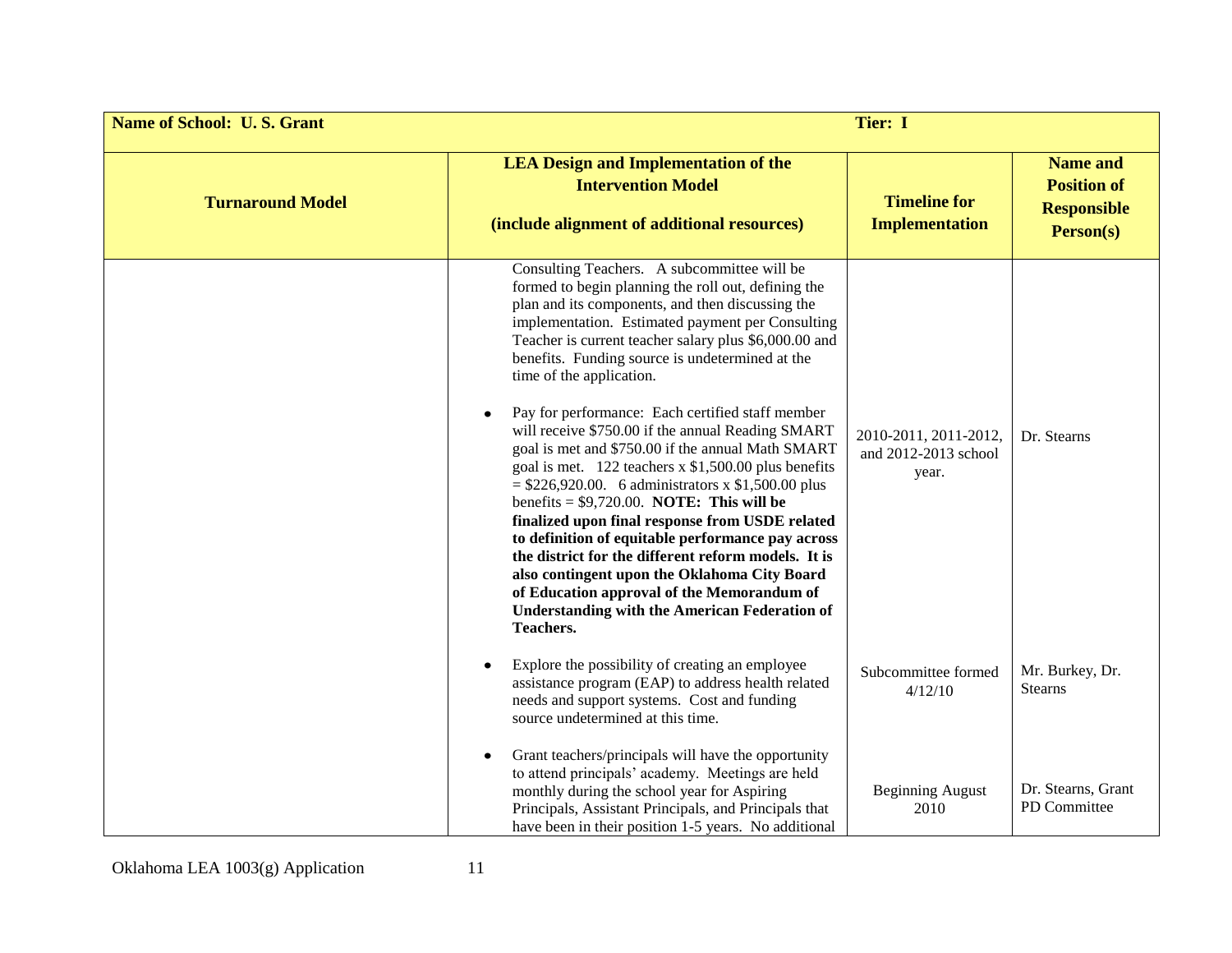| <b>Name of School: U.S. Grant</b> |                                                                                                                                                                                                                                                                                                        | Tier: I                                      |                                                                          |
|-----------------------------------|--------------------------------------------------------------------------------------------------------------------------------------------------------------------------------------------------------------------------------------------------------------------------------------------------------|----------------------------------------------|--------------------------------------------------------------------------|
| <b>Turnaround Model</b>           | <b>LEA Design and Implementation of the</b><br><b>Intervention Model</b><br>(include alignment of additional resources)                                                                                                                                                                                | <b>Timeline for</b><br><b>Implementation</b> | <b>Name and</b><br><b>Position of</b><br><b>Responsible</b><br>Person(s) |
|                                   | cost to the site.<br>Grant teachers will have the opportunity to be a part<br>$\bullet$<br>of the National Board Certification process. No<br>additional cost to the site.                                                                                                                             | Ongoing                                      | Dr. Stearns, Grant<br>PD Committee                                       |
|                                   | Spanish language courses will be provided for<br>faculty and staff on site. A six-week course will be<br>offered in the fall and spring. This could also be<br>expanded to second courses leading to certification.<br>(See section 4 of the action plan for more additional<br>information).          | Fall/Spring 2010-11,<br>2011-12, 2012-12     | Dr. Stearns, Grant<br>PD Committee,<br>Language & Culture                |
|                                   | Tuition assistance is available for teachers to further<br>their education.<br>Teachers are supported by the Foundation with<br>Teacher Warehouse and Great Idea Grants.                                                                                                                               | Ongoing                                      | Dr. Shanahan, AFT<br>Reps                                                |
|                                   | The principal and staff will explore the possibility<br>$\bullet$<br>of flexible scheduling for the teachers and students.<br>Employees have the opportunity of incentives with<br>$\bullet$<br>fitness centers through Health Choice. A list of                                                       | Ongoing<br>Begin planning Fall<br>2010       | Dr. Stearns<br>Dr. Stearns                                               |
|                                   | locations is provided on the Health Choice website.<br>Teachers will be made aware of this list via e-mail,<br>newsletter, or memo.<br>Teachers will receive a Signing Bonus of \$1,500 for<br>committing to teach at Grant for three years. This<br>would be a one-time signing bonus with \$750 paid | Ongoing                                      | Dr. Stearns                                                              |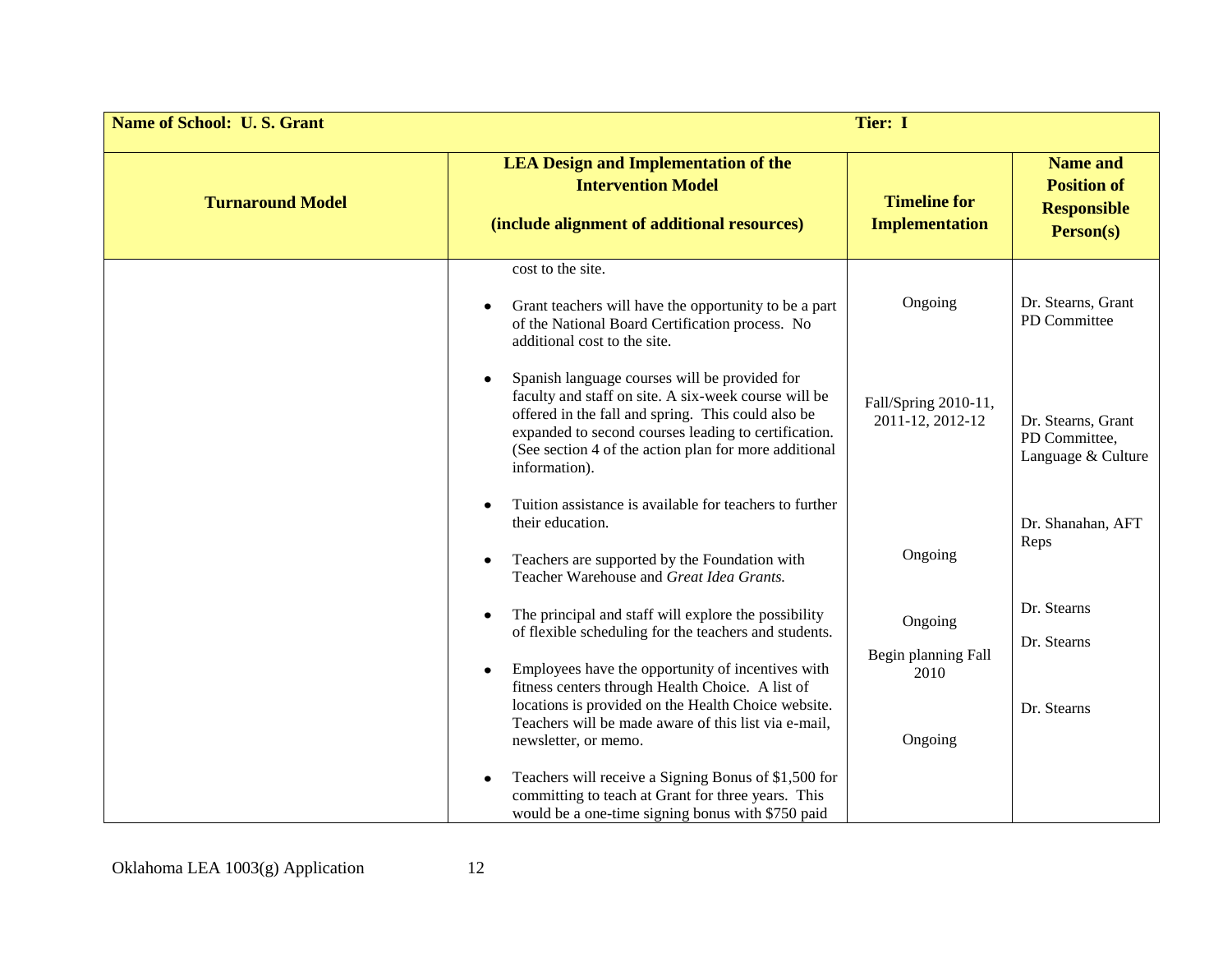| <b>Name of School: U.S. Grant</b>                                                                                                                                                                                                                                                                                                                              | Tier: I                                                                                                                                                                                                                                                                                                                                                                                                                                                                                                                                                                                                                                                                                                                                                                                                                                                                                                                                                                                                                                                                                                                     |                                                        |                                                                          |
|----------------------------------------------------------------------------------------------------------------------------------------------------------------------------------------------------------------------------------------------------------------------------------------------------------------------------------------------------------------|-----------------------------------------------------------------------------------------------------------------------------------------------------------------------------------------------------------------------------------------------------------------------------------------------------------------------------------------------------------------------------------------------------------------------------------------------------------------------------------------------------------------------------------------------------------------------------------------------------------------------------------------------------------------------------------------------------------------------------------------------------------------------------------------------------------------------------------------------------------------------------------------------------------------------------------------------------------------------------------------------------------------------------------------------------------------------------------------------------------------------------|--------------------------------------------------------|--------------------------------------------------------------------------|
| <b>Turnaround Model</b>                                                                                                                                                                                                                                                                                                                                        | <b>LEA Design and Implementation of the</b><br><b>Intervention Model</b><br>(include alignment of additional resources)                                                                                                                                                                                                                                                                                                                                                                                                                                                                                                                                                                                                                                                                                                                                                                                                                                                                                                                                                                                                     | <b>Timeline for</b><br><b>Implementation</b>           | <b>Name and</b><br><b>Position of</b><br><b>Responsible</b><br>Person(s) |
|                                                                                                                                                                                                                                                                                                                                                                | at the end of the first semester, and the second paid<br>during the second semester. Signing bonuses to be<br>paid with Title II funds.<br>Oklahoma City Public Schools will use general<br>funds to negotiate possible retirement and<br>resignation incentives.                                                                                                                                                                                                                                                                                                                                                                                                                                                                                                                                                                                                                                                                                                                                                                                                                                                           |                                                        |                                                                          |
| 4. Provide staff with ongoing, high-quality, job-<br>embedded professional development that is aligned<br>with the school's comprehensive instructional<br>program and designed with school staff to ensure<br>they are equipped to facilitate effective teaching and<br>learning and have the capacity to successfully<br>implement school reform strategies. | The results of the needs assessment clearly define<br>$\bullet$<br>the areas of weakness at U.S. Grant (please see the<br>Needs Assessment portion above). The leadership<br>team has chosen to use SIG funds to focus mainly<br>on professional learning communities and<br>technology integration and practice. Both<br>professional learning communities and technology<br>integration are strategies that can be utilized across<br>all content areas by all staff. Since all staff will be<br>trained via on-site, job-embedded professional<br>development, there should be consistency<br>throughout the school. It is the belief that focusing<br>on these far-reaching areas will have the most<br>impact on teacher development and student<br>achievement. Other funding sources will provide<br>professional development as listed below.<br>Provide professional development for teachers<br>based on data and need up to 12 days per year. (5<br>days prior to school beginning will be the Teacher<br>Institute - see budget justification page for<br>additional details); 3 days after school ends; and up | 2010-2011, 2011-2012,<br>and 2012-2013 school<br>year. | Dr. Stearns and staff                                                    |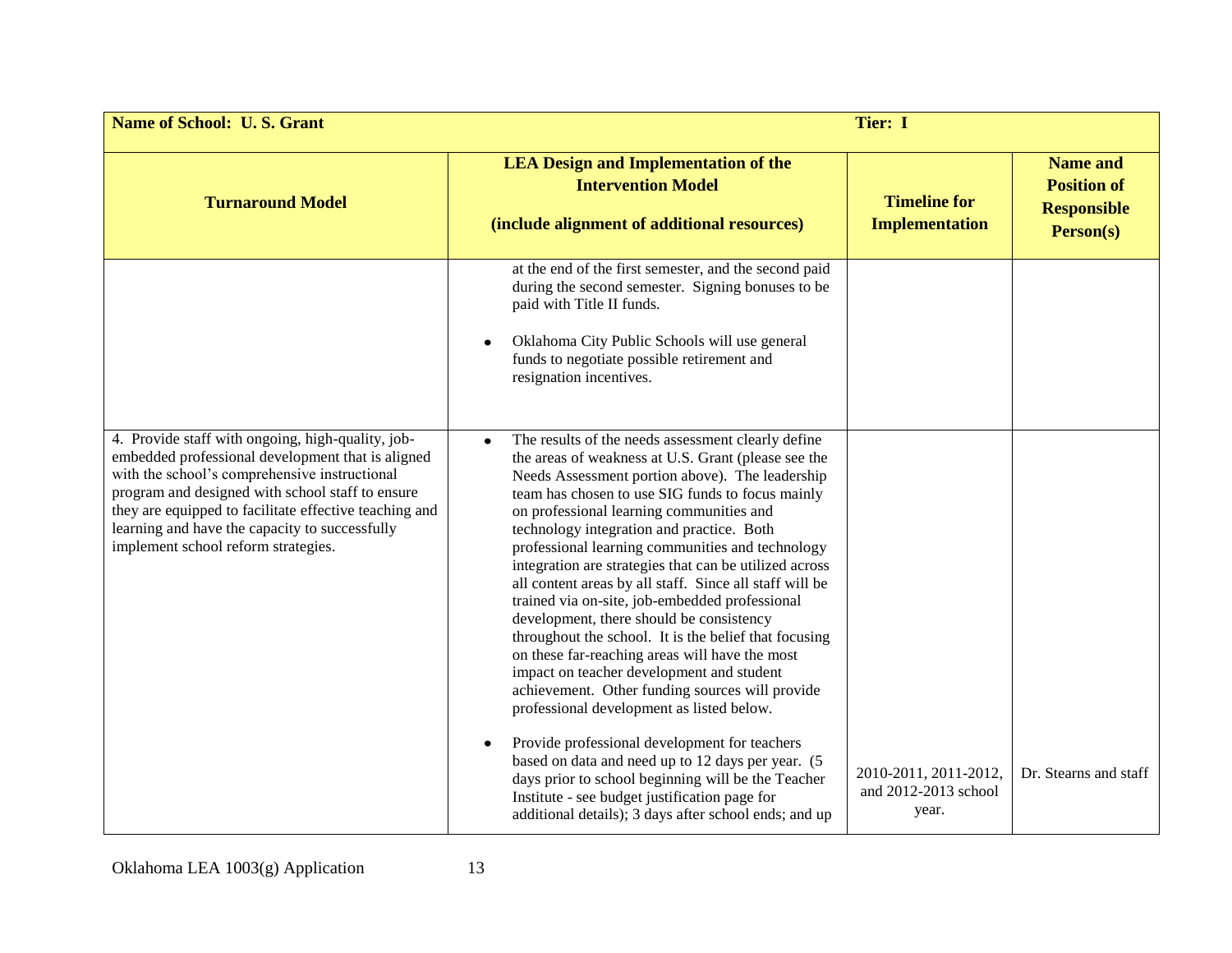| <b>Name of School: U.S. Grant</b> | Tier: I                                                                                                                                                                                                                                                                                                                                                                                                                                                                                                                                                                                                                                                                                                                                                                                                                                |                                                                                                         |                                                                          |
|-----------------------------------|----------------------------------------------------------------------------------------------------------------------------------------------------------------------------------------------------------------------------------------------------------------------------------------------------------------------------------------------------------------------------------------------------------------------------------------------------------------------------------------------------------------------------------------------------------------------------------------------------------------------------------------------------------------------------------------------------------------------------------------------------------------------------------------------------------------------------------------|---------------------------------------------------------------------------------------------------------|--------------------------------------------------------------------------|
| <b>Turnaround Model</b>           | <b>LEA Design and Implementation of the</b><br><b>Intervention Model</b><br>(include alignment of additional resources)                                                                                                                                                                                                                                                                                                                                                                                                                                                                                                                                                                                                                                                                                                                | <b>Timeline for</b><br><b>Implementation</b>                                                            | <b>Name and</b><br><b>Position of</b><br><b>Responsible</b><br>Person(s) |
|                                   | to 4 Saturdays during the year). Additional<br>days/hours can be added as needed by the principal<br>and school staff.<br>As a direct response to the changing racial and<br>ethnic diversity of Grant's student population, 22<br>teachers and 3 administrators will attend the UCO<br>Multicultural Education Institute for the next three<br>years. This is a locally-held training which<br>showcases OKCPS student performances and<br>achievements. Presenters for the training are from<br>local school districts that often teach at schools with<br>similar demographics to OKCPS, and thus face<br>similar barriers/issues. Estimated costs are \$3,520<br>for teacher stipends, \$844.80 for teacher benefits,<br>and \$1,875 for teacher and administrator<br>registration. Funding source not determined at this<br>time. | 2010-2011, 2011-2012,<br>and 2012-2013 school<br>year.                                                  | Dr. Stearns                                                              |
|                                   | In the past 2 years, Grant has purchased<br>SMARTboards, student response systems,<br>document cameras, etc., as part of their Campus<br>Improvement Plan. In order to effectively utilize<br>this technology and integrate it into the curriculum<br>effectively, Grant will contract with Dedra Stafford,<br>who presents a 2-day workshop on 21 <sup>st</sup> Century<br>Skills. Ms. Stafford will come to Grant for the next<br>three years and provide on-site training<br>(approximately 40 days throughout each year)<br>regarding technology and technology integration.<br>Estimated costs each year for the contracted<br>services are \$53,000 (contracted cost includes                                                                                                                                                    | 2010-2011, 2011-2012,<br>and 2012-2013 school<br>year.<br>2010-2011, 2011-2012,<br>and 2012-2013 school | Dr. Stearns<br>Dr. Stearns                                               |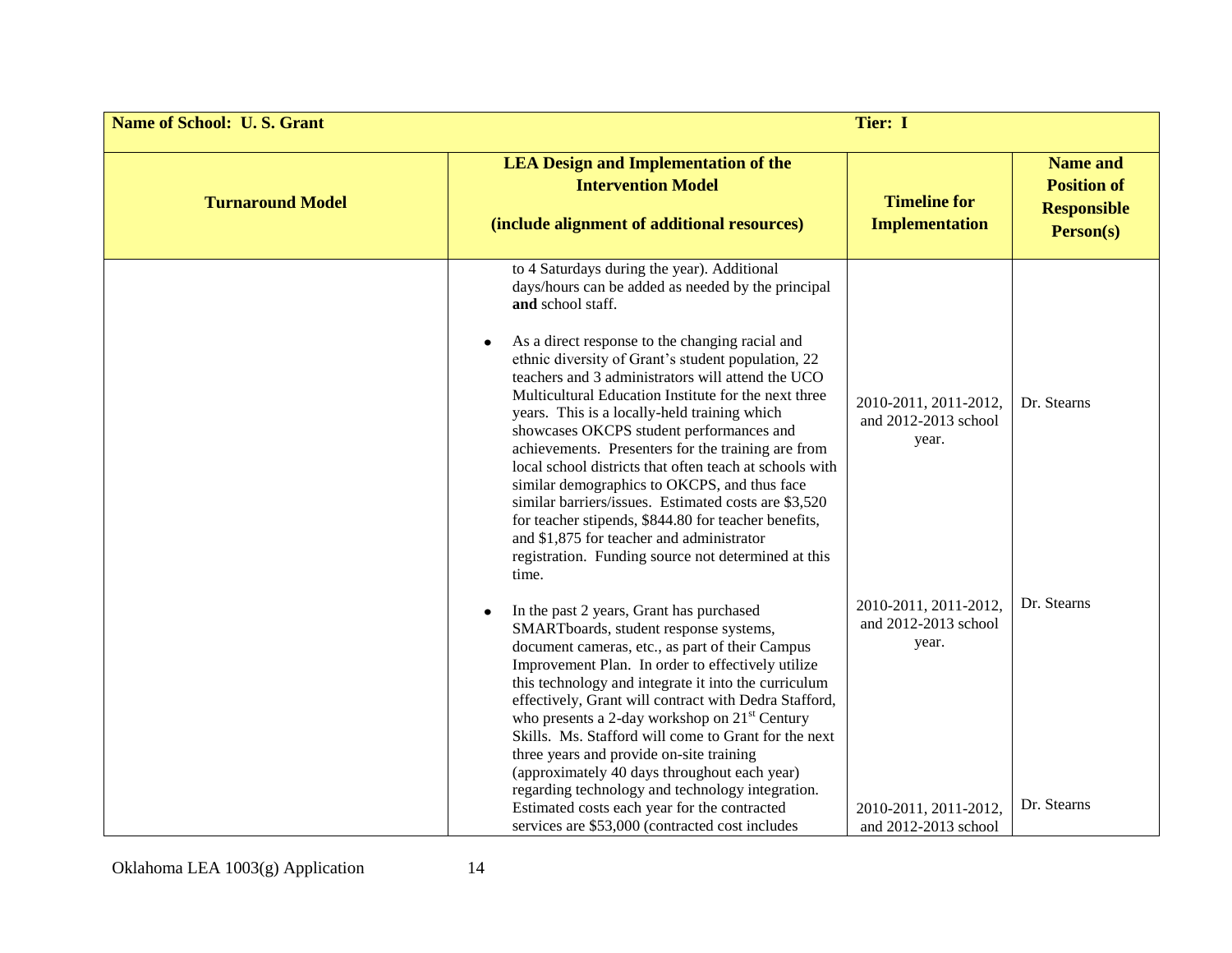| <b>Name of School: U.S. Grant</b> | <b>Tier: I</b>                                                                                                                                                                                                                                                                                                                                                                                                                                                                                                                                                                                                                                                                                                                                                   |                                                        |                                                                          |
|-----------------------------------|------------------------------------------------------------------------------------------------------------------------------------------------------------------------------------------------------------------------------------------------------------------------------------------------------------------------------------------------------------------------------------------------------------------------------------------------------------------------------------------------------------------------------------------------------------------------------------------------------------------------------------------------------------------------------------------------------------------------------------------------------------------|--------------------------------------------------------|--------------------------------------------------------------------------|
| <b>Turnaround Model</b>           | <b>LEA Design and Implementation of the</b><br><b>Intervention Model</b><br>(include alignment of additional resources)                                                                                                                                                                                                                                                                                                                                                                                                                                                                                                                                                                                                                                          | <b>Timeline for</b><br><b>Implementation</b>           | <b>Name and</b><br><b>Position of</b><br><b>Responsible</b><br>Person(s) |
|                                   | materials). Contracted services to be paid with SIG<br>funds. An additional \$16,000 in teacher stipends<br>\$3,840 in benefits for the 2-day workshop will be<br>paid with Supplemental School Improvement (519)<br>funds. Please see the attached professional<br>development plan for Ms. Stafford's contracted<br>services.                                                                                                                                                                                                                                                                                                                                                                                                                                  | year.                                                  |                                                                          |
|                                   | Grant will hold a Teacher Institute for all staff 5<br>days prior to the beginning of the OKCPS return<br>date for teachers (August 9-13, 2010). Topics<br>discussed will be BLC's, PLC's, Marzano, the 9 <sup>th</sup><br>Grade Academy (including transition strategies),<br>ELL strategies, and an orientation for the<br>turnaround model. The Turnaround Orientation<br>will be a half-day overview of the model and<br>include other topics such as classroom management,<br>goals, evaluations, etc. Estimated costs for each<br>year include teacher stipends of \$136,640.00 and<br>teacher benefits of \$32,793.60. Community/alumni<br>partners will be contacted to possibly provide<br>breakfast/snacks for the week. To be paid with SIG<br>funds. | 2010-2011, 2011-2012,<br>and 2012-2013 school<br>year. | Dr. Stearns                                                              |
|                                   | The SAI and WISE needs assessment indicate a<br>weakness in the area of data analysis and utilizing<br>data to drive instruction. Robert Marzano will<br>come to Grant High School in conjunction with the<br>State Needs Assessment, and will come to Grant<br>periodically for the next three years to facilitate and<br>train teachers on data review and utilization of data<br>to drive and improve instruction. After three years                                                                                                                                                                                                                                                                                                                          | 2010-2011, 2011-2012,<br>and 2012-2013 school<br>year. | Dr. Stearns                                                              |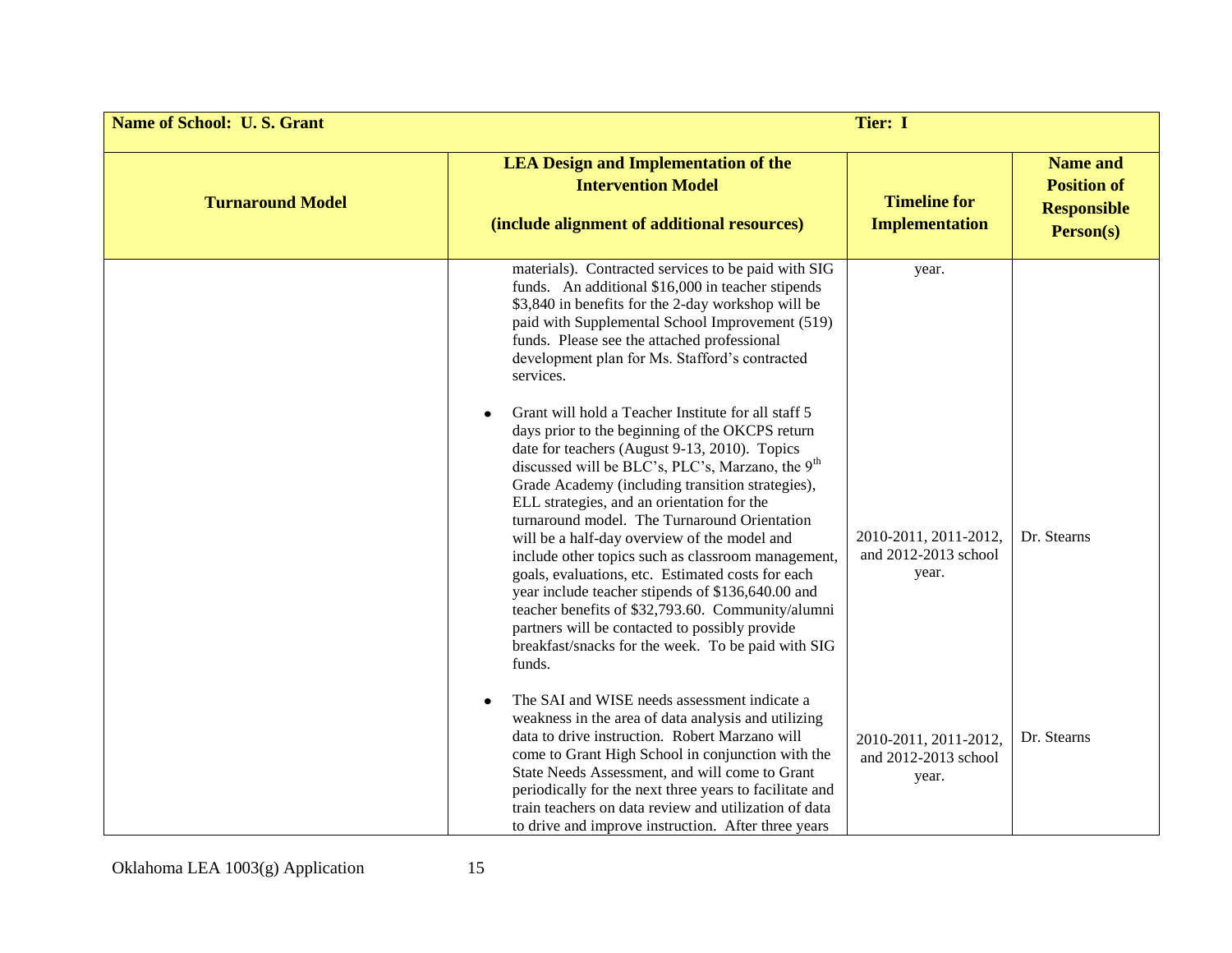| <b>Name of School: U.S. Grant</b> | Tier: I                                                                                                                                                                                                                                                                                                                                                                                                                                                                                                                                                                                                                                                                                                                                                                                                                                                                                                                                                                                                                                                                                   |                                                        |                                                                          |
|-----------------------------------|-------------------------------------------------------------------------------------------------------------------------------------------------------------------------------------------------------------------------------------------------------------------------------------------------------------------------------------------------------------------------------------------------------------------------------------------------------------------------------------------------------------------------------------------------------------------------------------------------------------------------------------------------------------------------------------------------------------------------------------------------------------------------------------------------------------------------------------------------------------------------------------------------------------------------------------------------------------------------------------------------------------------------------------------------------------------------------------------|--------------------------------------------------------|--------------------------------------------------------------------------|
| <b>Turnaround Model</b>           | <b>LEA Design and Implementation of the</b><br><b>Intervention Model</b><br>(include alignment of additional resources)                                                                                                                                                                                                                                                                                                                                                                                                                                                                                                                                                                                                                                                                                                                                                                                                                                                                                                                                                                   | <b>Timeline for</b><br><b>Implementation</b>           | <b>Name and</b><br><b>Position of</b><br><b>Responsible</b><br>Person(s) |
|                                   | of intensive training, capacity should be built to the<br>point that only "refresher" training course will be<br>needed. Estimated yearly cost is \$150,000.00 per<br>year. To be paid with SIG funds. Grant is in the<br>process of developing a professional development<br>plan for the contracted services to be provided by<br>Marzano's team.<br>A data analysis of the demographics of Grant's<br>students (see data analysis summary above) shows a<br>steady increase of the ELL population. In response<br>to this, Grant will contract with UCO to provide on-<br>site training to teachers regarding effective ELL<br>strategies. This training will tie closely with the<br>strategies and information learned at the UCO<br>Multicultural Education Institute (see above).<br>After three years of intensive training, a strong<br>group of core teachers will be trained, and they will,<br>in turn, train new and /or struggling teachers in the<br>strategies learned. Estimated yearly cost of the<br>contracted services is \$25,000.00. To be paid with<br>SIG funds. | 2010-2011, 2011-2012,<br>and 2012-2013 school<br>year. | Dr. Stearns                                                              |
|                                   | To further assist in communication with the ever-<br>growing ELL population (see data analysis<br>summary above), Grant will contract with an<br>outside vendor (not yet determined) to provide<br>Spanish language classes to teachers for the next<br>three years. If it is determined at the end of three<br>years that continuation of the service is needed,<br>Title I (511) funds or School Improvement (515)<br>funds will be utilized. Estimated yearly cost is                                                                                                                                                                                                                                                                                                                                                                                                                                                                                                                                                                                                                  | 2010-2011, 2011-2012,<br>and 2012-2013 school<br>year. | Dr. Stearns                                                              |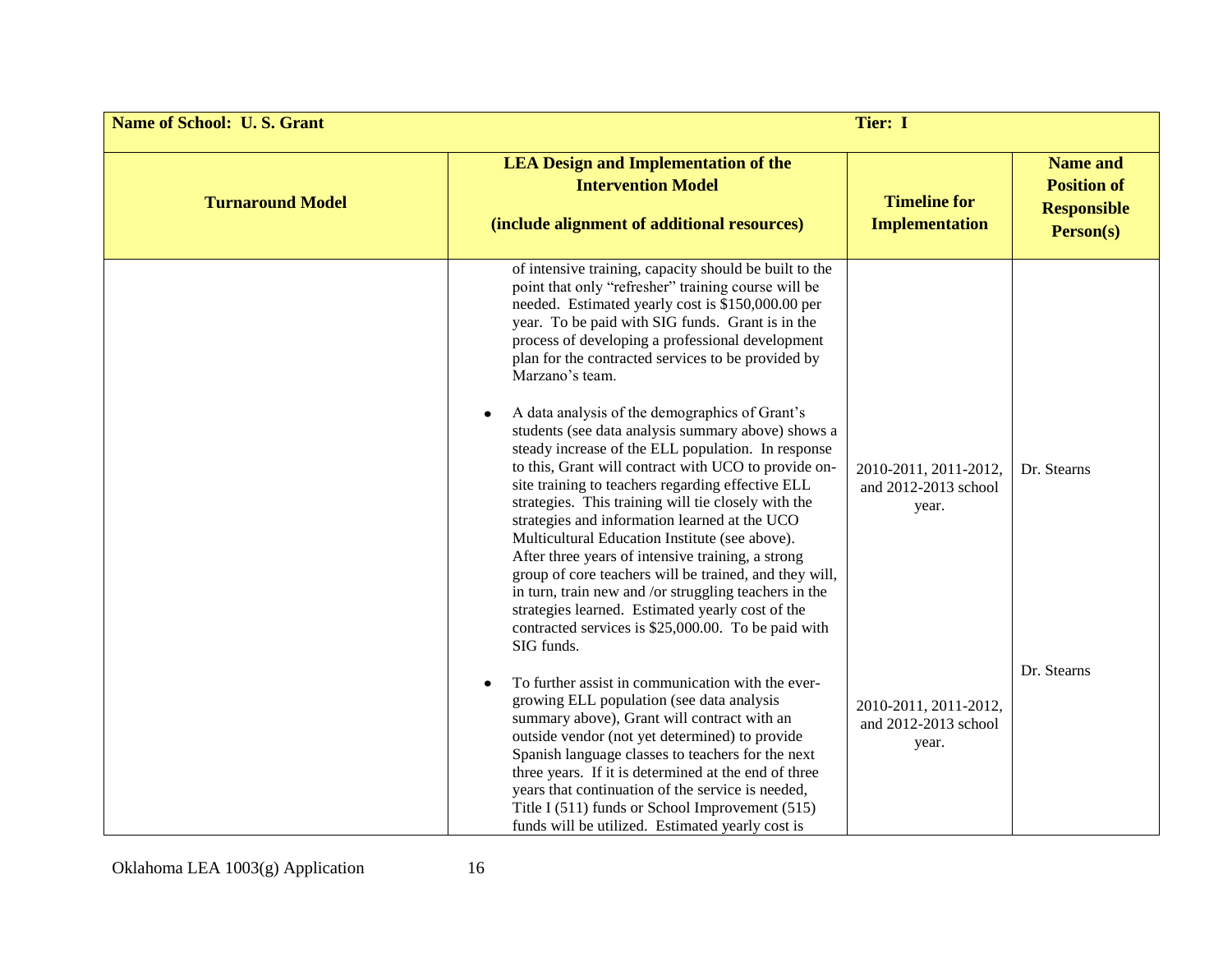| <b>Name of School: U.S. Grant</b> | Tier: I                                                                                                                                                                                                                                                                                                                                                                                                                                                                                                                                                                                                                                                                                                                                                                                                                                                                                                                                                                                                          |                                               |                                                                          |
|-----------------------------------|------------------------------------------------------------------------------------------------------------------------------------------------------------------------------------------------------------------------------------------------------------------------------------------------------------------------------------------------------------------------------------------------------------------------------------------------------------------------------------------------------------------------------------------------------------------------------------------------------------------------------------------------------------------------------------------------------------------------------------------------------------------------------------------------------------------------------------------------------------------------------------------------------------------------------------------------------------------------------------------------------------------|-----------------------------------------------|--------------------------------------------------------------------------|
| <b>Turnaround Model</b>           | <b>LEA Design and Implementation of the</b><br><b>Intervention Model</b><br>(include alignment of additional resources)                                                                                                                                                                                                                                                                                                                                                                                                                                                                                                                                                                                                                                                                                                                                                                                                                                                                                          | <b>Timeline for</b><br><b>Implementation</b>  | <b>Name and</b><br><b>Position of</b><br><b>Responsible</b><br>Person(s) |
|                                   | \$8,000.00. To be paid with SIG funds.<br>As a direct response to the low learning community<br>score on the SAI and the limited implementation<br>score of the WISE needs assessment, Sharon<br>Kramer from Solution Tree will come to Grant to<br>provide on-site training. It is believed that two<br>years of intensive training will build sufficient<br>capacity so that the expense will not continue.<br>PLC's regarding data analysis and curriculum<br>alignment should improve the amount of<br>instructional time utilized each day (a weak area as<br>noted on the Quality Time Analysis). Estimated<br>yearly cost of on-site, job embedded professional<br>development services with Sharon Kramer is<br>\$111,150.00. Estimated yearly cost of materials<br>required for training (4 books) is \$4,867.25. To be<br>paid with SIG funds. Please see the attached<br>professional development plan from Solution Tree<br>for further details regarding the contracted services<br>to be provided. | 2010-2011 and 2011-<br>2012.                  | Dr. Stearns                                                              |
|                                   | Grant will send 20 teachers to November<br>Learning's Building Learning Communities<br>Conference in July 2010 using School Improvement<br>(515 funds). Three strands of focus for the<br>conference will be designing rigorous and<br>motivating assignments across the curriculum,<br>crafting vision and managing change, and<br>contributing to PLC's. This conference will build<br>upon the concept of rigor as outlined in the ACT-<br>America's Choice program (funded with ARRA,                                                                                                                                                                                                                                                                                                                                                                                                                                                                                                                        | 2010-2011, 2011-2012,<br>and 2012-2013 school | Dr. Stearns                                                              |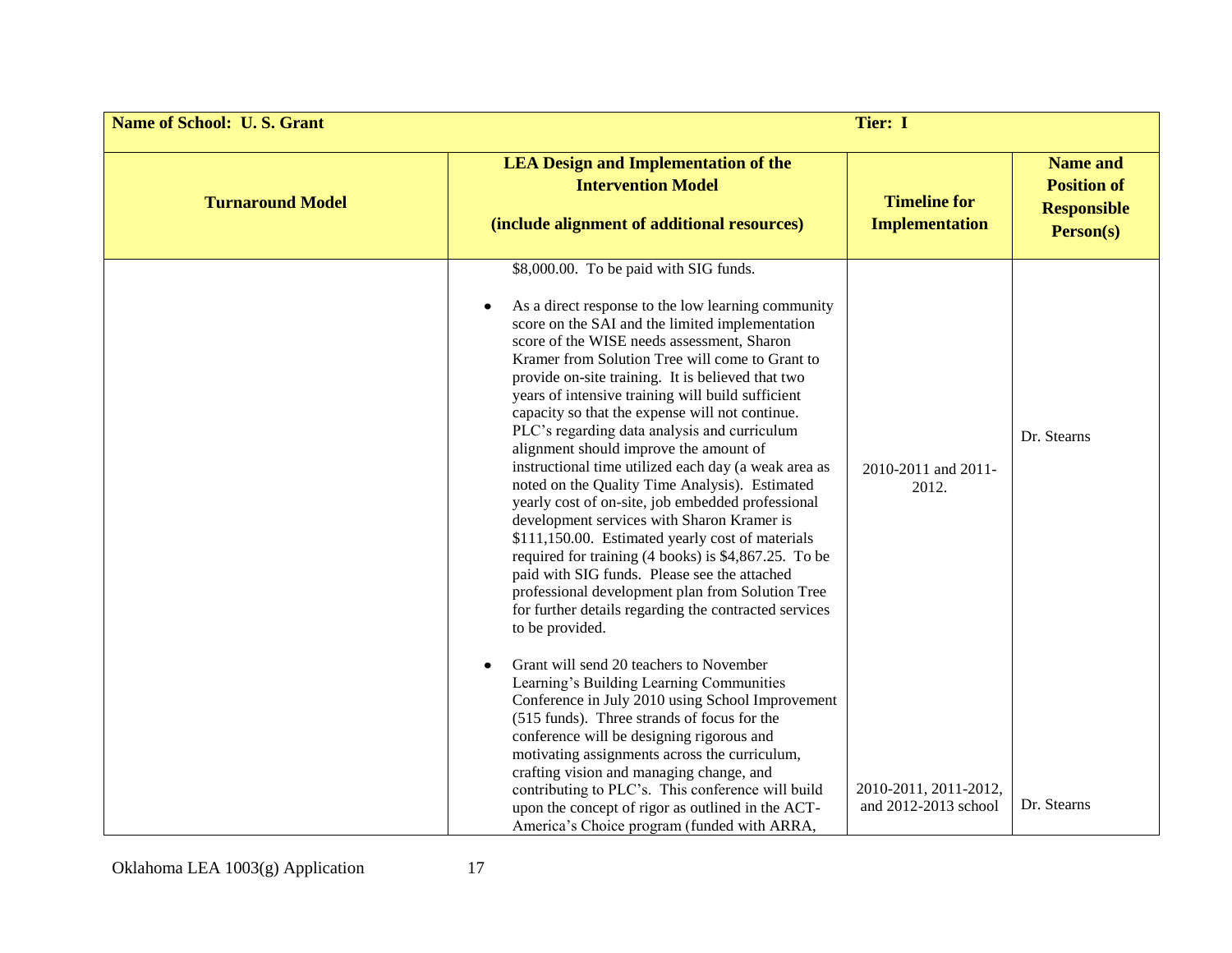| <b>Name of School: U.S. Grant</b> |                                                                                                                                                                                                                                                                                                                                                                                                                                                                                                                                                                                                                                                                                                                                                                                                                                                                                                                                                                                                                                                                                                                                            | <b>Tier: I</b>                                                  |                                                                          |
|-----------------------------------|--------------------------------------------------------------------------------------------------------------------------------------------------------------------------------------------------------------------------------------------------------------------------------------------------------------------------------------------------------------------------------------------------------------------------------------------------------------------------------------------------------------------------------------------------------------------------------------------------------------------------------------------------------------------------------------------------------------------------------------------------------------------------------------------------------------------------------------------------------------------------------------------------------------------------------------------------------------------------------------------------------------------------------------------------------------------------------------------------------------------------------------------|-----------------------------------------------------------------|--------------------------------------------------------------------------|
| <b>Turnaround Model</b>           | <b>LEA Design and Implementation of the</b><br><b>Intervention Model</b><br>(include alignment of additional resources)                                                                                                                                                                                                                                                                                                                                                                                                                                                                                                                                                                                                                                                                                                                                                                                                                                                                                                                                                                                                                    | <b>Timeline for</b><br><b>Implementation</b>                    | <b>Name and</b><br><b>Position of</b><br><b>Responsible</b><br>Person(s) |
|                                   | project 516), as well as tie into the extensive PLC<br>training. Those teachers who attend the conference<br>will share what they learn during the Teacher<br>Institute held 5 days prior to the beginning of school<br>(see above for additional information regarding the<br>Teacher Institute).<br>Grant will contract with November Learning to<br>provide on-site, job embedded professional<br>development on technology integration. The main<br>focus of the program will be to train staff to ensure<br>that student assignments are rigorous and<br>motivating (to match the pace of today's<br>competitive world), to ensure that the technology<br>investment is aligned with the curriculum, and to<br>create a sustainable plan for students as they branch<br>out into the globally competitive world. Estimated<br>yearly cost for the on-site training is \$187,100.00.<br>To be paid with SIG funds. Please see the attached<br>professional development plan from November<br>Learning for further details regarding the contracted<br>services to be provided.<br>Two administrators will travel to the National Title | year.<br>2010-2011, 2011-2012,<br>and 2012-2013 school<br>year. | Dr. Stearns                                                              |
|                                   | I Conference for the next three years. The<br>Conference provides the opportunity to experience<br>more than a hundred sessions offered by recognized<br>experts and new voices in education theory,                                                                                                                                                                                                                                                                                                                                                                                                                                                                                                                                                                                                                                                                                                                                                                                                                                                                                                                                       |                                                                 |                                                                          |
|                                   | practice, and reform. It is vital to stay abreast of the<br>current legislation and compliance issues, and this<br>opportunity is not available as on-site training.<br>Pertinent information will be shared with staff as                                                                                                                                                                                                                                                                                                                                                                                                                                                                                                                                                                                                                                                                                                                                                                                                                                                                                                                 | 2010-2011, 2011-2012,<br>and 2012-2013 school<br>year.          | Dr. Stearns                                                              |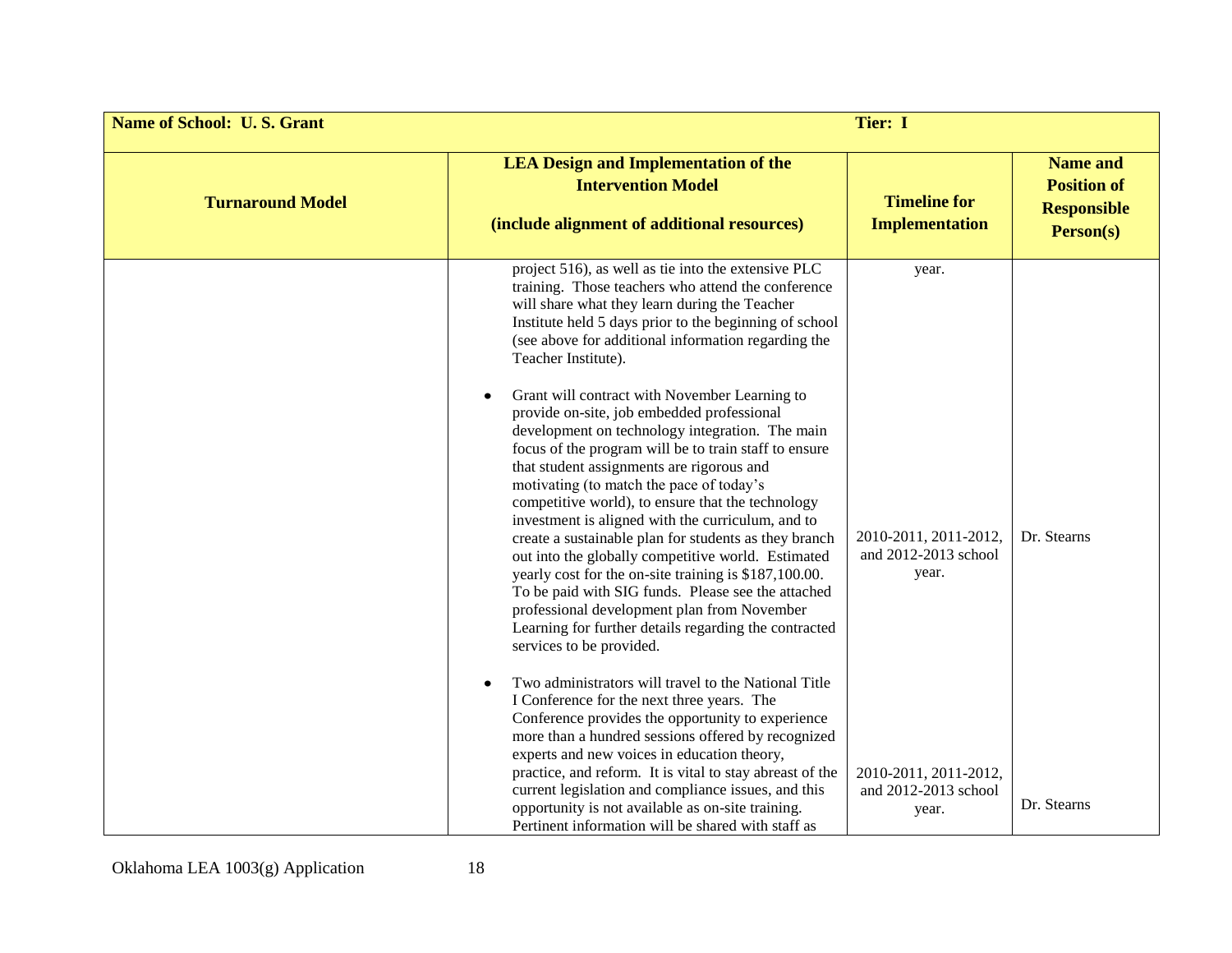| <b>Name of School: U.S. Grant</b> | Tier: I                                                                                                                                                                                                                                                                                                                                                                                                                                                                                                                                                                                                                                                                                                                                                                                                                                                                                                                                                                                                                                                                                                                                                                                                                                                                                                                                                                                                                                                                              |                                                                                                                  |                                                                          |
|-----------------------------------|--------------------------------------------------------------------------------------------------------------------------------------------------------------------------------------------------------------------------------------------------------------------------------------------------------------------------------------------------------------------------------------------------------------------------------------------------------------------------------------------------------------------------------------------------------------------------------------------------------------------------------------------------------------------------------------------------------------------------------------------------------------------------------------------------------------------------------------------------------------------------------------------------------------------------------------------------------------------------------------------------------------------------------------------------------------------------------------------------------------------------------------------------------------------------------------------------------------------------------------------------------------------------------------------------------------------------------------------------------------------------------------------------------------------------------------------------------------------------------------|------------------------------------------------------------------------------------------------------------------|--------------------------------------------------------------------------|
| <b>Turnaround Model</b>           | <b>LEA Design and Implementation of the</b><br><b>Intervention Model</b><br>(include alignment of additional resources)                                                                                                                                                                                                                                                                                                                                                                                                                                                                                                                                                                                                                                                                                                                                                                                                                                                                                                                                                                                                                                                                                                                                                                                                                                                                                                                                                              | <b>Timeline for</b><br><b>Implementation</b>                                                                     | <b>Name and</b><br><b>Position of</b><br><b>Responsible</b><br>Person(s) |
|                                   | deemed necessary. Funding source not determined<br>at this time.<br>Three teachers and 1 administrator will attend the<br>What Works in Schools conference in Tulsa for the<br>next three years. This conference is required by the<br>Oklahoma State Department of Education for all<br>schools in School Improvement status. To be paid<br>with $1003(a)$ funds.<br>Teachers and administrators will conduct two book<br>studies. The books for the first year will be Made<br>to Stick, Why Some Ideas Survive and Others Die<br>by Chip and Dan Heath and Drive by Daniel Pink to<br>work with the teachers and provide ongoing staff<br>development dealing with school improvement.<br>Made to stick will help to define processes whereby<br>Grant can develop goals and messages that will<br>have staying power. Drive will help to develop a<br>culture of intrinsically motivated students that can<br>guide their own learning. Potential topics for years<br>two and three include PLC's, grading and<br>assessment, technology integration, differentiated<br>instruction, and ELL strategies. The results of the<br>WISE needs assessment and SAI will be examined<br>to determine which books are selected in years two<br>and three. Estimated yearly cost of books for all<br>teachers and administration is \$6,500.00 to be paid<br>with SIG funds.<br>Grant currently employs a reading specialist who<br>will provide 3 hours of on-site training to all Grant | 2010-2011, 2011-2012,<br>and 2012-2013 school<br>year.<br>2010-2011, 2011-2012,<br>and 2012-2013 school<br>year. | Dr. Stearns<br>All staff/admin                                           |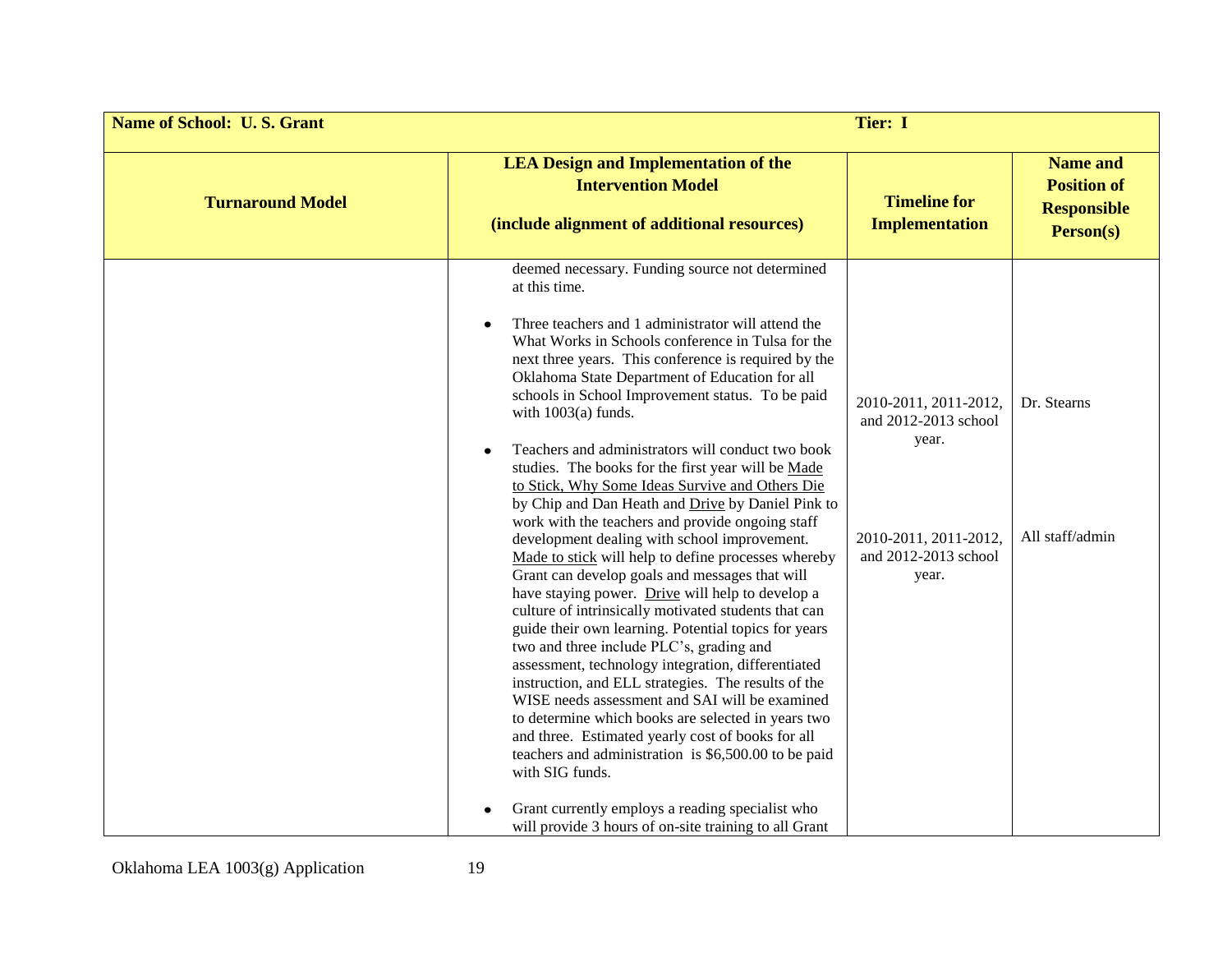| <b>Name of School: U.S. Grant</b> | Tier: I                                                                                                                                                                                                                                                                                                                                                                                                                                                                                                                                                                                                                                                                                                                                                                                                    |                                                        |                                                                          |
|-----------------------------------|------------------------------------------------------------------------------------------------------------------------------------------------------------------------------------------------------------------------------------------------------------------------------------------------------------------------------------------------------------------------------------------------------------------------------------------------------------------------------------------------------------------------------------------------------------------------------------------------------------------------------------------------------------------------------------------------------------------------------------------------------------------------------------------------------------|--------------------------------------------------------|--------------------------------------------------------------------------|
| <b>Turnaround Model</b>           | <b>LEA Design and Implementation of the</b><br><b>Intervention Model</b><br>(include alignment of additional resources)                                                                                                                                                                                                                                                                                                                                                                                                                                                                                                                                                                                                                                                                                    | <b>Timeline for</b><br><b>Implementation</b>           | <b>Name and</b><br><b>Position of</b><br><b>Responsible</b><br>Person(s) |
|                                   | staff. The reading specialist has been a Reading<br>Recovery Teacher Leader. She will be using her<br>training to foster a literacy program throughout the<br>Grant community. Many of Grant's students are<br>low level readers and need extra help. She will<br>provide on-site training with Grant teachers to<br>prepare them to help these students improve reading<br>skills. The training will focus on integrating<br>literacy across all content areas. Estimated yearly<br>cost for teacher stipends for two years of training is<br>\$9,076.80.<br>ACT – America's Choice Summer Training the<br>$\bullet$<br>week of May 23 for Teachers and Coaches for next<br>year. Training for Navigator, Ramp-Up, and<br>Quality Core occurs throughout the year. Stipends<br>to be paid with 516 funds. | 2011-2012, 2012-2013<br>Summer 2010                    | Dr. Stearns<br>Dr. Stearns                                               |
|                                   | SIOP – Sheltered Instruction and Observation<br>Protocol. The SIOP Model shares many features<br>recommended for high-quality instruction for all<br>students, but adds key features for the academic<br>success of students learning through a second<br>language, such as including language objectives in<br>every content lesson, developing background<br>knowledge among the students, and attending to<br>specific academic literacy skills. This model can be<br>applied in ESL classes as well as content area<br>classes because it offers a framework for instruction<br>that incorporates best practices for teaching both<br>language and content. All teachers will be<br>encouraged to utilize the SIOP Model to help                                                                       | 2010-2011, 2011-2012,<br>and 2012-2013 school<br>year. | Dr. Stearns                                                              |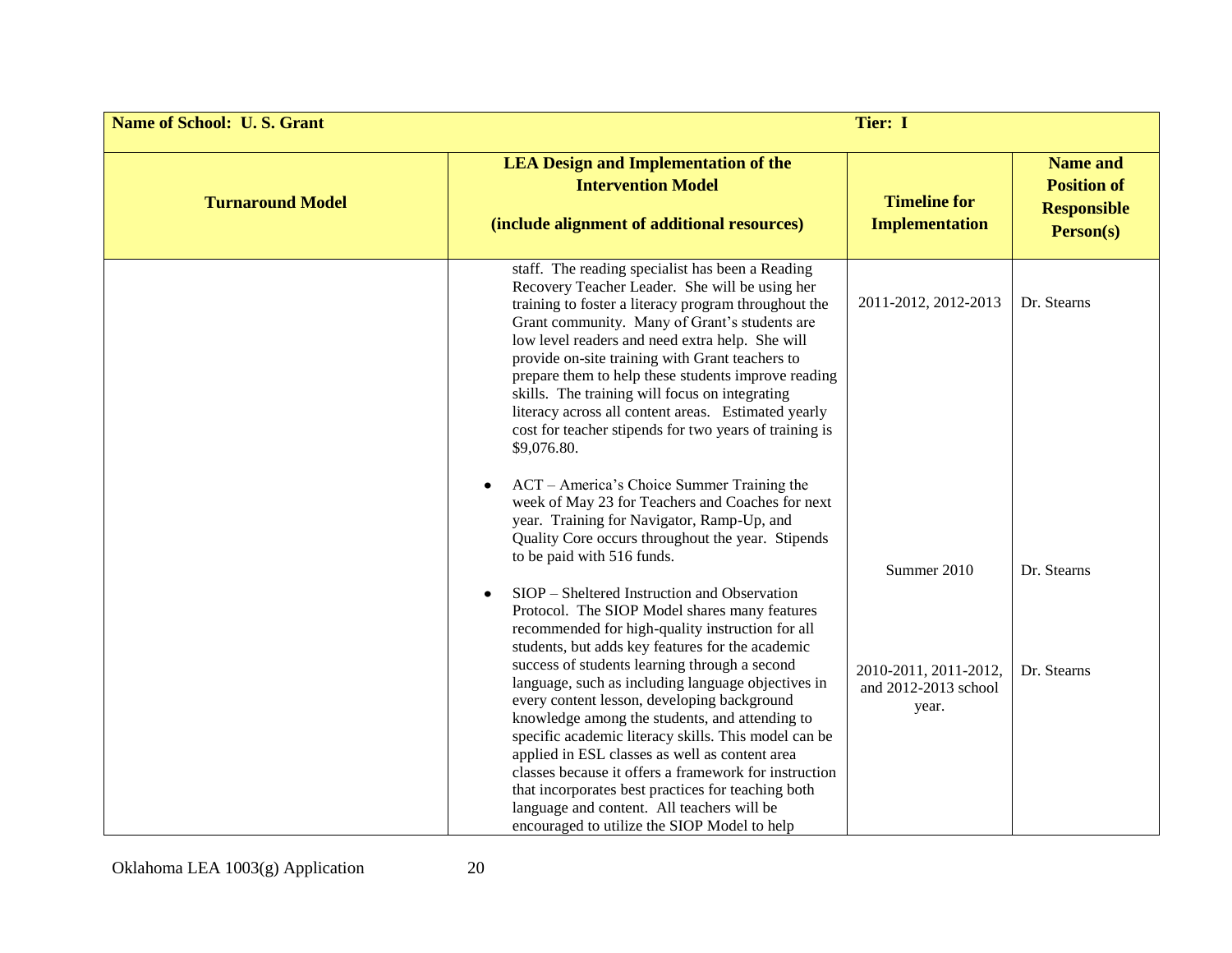| <b>Name of School: U.S. Grant</b>                                                                                                                                                                                                                                                                                                                                                |                                                                                                                                                                                                                                                                                                                                                                                                                                                                                                                                                                                                                                                                                                                                                                                                                                                                                                                                                                                                                                                                                                                                                                                                                                    | <b>Tier: I</b>                                         |                                                                          |
|----------------------------------------------------------------------------------------------------------------------------------------------------------------------------------------------------------------------------------------------------------------------------------------------------------------------------------------------------------------------------------|------------------------------------------------------------------------------------------------------------------------------------------------------------------------------------------------------------------------------------------------------------------------------------------------------------------------------------------------------------------------------------------------------------------------------------------------------------------------------------------------------------------------------------------------------------------------------------------------------------------------------------------------------------------------------------------------------------------------------------------------------------------------------------------------------------------------------------------------------------------------------------------------------------------------------------------------------------------------------------------------------------------------------------------------------------------------------------------------------------------------------------------------------------------------------------------------------------------------------------|--------------------------------------------------------|--------------------------------------------------------------------------|
| <b>Turnaround Model</b>                                                                                                                                                                                                                                                                                                                                                          | <b>LEA Design and Implementation of the</b><br><b>Intervention Model</b><br>(include alignment of additional resources)                                                                                                                                                                                                                                                                                                                                                                                                                                                                                                                                                                                                                                                                                                                                                                                                                                                                                                                                                                                                                                                                                                            | <b>Timeline for</b><br><b>Implementation</b>           | <b>Name and</b><br><b>Position of</b><br><b>Responsible</b><br>Person(s) |
|                                                                                                                                                                                                                                                                                                                                                                                  | address the current concerns caused by language<br>and cultural barriers (see demographic data analysis<br>in the previous section). To be paid by Title III.<br>Title II funds 2 Instructional Facilitators for Grant.<br>The Instructional Facilitators support regular,<br>bilingual, and special education teachers in the<br>implementation and monitoring of the Campus<br>Improvement Plan, rigorous standards-based<br>teaching strategies, and the Oklahoma Priority<br>Academic Student Skills. They focus on enhancing<br>teachers' ability to provide instruction that builds<br>students' engagement and ownership of learning.<br>The Instructional Facilitators will also work with<br>administrators and teachers to align their work with<br>district priorities, ensuring a high functioning<br>leadership team using data driven decisions. As a<br>member of the professional development<br>community, the Instructional Facilitators are<br>encouraged to participate in recurring professional<br>development and inquiry. The Instructional<br>Facilitators will be in classroom a minimum of 3<br>days per week to work with teachers on the<br>curriculum, including team and collaborative<br>meetings. | 2010-2011, 2011-2012,<br>and 2012-2013 school<br>year. | Dr. Stearns                                                              |
| 5. Adopt a new governance structure, which may<br>include, but is not limited to, requiring the school to<br>report to a new "turnaround office" in the LEA or<br>SEA, hire a "turnaround leader" who reports<br>directly to the Superintendent or Chief Academic<br>Officer, or enter into a multi-year contract with the<br>LEA or SEA to obtain added flexibility in exchange | An Executive Director for School Turnaround will<br>$\bullet$<br>be hired. The Executive Director for School<br>Turnaround will report to the Superintendent's<br>Designee. The attached job description outlines<br>duties and responsibilities. The Executive Director<br>of School Turnaround will oversee the day-to-day<br>management of the reform efforts at the site level.                                                                                                                                                                                                                                                                                                                                                                                                                                                                                                                                                                                                                                                                                                                                                                                                                                                | Hire or place - June<br>2010                           | <b>TBA</b>                                                               |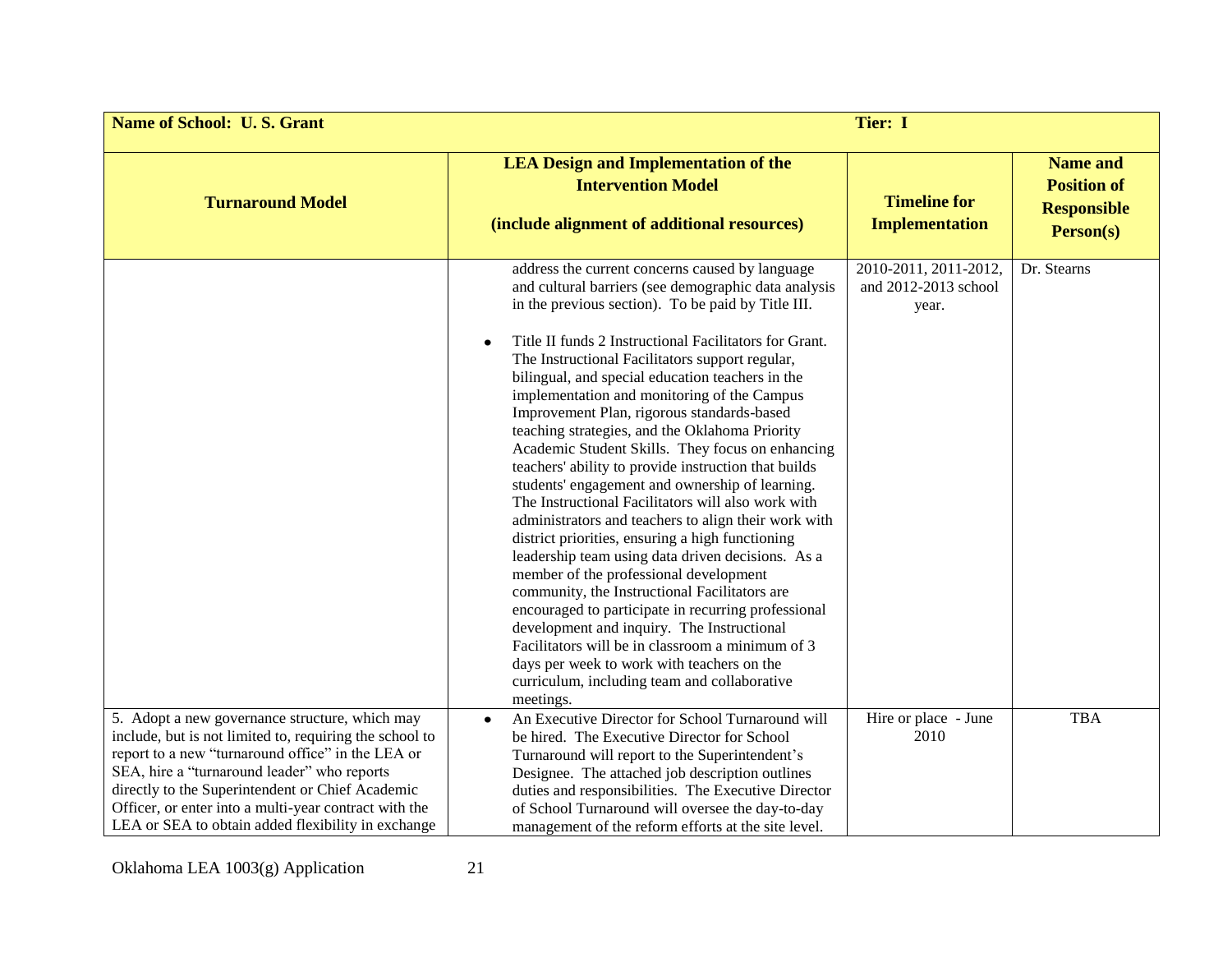| <b>Name of School: U.S. Grant</b>                                                            | Tier: I                                                                                                                                                                                                                                                                                                                                                                                                                                                                                                                                                                                                                                                                                                                                                                                                                                                                                                                                                                                                                                                                                                                                                                                                                                                                                                                                                                                                                                                                                                                                                         |                                              |                                                                          |
|----------------------------------------------------------------------------------------------|-----------------------------------------------------------------------------------------------------------------------------------------------------------------------------------------------------------------------------------------------------------------------------------------------------------------------------------------------------------------------------------------------------------------------------------------------------------------------------------------------------------------------------------------------------------------------------------------------------------------------------------------------------------------------------------------------------------------------------------------------------------------------------------------------------------------------------------------------------------------------------------------------------------------------------------------------------------------------------------------------------------------------------------------------------------------------------------------------------------------------------------------------------------------------------------------------------------------------------------------------------------------------------------------------------------------------------------------------------------------------------------------------------------------------------------------------------------------------------------------------------------------------------------------------------------------|----------------------------------------------|--------------------------------------------------------------------------|
| <b>Turnaround Model</b>                                                                      | <b>LEA Design and Implementation of the</b><br><b>Intervention Model</b><br>(include alignment of additional resources)                                                                                                                                                                                                                                                                                                                                                                                                                                                                                                                                                                                                                                                                                                                                                                                                                                                                                                                                                                                                                                                                                                                                                                                                                                                                                                                                                                                                                                         | <b>Timeline for</b><br><b>Implementation</b> | <b>Name and</b><br><b>Position of</b><br><b>Responsible</b><br>Person(s) |
| for greater accountability.                                                                  | This position will also coordinate and communicate<br>with the Oklahoma State Department of Oklahoma<br>concerning progress and efforts to meet the goals of<br>this grant. Grant will pay 1/3 of the salary of the<br>Executive Director of School Turnaround. Grant's<br>portion of the yearly salary plus benefits for both<br>totals \$48,830.00 to be paid with SIG funds.<br>Oklahoma City Public Schools (OKCPS) is in the<br>process of developing a strategic framework on<br>which both internal and external stakeholders will<br>build and move forward. The planning and review<br>process for the framework is underway and will<br>involve students, district employees, parents,<br>community members, and our business partners.<br>The strategic planning will complement the goals of<br>both the Turnaround and Transformation models.<br>A planning team made up of site leadership, district<br>leadership, and union representatives have been<br>involved with meetings and planning throughout the<br>restructuring process. School leadership teams have<br>also been involved. The Tier I site has had faculty<br>and staff meetings, parent and community meetings<br>to discuss the selection of the intervention model,<br>and the model's design. At community meetings<br>stakeholders were given the opportunity to ask<br>questions. At one community meeting hosted by the<br>district and site there were several calls to action by<br>the audience for parent and community involvement<br>to support the reform efforts. |                                              |                                                                          |
| 6. Use data to identify and implement an<br>instructional program that is research-based and | U.S. Grant High School is currently implementing<br>the ACT-America's Choice program. The focus of                                                                                                                                                                                                                                                                                                                                                                                                                                                                                                                                                                                                                                                                                                                                                                                                                                                                                                                                                                                                                                                                                                                                                                                                                                                                                                                                                                                                                                                              | August 2010-June                             | Dr. Stearns                                                              |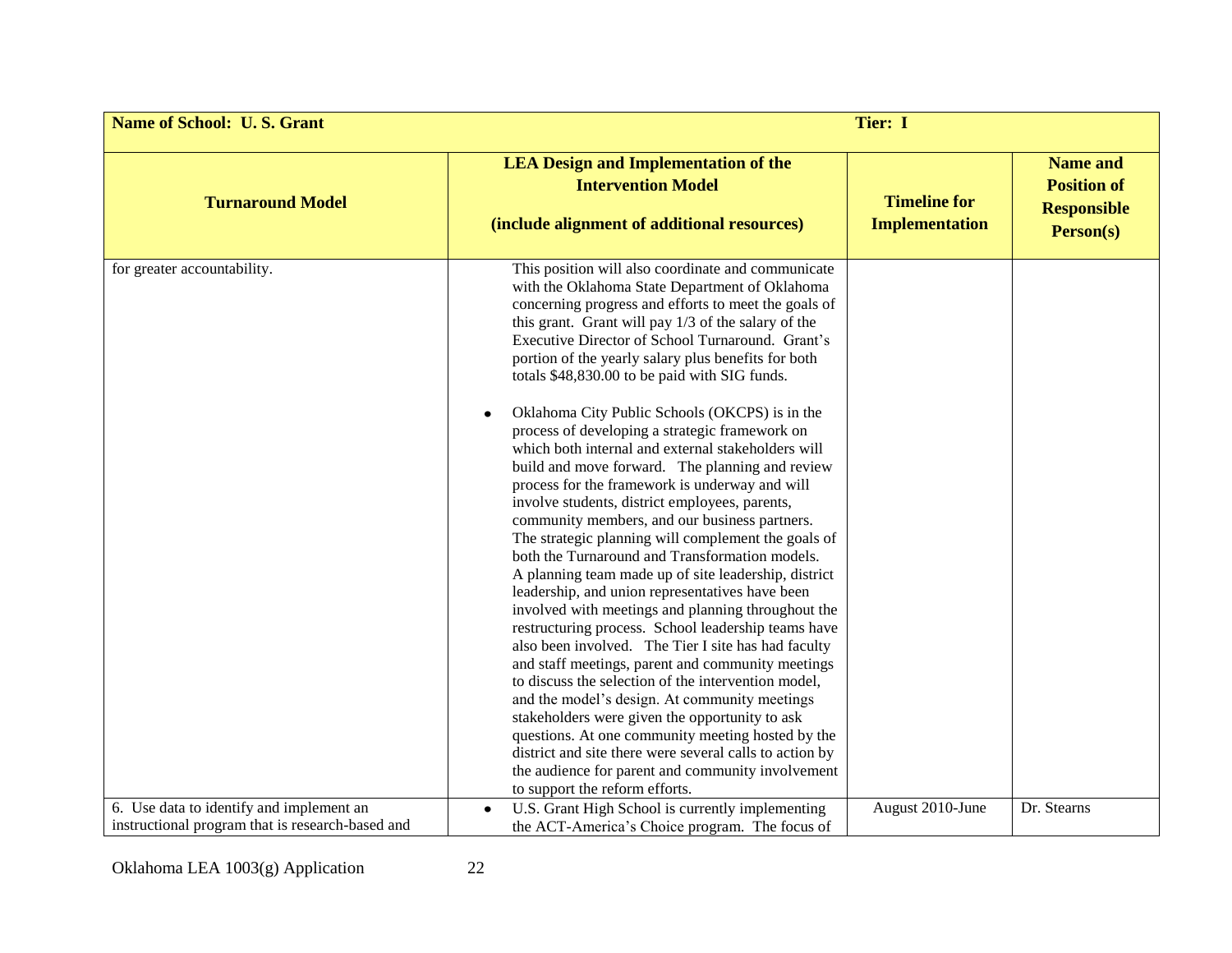| <b>Name of School: U.S. Grant</b>                                                                    | <b>Tier: I</b>                                                                                                                                                                                                                                                                                                                                                                                                                                                                                                                                                                                                                                                                                                                                                                                                                                                                                                                                                                                                                                                                                                                                                                                                                                                                                                                                                                                                                                                                                                                                                                                                      |                                              |                                                                          |
|------------------------------------------------------------------------------------------------------|---------------------------------------------------------------------------------------------------------------------------------------------------------------------------------------------------------------------------------------------------------------------------------------------------------------------------------------------------------------------------------------------------------------------------------------------------------------------------------------------------------------------------------------------------------------------------------------------------------------------------------------------------------------------------------------------------------------------------------------------------------------------------------------------------------------------------------------------------------------------------------------------------------------------------------------------------------------------------------------------------------------------------------------------------------------------------------------------------------------------------------------------------------------------------------------------------------------------------------------------------------------------------------------------------------------------------------------------------------------------------------------------------------------------------------------------------------------------------------------------------------------------------------------------------------------------------------------------------------------------|----------------------------------------------|--------------------------------------------------------------------------|
| <b>Turnaround Model</b>                                                                              | <b>LEA Design and Implementation of the</b><br><b>Intervention Model</b><br>(include alignment of additional resources)                                                                                                                                                                                                                                                                                                                                                                                                                                                                                                                                                                                                                                                                                                                                                                                                                                                                                                                                                                                                                                                                                                                                                                                                                                                                                                                                                                                                                                                                                             | <b>Timeline for</b><br><b>Implementation</b> | <b>Name and</b><br><b>Position of</b><br><b>Responsible</b><br>Person(s) |
| "vertically aligned" from one grade to the next as<br>well as aligned with State academic standards. | this program is increasing student achievement in<br>Math and Reading/English. The 9 <sup>th</sup> Grade<br>Academy began this process and will continue.<br>Similarly, $10th$ grade team members will engage in<br>training and begin to use the tenants of the<br>curriculum designed by America's Choice. This<br>program is indeed aligned with State academic<br>standards and directly uses the PASS skills as a<br>basis of curriculum reform. U.S. Grant High<br>School will use student data to align the curriculum<br>both horizontally and vertically. Meetings with<br>feeder patterns (Elementary and Middle Schools)<br>are continuous and designed to accomplish this<br>goal. The WISE needs assessment indicated little<br>or no implementation in the areas of teachers<br>participating in collaboration, teachers using<br>instructional strategies that are aligned with<br>learning objectives, teachers using scientifically<br>based instructional strategies, and using test scores<br>to identify instructional and curricular gaps. The<br>ACT-America's Choice program, funded by ARRA<br>(516) provides professional development and<br>training in curriculum alignment and research-based<br>strategies. Should any needs arise that require<br>additional funding, Grant will be able to revise its<br>511 plan.<br>Marzano strategies of the professional learning<br>community are currently utilized on site. However,<br>grading and assessment strategies have been<br>identified as a need by the WISE needs assessment<br>and the SAI. Therefore, future relationships with | 2013                                         |                                                                          |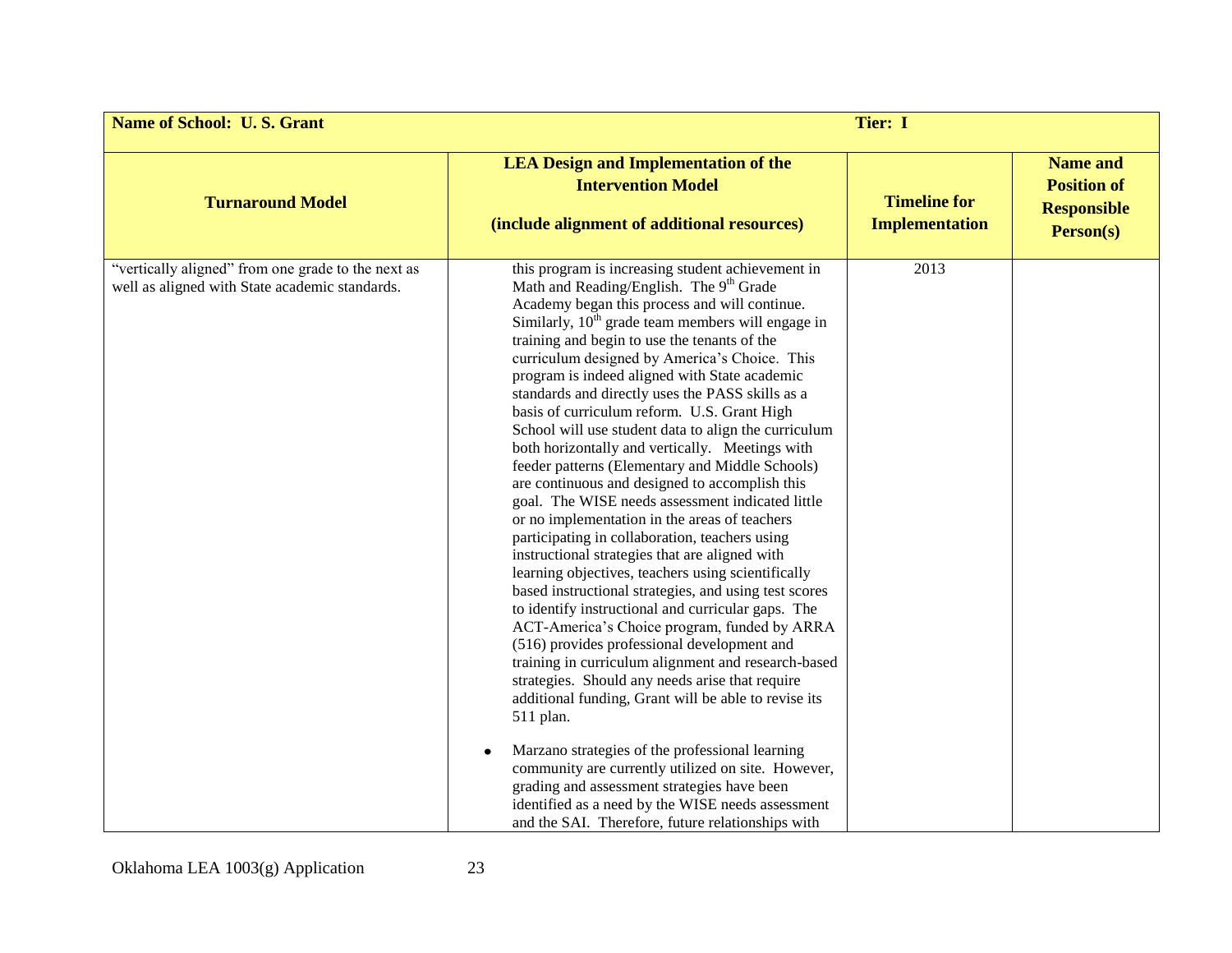| <b>Name of School: U.S. Grant</b>                                                                                                                                                                                          | Tier: I                                                                                                                                                                                                                                                                                                                                                                                                                                                                                                                                                                                                                                                                                                                                                                                                                                                                                                                                                                                                                                                                                                                                                                                                                                                                   |                                              |                                                                          |
|----------------------------------------------------------------------------------------------------------------------------------------------------------------------------------------------------------------------------|---------------------------------------------------------------------------------------------------------------------------------------------------------------------------------------------------------------------------------------------------------------------------------------------------------------------------------------------------------------------------------------------------------------------------------------------------------------------------------------------------------------------------------------------------------------------------------------------------------------------------------------------------------------------------------------------------------------------------------------------------------------------------------------------------------------------------------------------------------------------------------------------------------------------------------------------------------------------------------------------------------------------------------------------------------------------------------------------------------------------------------------------------------------------------------------------------------------------------------------------------------------------------|----------------------------------------------|--------------------------------------------------------------------------|
| <b>Turnaround Model</b>                                                                                                                                                                                                    | <b>LEA Design and Implementation of the</b><br><b>Intervention Model</b><br>(include alignment of additional resources)                                                                                                                                                                                                                                                                                                                                                                                                                                                                                                                                                                                                                                                                                                                                                                                                                                                                                                                                                                                                                                                                                                                                                   | <b>Timeline for</b><br><b>Implementation</b> | <b>Name and</b><br><b>Position of</b><br><b>Responsible</b><br>Person(s) |
|                                                                                                                                                                                                                            | Marzano's team will include on-site professional<br>development training. Teacher grading practices<br>and student academic progress data will be<br>examined to determine needs of on-going training.<br>(See section 4 for additional information regarding<br>Marzano's training).                                                                                                                                                                                                                                                                                                                                                                                                                                                                                                                                                                                                                                                                                                                                                                                                                                                                                                                                                                                     |                                              |                                                                          |
| 7. Promote the continuous use of student data (such<br>as from formative, interim, and summative<br>assessments) to inform and differentiate instruction<br>in order to meet the academic needs of individual<br>students. | The SAI showed an overall weakness in selecting<br>professional development that is data-driven.<br>Specific areas of weakness include using data when<br>designing instruction and the curriculum and using<br>data to assess student learning needs. The on-site<br>PLC training from Solution Tree as well as the on-<br>site visits from Marzano will help to address these<br>weaknesses. U.S. Grant will utilize the professional<br>learning community collaborative process to<br>analyze and transfer results of student data into the<br>continuous curriculum. Teachers will meet during<br>common planning to create and analyze common<br>assessment effectiveness. Teachers will be<br>encouraged throughout the year to incorporate pre-<br>and post-tests to guide and influence their<br>instructional delivery. Likewise, district benchmark<br>data will be analyzed to determine the best course<br>of action regarding curriculum and instructional<br>delivery. Analyzing student data and individual<br>student needs will be addressed at professional<br>development opportunities.<br>Grant utilizes Title I (511) funds to employ 1<br>reading interventionist and 3 math interventionists.<br>These interventionists are available to provide | August 2010-June<br>2013                     | Dr. Stearns                                                              |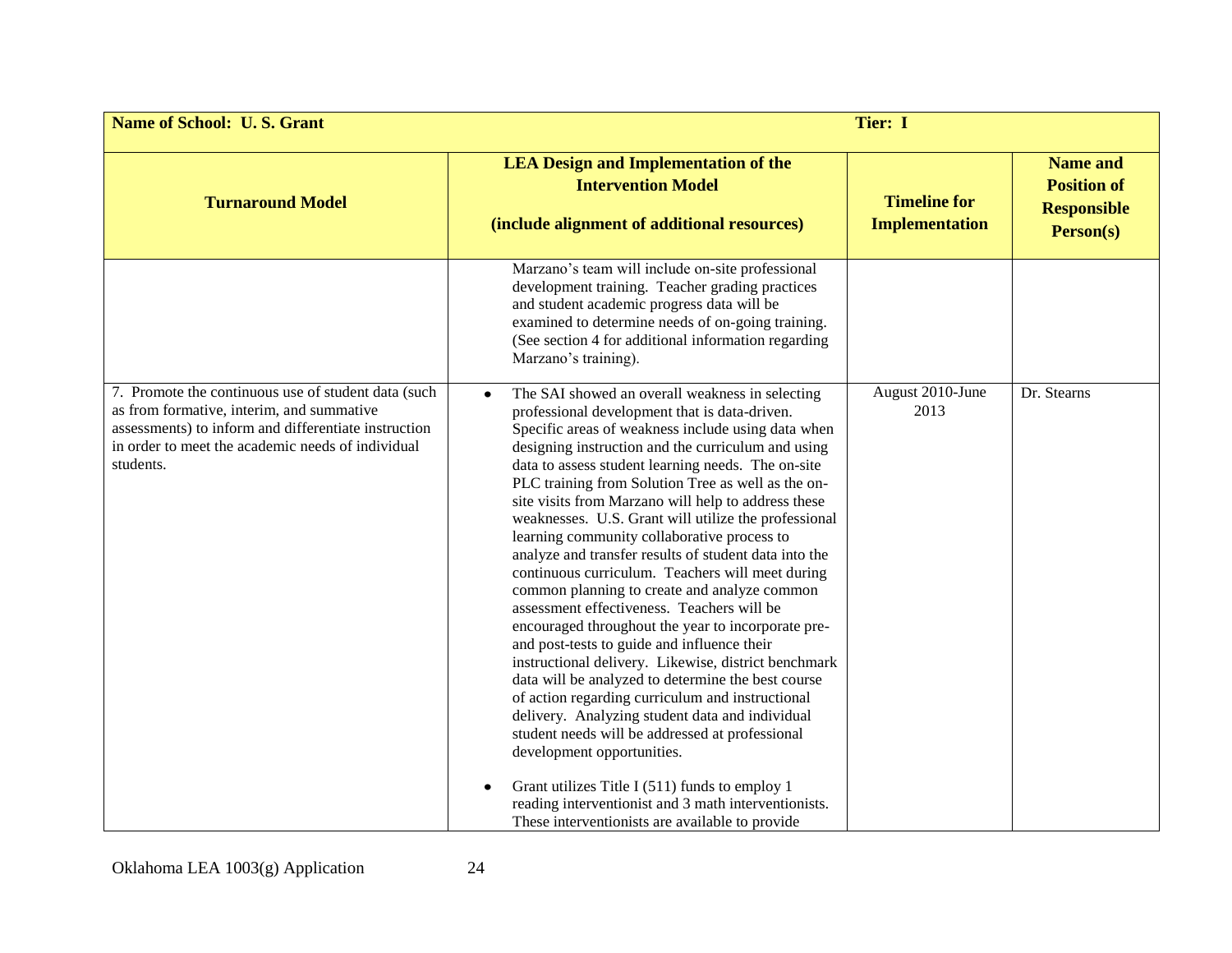| <b>Name of School: U.S. Grant</b>                                                                        | Tier: I                                                                                                                                                                                                                                                                                                                                                                                              |                                              |                                                                          |
|----------------------------------------------------------------------------------------------------------|------------------------------------------------------------------------------------------------------------------------------------------------------------------------------------------------------------------------------------------------------------------------------------------------------------------------------------------------------------------------------------------------------|----------------------------------------------|--------------------------------------------------------------------------|
| <b>Turnaround Model</b>                                                                                  | <b>LEA Design and Implementation of the</b><br><b>Intervention Model</b><br>(include alignment of additional resources)                                                                                                                                                                                                                                                                              | <b>Timeline for</b><br><b>Implementation</b> | <b>Name and</b><br><b>Position of</b><br><b>Responsible</b><br>Person(s) |
|                                                                                                          | direct differentiated instruction if necessary, and<br>also communicate with other core teachers. The<br>interventionists keep the core teachers involved and<br>informed of the students' needs, and may<br>recommend particular strategies or materials to use<br>with the students to accelerate the students' mastery<br>of the PASS objectives.                                                 |                                              |                                                                          |
| 8. Establish schedules and implement strategies<br>that provide increased learning time.                 | Include an additional 60 minutes of instruction to<br>the school day with the addition of a 25 minute<br>advisory/study skills/interventions (tutorial), and for<br>an additional 5 minutes added to each class period.<br>The school day for the student would be from 7:40-<br>3:10. Teachers will report at 7:10 and exit at 3:25.<br>Cost and other information discussed above in<br>element 3. | 2010-2011, 2011-2012,<br>2012-2013           | Dr. Stearns                                                              |
|                                                                                                          | The principal and staff will create a schedule for the<br>expanded time.                                                                                                                                                                                                                                                                                                                             | Summer 2010                                  | Dr. Stearns                                                              |
|                                                                                                          | Establish a calendar for certified employees with<br>professional development days included.                                                                                                                                                                                                                                                                                                         | Summer 2010                                  | Dr. Stearns                                                              |
| 9. Provide appropriate social-emotional and<br>community-oriented services and supports for<br>students. | Use data from the Student Readiness Inventory<br>$\bullet$<br>from ACT- America's Choice to identify "At-Risk"<br>students. Work in collaborative teams to implement<br>a plan on how to ensure social - emotional support<br>systems for those students.                                                                                                                                            | Ongoing                                      | Leadership Team                                                          |
|                                                                                                          | Grant utilizes its School Improvement (515) funds<br>$\bullet$                                                                                                                                                                                                                                                                                                                                       |                                              |                                                                          |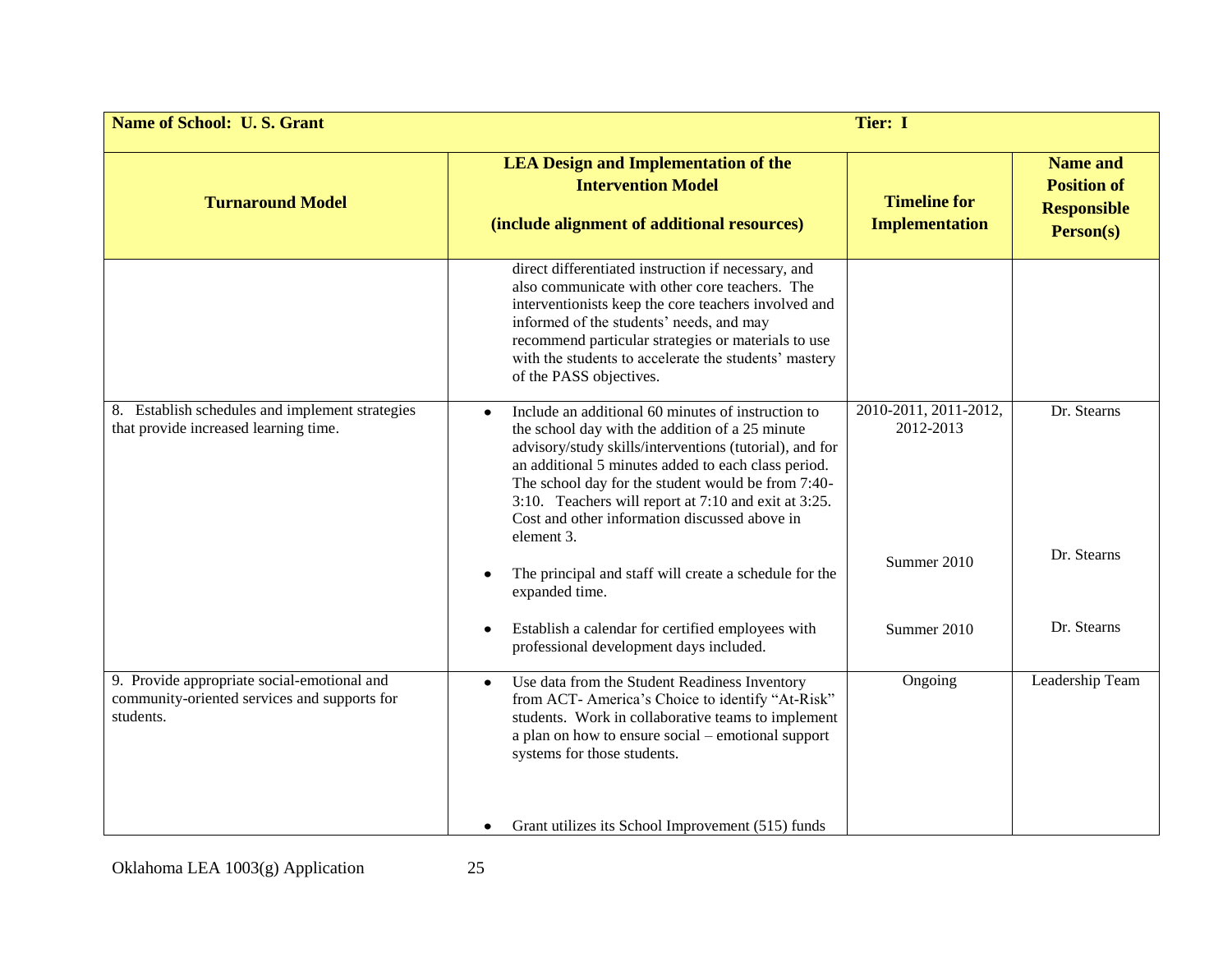| <b>Name of School: U.S. Grant</b> | <b>Tier: I</b>                                                                                                                                                                                                                                                                                                                                                                                                      |                                              |                                                                          |
|-----------------------------------|---------------------------------------------------------------------------------------------------------------------------------------------------------------------------------------------------------------------------------------------------------------------------------------------------------------------------------------------------------------------------------------------------------------------|----------------------------------------------|--------------------------------------------------------------------------|
| <b>Turnaround Model</b>           | <b>LEA Design and Implementation of the</b><br><b>Intervention Model</b><br>(include alignment of additional resources)                                                                                                                                                                                                                                                                                             | <b>Timeline for</b><br><b>Implementation</b> | <b>Name and</b><br><b>Position of</b><br><b>Responsible</b><br>Person(s) |
|                                   | to employ 4 truancy officers. Truancy officers track<br>attendance, work with the parent liaisons to<br>schedule parent meetings, make home visits, and<br>perform any other duties necessary to improve<br>classroom attendance and, consequently, improve<br>student achievement.                                                                                                                                 |                                              |                                                                          |
|                                   | The Foundation for Oklahoma City Public Schools<br>provides opportunities for scholarships for students<br>and grants for teachers; Teacher's Warehouse to<br>assist teachers with needed resources; and<br>celebration for teachers and support personnel.                                                                                                                                                         |                                              |                                                                          |
|                                   | Parental Information Resource Centers have been<br>created and maintained to assist parents with needed<br>materials, internet access, and other resources to<br>assist them in helping their child.                                                                                                                                                                                                                |                                              |                                                                          |
|                                   | The Parent Teacher Association provides<br>opportunities for parental involvement by giving<br>parents a voice to speak on behalf of children as<br>well as tools to promote safety, health, and success<br>for their children in school                                                                                                                                                                            |                                              |                                                                          |
|                                   | An alumni association was organized in 2009-2010.<br>This group will be involved in discussions<br>regarding reform at U.S. Grant High School. The<br>group will consist of family members of current<br>students, staff, civic members, and other community<br>members who have graduated from Grant High<br>School. The alumni association will also become<br>involved in mentoring students at the site through |                                              |                                                                          |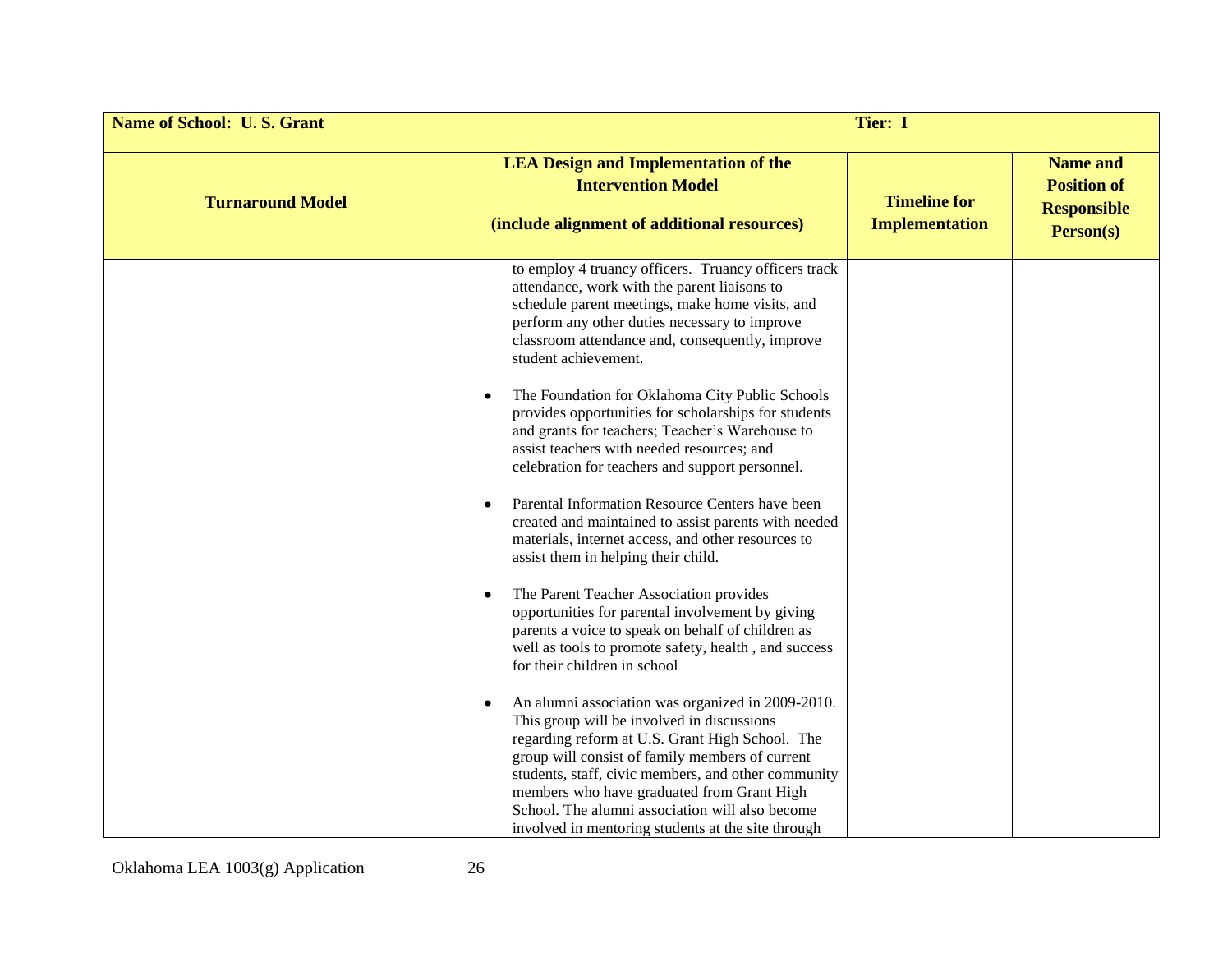| <b>Name of School: U.S. Grant</b> | Tier: I                                                                                                                                                                                                                                                                                                                                                                                                                                                                                                                                                                                                                                                                                                                                                                                                                                                                                                                                                                                                                                                                                                                                                                                                                                                                                                                                                                                                                                                                                  |                                              |                                                                                 |
|-----------------------------------|------------------------------------------------------------------------------------------------------------------------------------------------------------------------------------------------------------------------------------------------------------------------------------------------------------------------------------------------------------------------------------------------------------------------------------------------------------------------------------------------------------------------------------------------------------------------------------------------------------------------------------------------------------------------------------------------------------------------------------------------------------------------------------------------------------------------------------------------------------------------------------------------------------------------------------------------------------------------------------------------------------------------------------------------------------------------------------------------------------------------------------------------------------------------------------------------------------------------------------------------------------------------------------------------------------------------------------------------------------------------------------------------------------------------------------------------------------------------------------------|----------------------------------------------|---------------------------------------------------------------------------------|
| <b>Turnaround Model</b>           | <b>LEA Design and Implementation of the</b><br><b>Intervention Model</b><br>(include alignment of additional resources)                                                                                                                                                                                                                                                                                                                                                                                                                                                                                                                                                                                                                                                                                                                                                                                                                                                                                                                                                                                                                                                                                                                                                                                                                                                                                                                                                                  | <b>Timeline for</b><br><b>Implementation</b> | <b>Name and</b><br><b>Position of</b><br><b>Responsible</b><br><b>Person(s)</b> |
|                                   | academic and activity efforts.<br>The Hispanic Chamber of Commerce will continue<br>to explore and provide scholarship opportunities<br>and resources within the Hispanic community that<br>could provide mentor services to students.<br>The Rotary Club will continue to provide college<br>scholarship opportunities for students. The club has<br>also agreed to provide mentors on-site to support<br>student academic and social growth.<br>The Girl Scouts of Western Oklahoma has agreed to<br>form an alliance with the site to offer social and<br>support services to female students at U.S. Grant<br>High School. Specifically, Girl Scouts will<br>"advance the student learning by offering<br>counseling guidance sessions regarding self-esteem,<br>positive trusting relationships, healthy behavior,<br>gender issues, values, talents, and goal-setting.<br>Likewise, Girl Scouts will offer a program called<br>S.T.E.M. This initiative is designed to focus on<br>science, technology, engineering, and math specific<br>learning by allowing young ladies to engage in<br>science experiments, study of the human body, and<br>other hands-on laboratory experiments thus<br>increasing knowledge in the math and science<br>courses. Finally, Girl Scouts will provide a unique<br>emphasis on leadership, life skills, and financial<br>literacy. The Leadership Journey program<br>curriculum offers learning that will benefits<br>members of the community. |                                              |                                                                                 |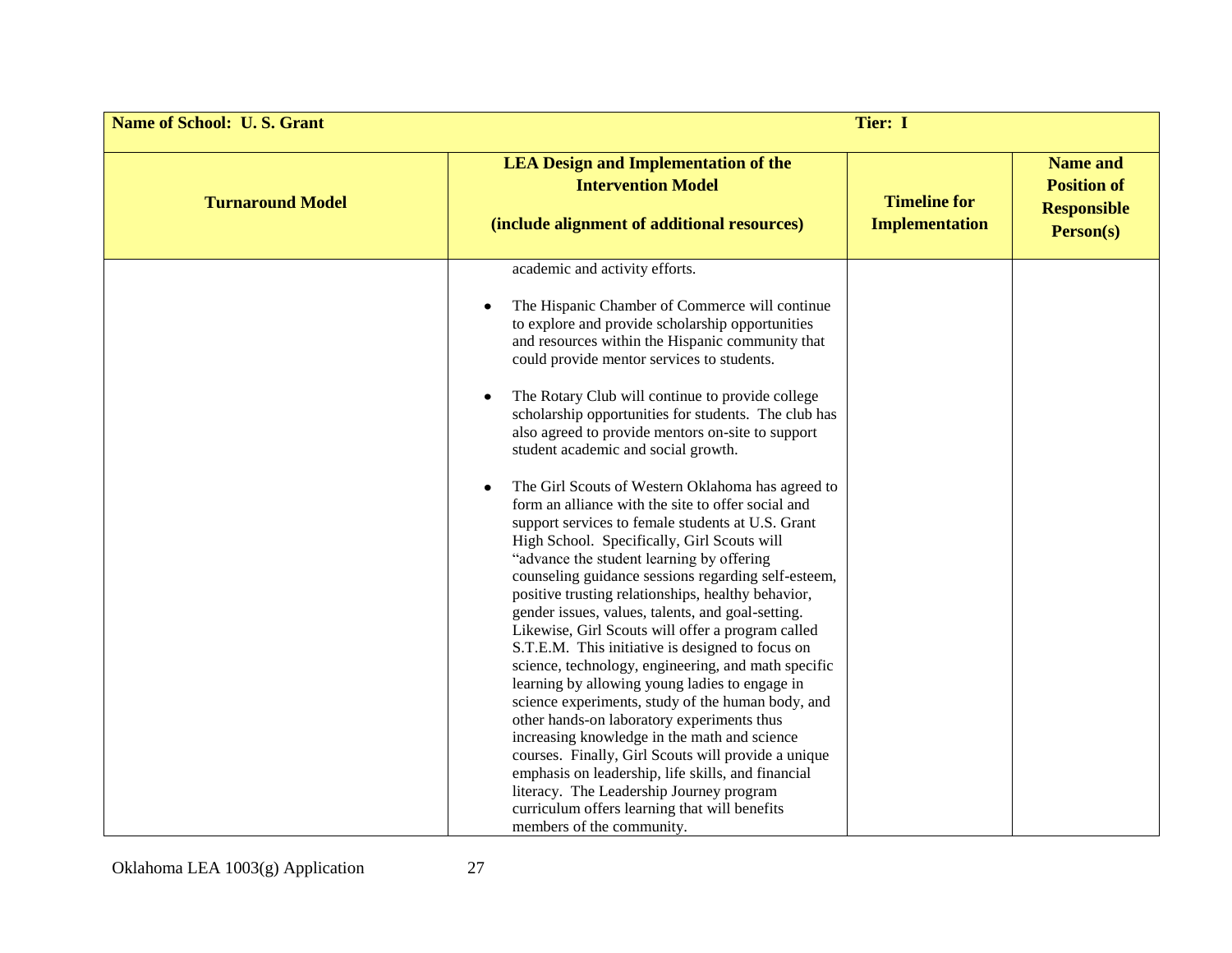| <b>Name of School: U.S. Grant</b> | Tier: I                                                                                                                                                                                                                                                                                                                                                                                                                                                                                                                                                                                                                                                                                                                                                                                                                                                                                                                                                                                                                                                                                                                                                                           |                                              |                                                                          |
|-----------------------------------|-----------------------------------------------------------------------------------------------------------------------------------------------------------------------------------------------------------------------------------------------------------------------------------------------------------------------------------------------------------------------------------------------------------------------------------------------------------------------------------------------------------------------------------------------------------------------------------------------------------------------------------------------------------------------------------------------------------------------------------------------------------------------------------------------------------------------------------------------------------------------------------------------------------------------------------------------------------------------------------------------------------------------------------------------------------------------------------------------------------------------------------------------------------------------------------|----------------------------------------------|--------------------------------------------------------------------------|
| <b>Turnaround Model</b>           | <b>LEA Design and Implementation of the</b><br><b>Intervention Model</b><br>(include alignment of additional resources)                                                                                                                                                                                                                                                                                                                                                                                                                                                                                                                                                                                                                                                                                                                                                                                                                                                                                                                                                                                                                                                           | <b>Timeline for</b><br><b>Implementation</b> | <b>Name and</b><br><b>Position of</b><br><b>Responsible</b><br>Person(s) |
|                                   | U.S. Grant High School will continue to seek<br>candidates from the student body that qualify for<br>Upward Bound. This program is in conjunction<br>with the University of Oklahoma and provides<br>scholarship and other assistance for deserving<br>students to attend major universities. Teachers and<br>students coordinate for applications to be reviewed<br>by members of the university. The university<br>mentors selected students and their families thus<br>providing an opportunity for success at the next<br>educational level.<br>The Parents Teachers Students Association (PTSA)<br>was formed in 2009-2010 and will continue to<br>increase its efforts in providing community support<br>in a variety of ways. The PTSA will likewise<br>continue to work with members of the community<br>outreach program weekly to develop a positive<br>alternative activity for whole family unity. In the<br>past, this program consisted of on-site basketball<br>activities on each Sunday offering an open situation<br>for families to come into the building and engage in<br>wholesome recreational activities. Parents,<br>students, and teachers participate. |                                              |                                                                          |
|                                   | The PTSA has help to create a Parent Resource<br>room on site that enables parents to access school<br>programs, the internet, student grades, and college<br>opportunities for their children. The parent<br>resource room is a community outreach effort to<br>provide parents and visitors with announcements,                                                                                                                                                                                                                                                                                                                                                                                                                                                                                                                                                                                                                                                                                                                                                                                                                                                                 |                                              |                                                                          |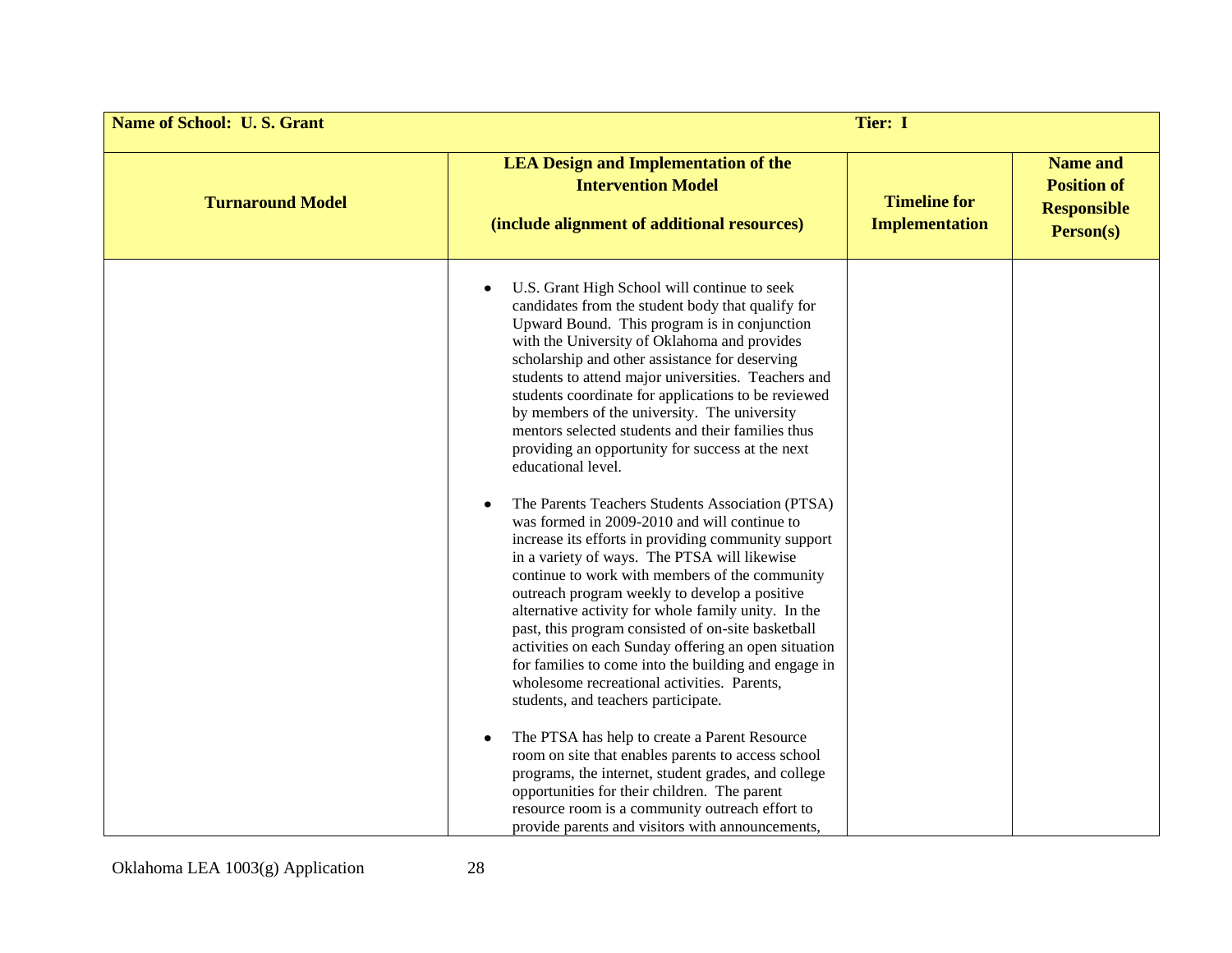| <b>Name of School: U.S. Grant</b> | <b>Tier: I</b>                                                                                                                                                                                                                                                                                                                                                                                                                                                                                                                                                                                                                                                                                                                                                                                                                                                                                                                                                                                                                                                                                                                                                                                                                                                                                 |                                              |                                                                          |
|-----------------------------------|------------------------------------------------------------------------------------------------------------------------------------------------------------------------------------------------------------------------------------------------------------------------------------------------------------------------------------------------------------------------------------------------------------------------------------------------------------------------------------------------------------------------------------------------------------------------------------------------------------------------------------------------------------------------------------------------------------------------------------------------------------------------------------------------------------------------------------------------------------------------------------------------------------------------------------------------------------------------------------------------------------------------------------------------------------------------------------------------------------------------------------------------------------------------------------------------------------------------------------------------------------------------------------------------|----------------------------------------------|--------------------------------------------------------------------------|
| <b>Turnaround Model</b>           | <b>LEA Design and Implementation of the</b><br><b>Intervention Model</b><br>(include alignment of additional resources)                                                                                                                                                                                                                                                                                                                                                                                                                                                                                                                                                                                                                                                                                                                                                                                                                                                                                                                                                                                                                                                                                                                                                                        | <b>Timeline for</b><br><b>Implementation</b> | <b>Name and</b><br><b>Position of</b><br><b>Responsible</b><br>Person(s) |
|                                   | flyers, and other correspondence regarding school<br>activities, functions, and processes.<br>U.S. Grant High School has a large ELL population.<br>Many of the students come from homes where a<br>language other than English is spoken (Spanish,<br>etc) Therefore, the site will host classes for<br>parents to learn English. Likewise, classes will be<br>offered to staff members to instruct them to learn<br>Spanish. Focusing on the needs of the student body<br>include a staff that is multi-culturally aware of the<br>specific demands of the ELL learner in the building.<br>Efforts such as these will continue to diminish a<br>very prominent language barrier. (See sections 4<br>and 10 for additional information).<br>Oklahoma City Community College and Oklahoma<br>State University – OKC will continue to advise and<br>counsel students regarding future endeavors. U.S.<br>Grant High School will continue to partner with<br>local colleges and universities in attempts to better<br>prepare students for transitions after graduation.<br>Likewise, MetroTech extends opportunities for<br>students to achieve job-embedded training<br>necessary to allow students to be successful in the<br>workplace.<br>The site will continue its association with ACT - |                                              |                                                                          |
|                                   | America's Choice with the 9 <sup>th</sup> Grade Academy.<br>This teaming concept affords direct emphasis on the<br>success of the individual student. Teams of<br>teachers have collaborative time that addresses the                                                                                                                                                                                                                                                                                                                                                                                                                                                                                                                                                                                                                                                                                                                                                                                                                                                                                                                                                                                                                                                                          |                                              |                                                                          |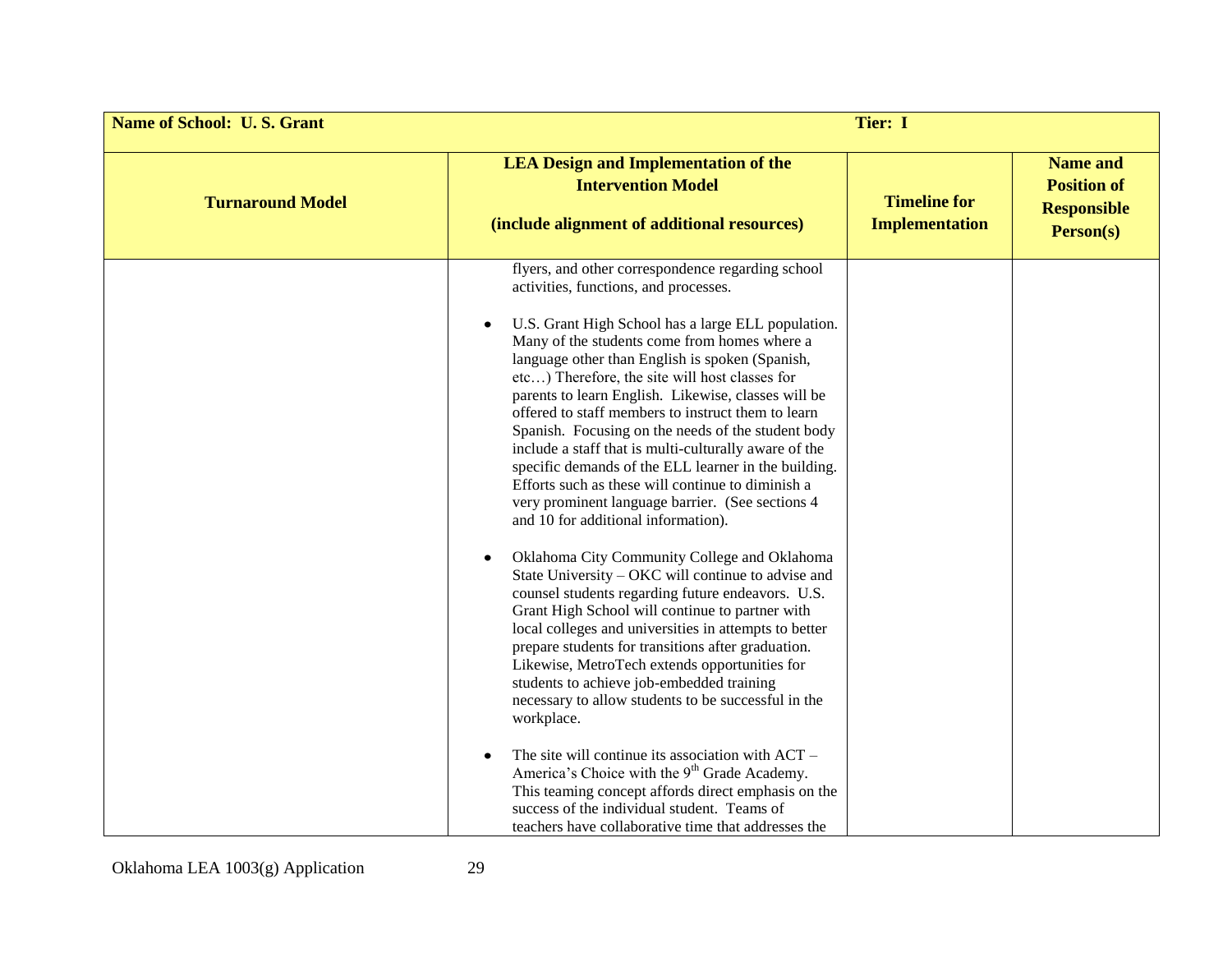| <b>Name of School: U.S. Grant</b>                                                                                                                                                                                                                                                                                                                                                                                                                                                                                                                                                                                                         | Tier: I                                                                                                                                                                                                                                                                                                                                                                                                                                                                                                                                                                                                                                                                                                                                                                                                                                                               |                                              |                                                                          |
|-------------------------------------------------------------------------------------------------------------------------------------------------------------------------------------------------------------------------------------------------------------------------------------------------------------------------------------------------------------------------------------------------------------------------------------------------------------------------------------------------------------------------------------------------------------------------------------------------------------------------------------------|-----------------------------------------------------------------------------------------------------------------------------------------------------------------------------------------------------------------------------------------------------------------------------------------------------------------------------------------------------------------------------------------------------------------------------------------------------------------------------------------------------------------------------------------------------------------------------------------------------------------------------------------------------------------------------------------------------------------------------------------------------------------------------------------------------------------------------------------------------------------------|----------------------------------------------|--------------------------------------------------------------------------|
| <b>Turnaround Model</b>                                                                                                                                                                                                                                                                                                                                                                                                                                                                                                                                                                                                                   | <b>LEA Design and Implementation of the</b><br><b>Intervention Model</b><br>(include alignment of additional resources)                                                                                                                                                                                                                                                                                                                                                                                                                                                                                                                                                                                                                                                                                                                                               | <b>Timeline for</b><br><b>Implementation</b> | <b>Name and</b><br><b>Position of</b><br><b>Responsible</b><br>Person(s) |
|                                                                                                                                                                                                                                                                                                                                                                                                                                                                                                                                                                                                                                           | needs of students (academic, social, physical,<br>etc). The teaming concepts of America's Choice<br>will expand to the $10th$ grade and each grade after<br>year by year. Teams will discuss and explore<br>programs, advisors, and other support systems that<br>encourage and enable student success.<br>U.S. Grant High School will utilize an advisory<br>time embedded within the instructional day. This<br>"General Time" (so named because the U.S. Grant<br>mascot is the "General") will allow a time each day<br>that students and teachers can discuss ideas that will<br>improve student learning and social life. Likewise,<br>this time within the day will be used for advisors<br>and mentors to engage in student interventions in<br>small groups and/or individually. These advisors<br>will be from within the site, district, and<br>community. |                                              |                                                                          |
| 10. List any additional permissible strategies the<br>LEA will implement as a part of the turnaround<br>model.<br>1. U.S. Grant will implement several strategies to<br>improve parental involvement. Family involvement<br>and a positive family attitude toward education were<br>both weaknesses as determined by the SRI. Also,<br>according to the WISE needs assessment, Grant has<br>limited development in the areas of family<br>communication and families as school and student<br>partners. Several parental involvement activities<br>and strategies are planned for the next three years<br>(see information to the right). | Parents will be trained to access and utilize the<br>online Smartweb portal. Utilization of the portal<br>will allow for instantaneous communication<br>between school and parent. Smartweb will enable<br>parents to become more actively involved in their<br>child's education development. A computer kiosk<br>will be placed in the front office, which will allow<br>parents quick access to Smartweb. This location<br>will allow for an administrator or secretary to assist<br>if necessary. Stipends will be provided to 5                                                                                                                                                                                                                                                                                                                                  | 2010-2011, 2011-2012.                        | Dr. Stearns, media<br>specialists                                        |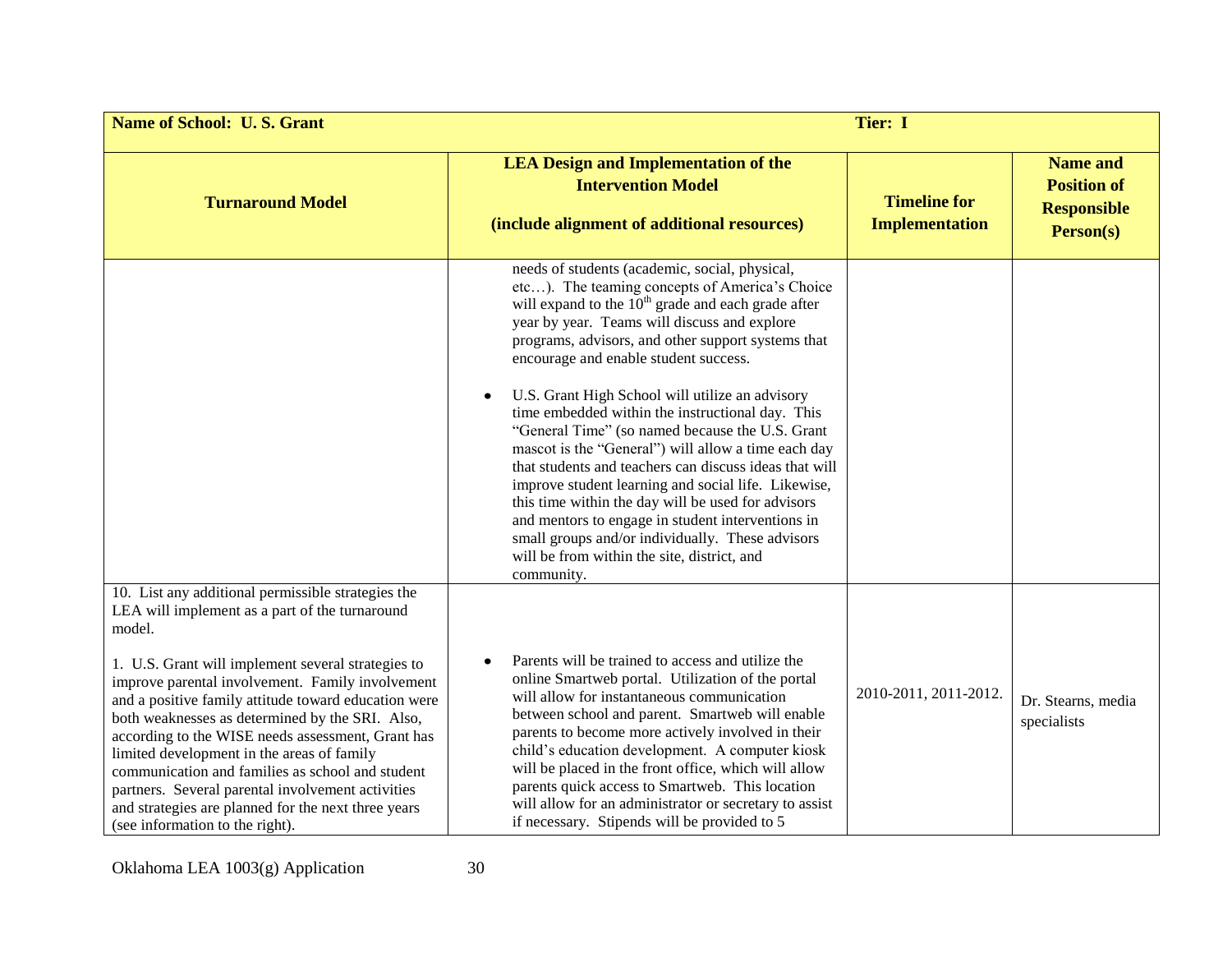| <b>Name of School: U.S. Grant</b> |                                                                                                                                                                                                                                                                                                                                                                                                                                                                                                                                                                                                                                                                                                                                                                          | <b>Tier: I</b>                                         |                                                                                 |
|-----------------------------------|--------------------------------------------------------------------------------------------------------------------------------------------------------------------------------------------------------------------------------------------------------------------------------------------------------------------------------------------------------------------------------------------------------------------------------------------------------------------------------------------------------------------------------------------------------------------------------------------------------------------------------------------------------------------------------------------------------------------------------------------------------------------------|--------------------------------------------------------|---------------------------------------------------------------------------------|
| <b>Turnaround Model</b>           | <b>LEA Design and Implementation of the</b><br><b>Intervention Model</b><br>(include alignment of additional resources)                                                                                                                                                                                                                                                                                                                                                                                                                                                                                                                                                                                                                                                  | <b>Timeline for</b><br><b>Implementation</b>           | <b>Name and</b><br><b>Position of</b><br><b>Responsible</b><br><b>Person(s)</b> |
|                                   | teachers who will provide the training. (10 hrs x 5)<br>teachers x $$20 = $1,000.00$ , benefits = \$240.00.<br>Total cost of \$1,240.00). To be paid with SIG<br>funds.<br>Services will be used to offer classes to parents on-<br>site. Classes will provide materials, formative data<br>provided through pre- and post-tests, and instruction<br>to parents to improve English language ability.<br>This service will contract local experts in the field<br>of ESL training to work in conjunction with the site.<br>Parent classes will focus specifically on<br>understanding the basic interpersonal<br>communication skills in attempts to improve<br>communications of all constituents. Estimated<br>yearly cost of \$10,000.00 to be paid with SIG<br>funds. | 2010-2011, 2011-2012,<br>and 2012-2013 school<br>year. | Dr. Stearns                                                                     |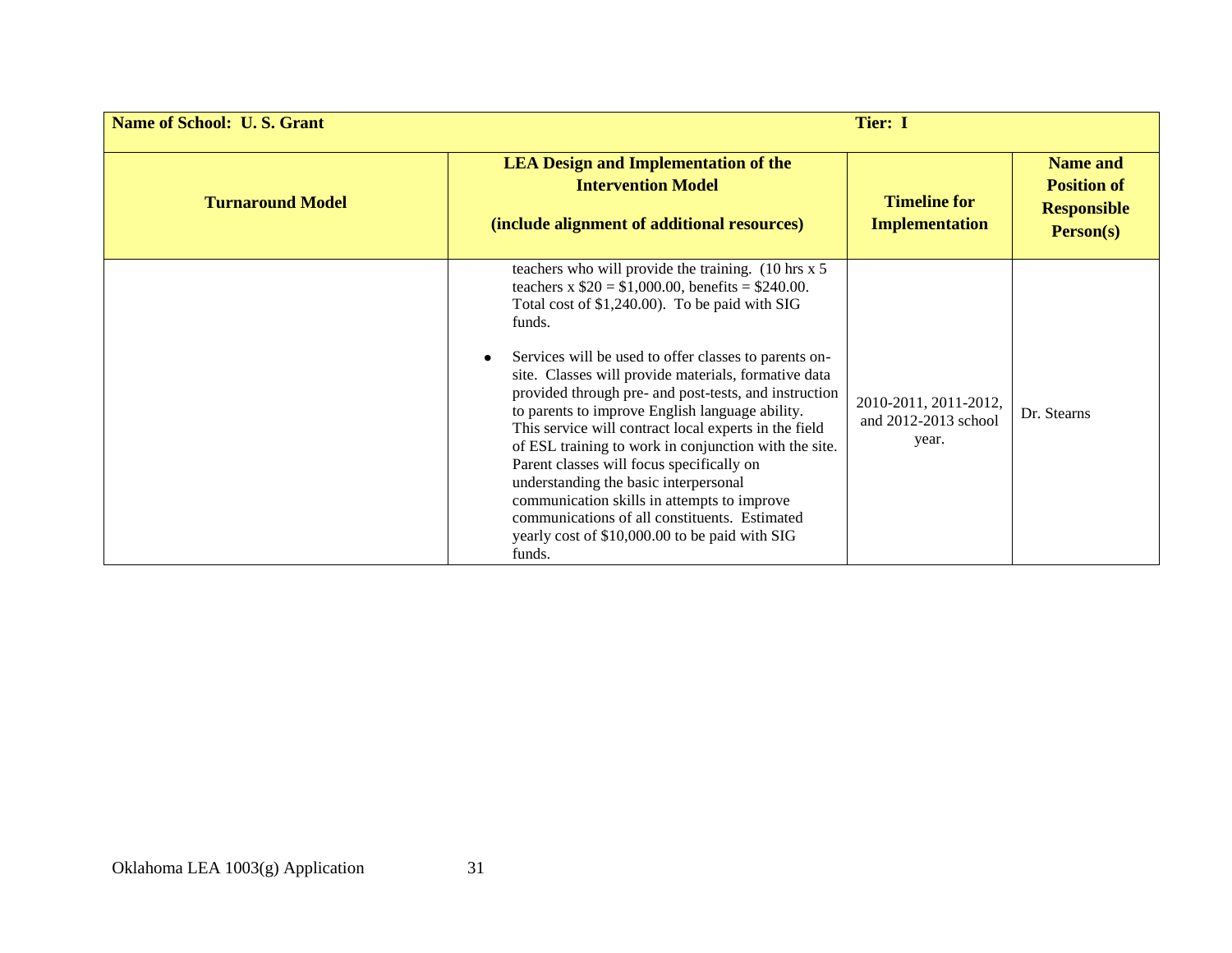# **INTEGRATION OF SERVICES**

| <b>Resource</b>                         | Alignment with 1003(g)                                        |  |
|-----------------------------------------|---------------------------------------------------------------|--|
| Title I, Part A                         | Contracted services with Robert Marzano to                    |  |
| Title I, Part A ARRA                    | provide professional development (see section 4               |  |
| School Improvement 1003(a)              | above for additional detail)                                  |  |
|                                         | Professional Learning Communities (PLC)<br>٠                  |  |
|                                         | training (see section 4 above for additional detail)          |  |
|                                         | ACT/America's Choice training (ARRA) (see                     |  |
|                                         | section 4 above for additional detail)                        |  |
|                                         | Alan November training (see section 4 above for<br>٠          |  |
|                                         | additional detail)                                            |  |
|                                         | Five (5) truancy officers (see section 9 above for<br>٠       |  |
|                                         | additional detail)                                            |  |
|                                         | Reading/math interventionists (see section 7                  |  |
|                                         | above for additional detail)                                  |  |
| Title II, Part A                        | Salary for Instructional Facilitators to provide<br>٠         |  |
|                                         | ongoing professional development and coaching                 |  |
|                                         | (see section 4 above for additional detail)                   |  |
|                                         | Signing bonuses as incentives to teach at U.S.                |  |
|                                         | Grant (see section 3 above for additional detail)             |  |
| Title III, Part A                       | Sheltered Instruction and Observation Protocol<br>$\bullet$   |  |
|                                         | (SIOP) (see section 4 above for additional detail)            |  |
| General Fund                            | Retirement Incentive for displaced teachers (see<br>$\bullet$ |  |
|                                         | section 3 above and the attached Memorandum                   |  |
|                                         | of Understanding for additional details)                      |  |
|                                         | Resignation Incentive for displaced teachers (see             |  |
|                                         | section 3 above and the attached Memorandum                   |  |
|                                         | of Understanding for additional details)                      |  |
| Local, community, and business partners | The Foundation for OKCPS (see section 9 of the<br>$\bullet$   |  |
|                                         | action plan for further detail)                               |  |
|                                         | Parental Information Resource Centers (see<br>٠               |  |
|                                         | section 9 of the action plan for further detail)              |  |
|                                         | Parent Teacher Association (see section 9 of the<br>٠         |  |
|                                         | action plan for further detail)                               |  |
|                                         | Grant Alumni Association (see section 9 of the                |  |
|                                         | action plan for further detail)                               |  |
|                                         | Hispanic Chamber of Commerce (see section 9                   |  |
|                                         | of the action plan for further detail)                        |  |
|                                         | Rotary Club (see section 9 of the action plan for<br>٠        |  |
|                                         | further detail)                                               |  |
|                                         | Girl Scouts of Western Oklahoma (see section 9<br>٠           |  |
|                                         | of the action plan for further detail)                        |  |
|                                         | Upward Bound (see section 9 of the action plan                |  |
|                                         | for further detail)                                           |  |
|                                         | Parents Teachers Students Association (PTSA)                  |  |
|                                         | (see section 9 of the action plan for further detail)         |  |
|                                         | Oklahoma City Community College (OCCC)                        |  |
|                                         | (see section 9 of the action plan for further detail)         |  |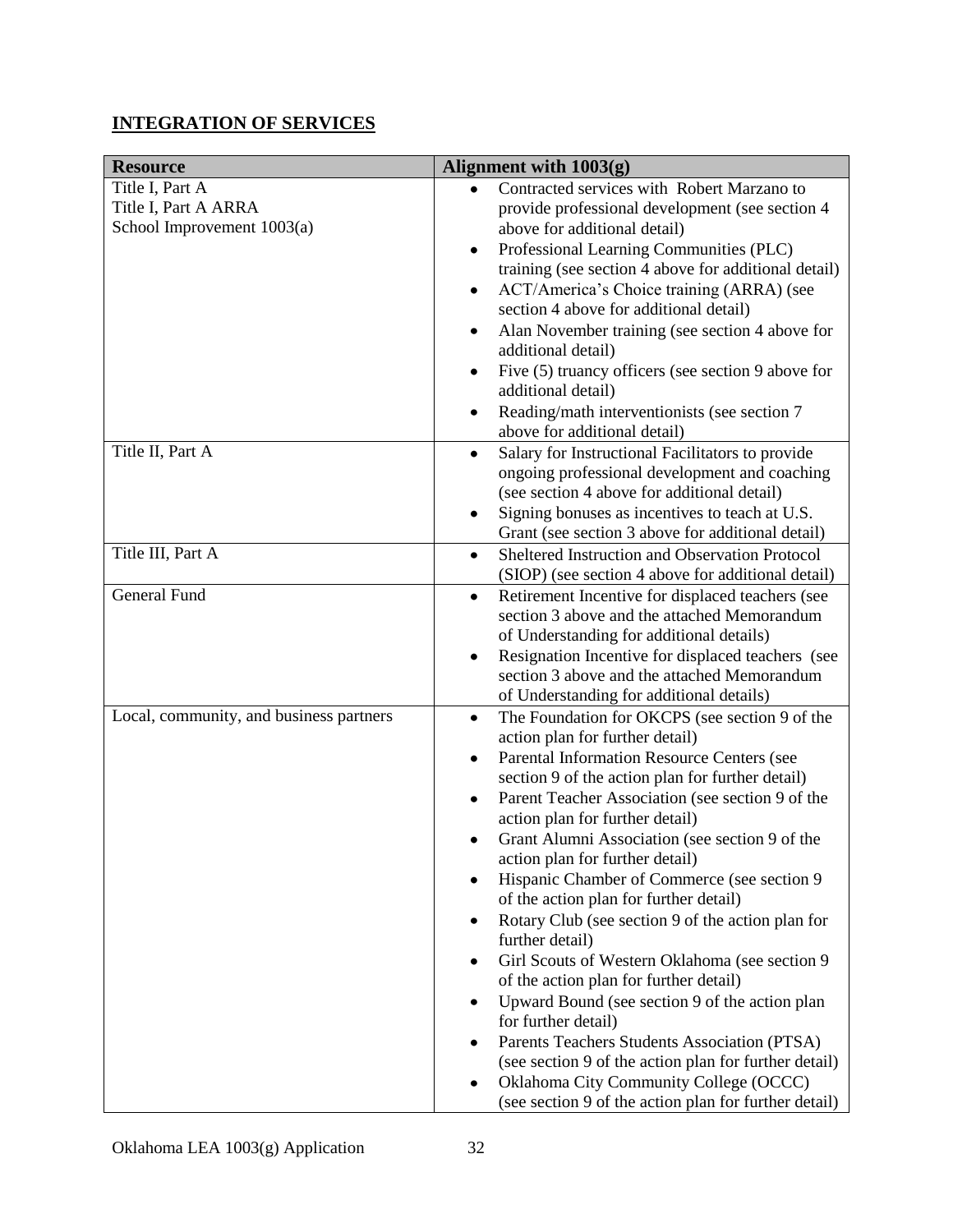| Oklahoma State University - Oklahoma City<br>(OSU-OKC) (see section 9 of the action plan for<br>further detail) |
|-----------------------------------------------------------------------------------------------------------------|
|-----------------------------------------------------------------------------------------------------------------|

### **SCHOOL MODIFICATION OF POLICIES AND PROCEDURES**

A memorandum of understanding (MOU) between Oklahoma City Public Schools and the American Federation of Teachers (AFT) is being developed to address the collective bargaining modifications necessary for implementation of the turnaround and transformation models. The proposed MOU includes provisions concerning teacher evaluation, teacher contract time, performance pay and other areas covered by the Collective Bargaining Agreement. The Oklahoma City Public Schools Board of Education will approve modifications to existing policies and procedures to accommodate the model implementation requirements. The MOU will be presented to the BOE pending approval of the SIG application.

U.S. Grant High School will continue to schedule a minimum of ninety (90) minutes of protected collaboration time each week.

U.S. Grant High School will add sixty (60) minutes additional instructional time to each school day (25 minutes of advisory/study skills/interventions, and five (5) minutes added to each class period.

Five (5) days of professional development will be added to the calendar prior to the start of the school year; three (3) days of professional development will be added to post-planning. Up to four (4) Saturdays during the school year will also be utilized for professional development.

U.S. Grant is considering modifying the Student Code of Conduct to maximize instructional time and minimize out-of-school suspensions. Student Code of Conduct mandates out-of-school suspension for specific disciplinary issues. Each event will be reviewed to determine if the student can be best served through a combination of out-of-school and in-school intervention.

# **SCHOOL SUSTAINABILITY EFFORTS**

The primary focus of the School Improvement grant is to develop the capacity of U.S. Grant High School staff to assure sustainability of effective instructional practices. All stakeholders and the leadership team involved in the planning and preparation for the Turnaround Model will share in ensuring implementation with fidelity.

The additional contract days and professional development days that are included in the SIG plan will be provided in subsequent years utilizing available Title I, Title II and/or general funds at the end of the grant period. Professional development will continue as a normal component of the Campus Improvement Plan. See individual professional development details in section 4 of the action plan above for further information regarding sustainability.

In regard to expanded learning time, it is the hope that once capacity is built via personnel and professional development, the funds utilized for professional development during the three-year, intensive training period (e.g., the "training" of the trainers) will be shifted to support the additional 60 minutes of instructional time.

U. S. Grant High School conducted the Needs Assessment from WISE. The site will also utilize WISE for strategic planning purposes and as a coaching tool.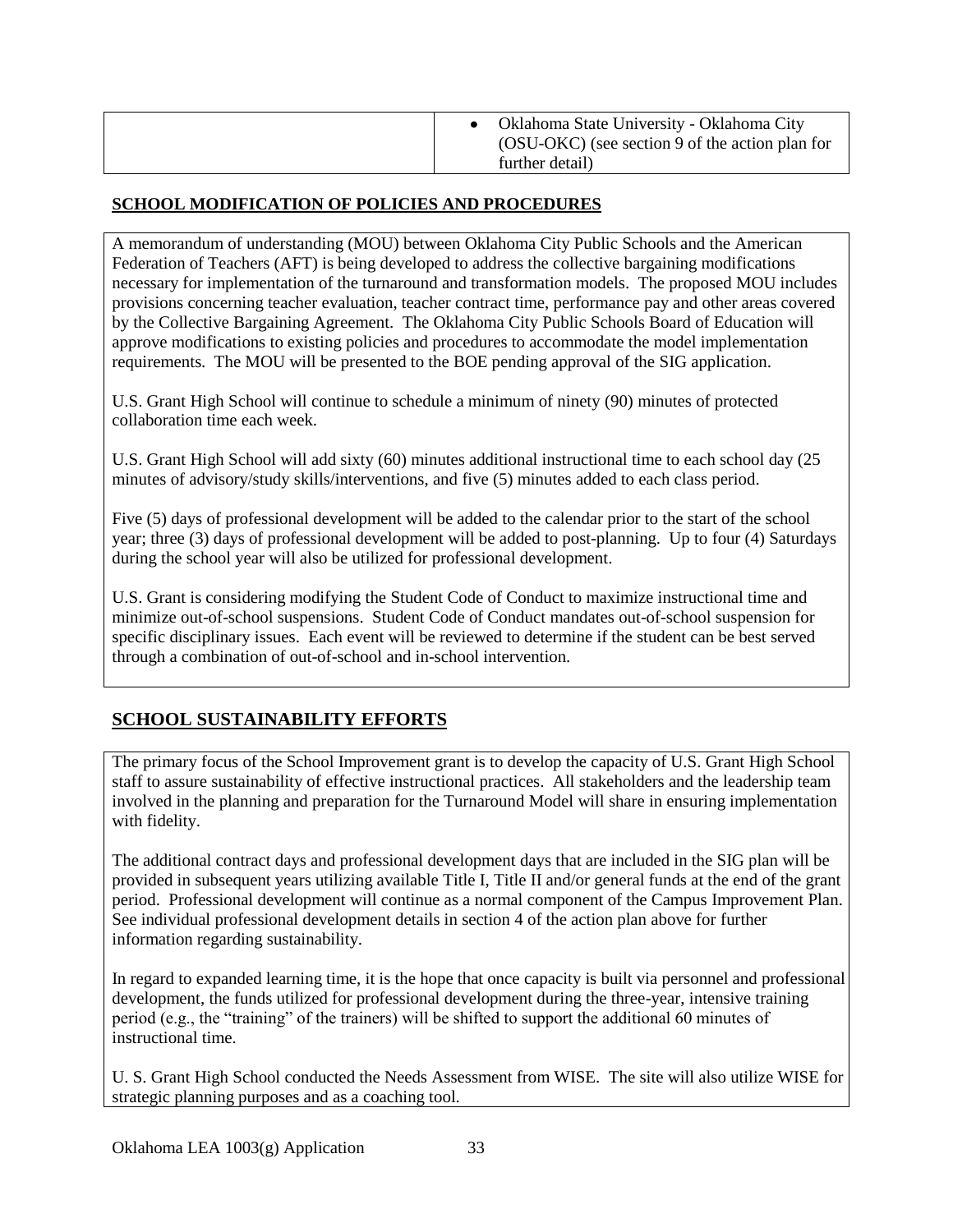Oklahoma City Public School's Planning, Research and Evaluation has been and will continue to be actively involved in the collective of formative and summative data.

Title I Funding will be another resource to help sustain the requirements of the grant after the life of the grant. Other possibilities for funding sources will be explored; we will actively seek assistance from the community partners mentioned in section 9 of the action plan above.

A written transition plan will be developed to assure that effective strategies implemented through the turnaround model are sustained in subsequent years.

The Planning, Research, and Evaluation team will assist in the collection, evaluation, and distribution of district, state and norm-referenced data. Progress monitoring will take place on a day-to-day basis in the sites as teachers closely monitor student progress. Data will be an ongoing topic of discussion in PLC conversations.

Oklahoma City Public Schools (OKCPS) is in the process of developing a strategic framework on which both internal and external stakeholders will build and move forward. The planning and review process for the framework is underway and will involve students, district employees, parents, community members, and our business partners. The strategic planning will complement the goals of the Turnaround Model. A planning team made up of site leadership, district leadership, and union representatives have been involved with meetings and planning throughout the restructuring process. School leadership teams have also been involved. The Tier I site has had faculty and staff meetings, parent and community meetings to discuss the selection of the intervention model, and the model's design. At community meetings stakeholders were given the opportunity to ask questions. At one community meeting hosted by the district and site there were several calls to action by the audience for parent and community involvement to support the reform efforts.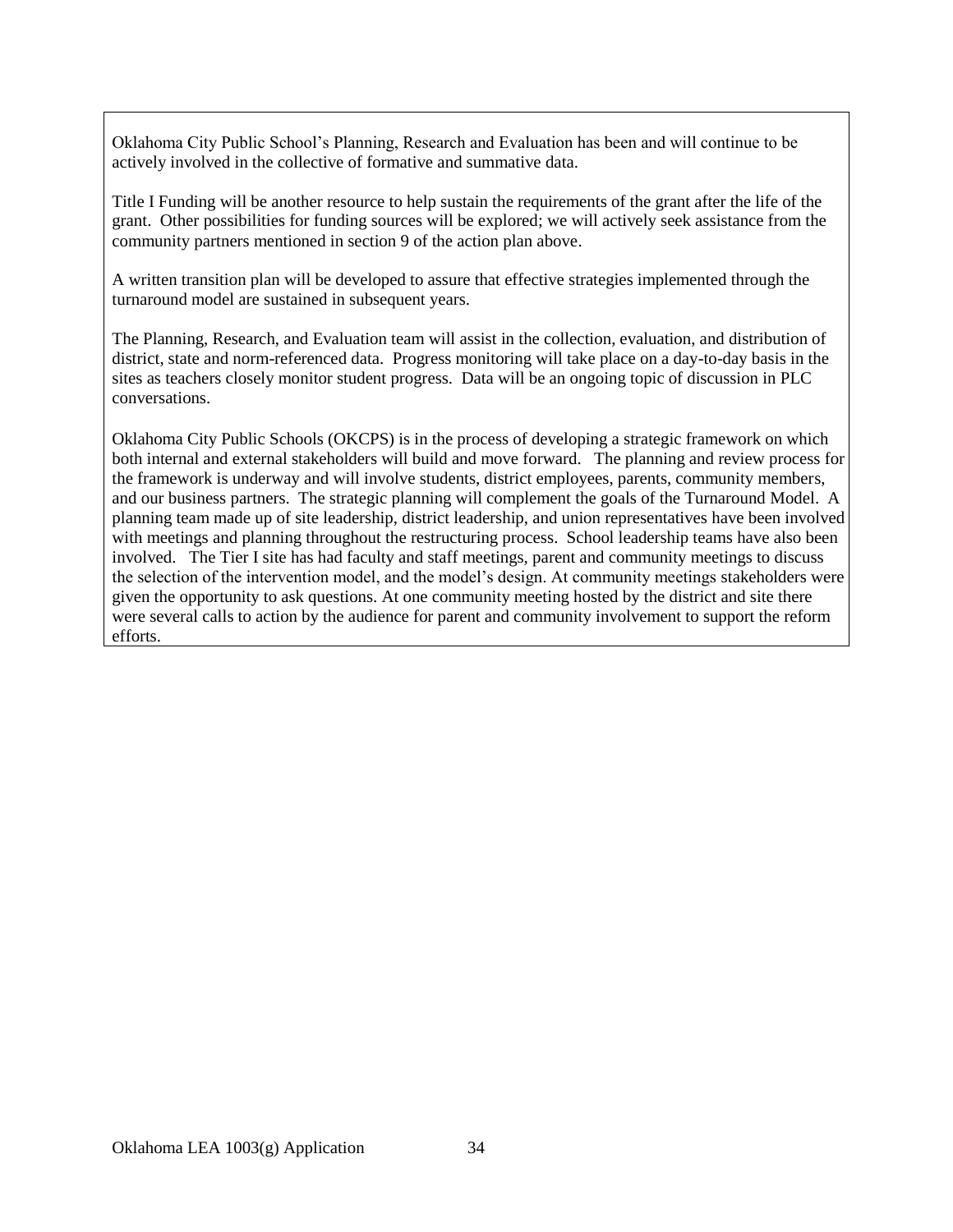#### **APPLICATION INSTRUCTIONS SCHOOL IMPROVEMENT GRANTS 1003(g) AND AMERICAN RECOVERY AND REINVESTMENT ACT**

#### **BUDGET SECTION**

#### **SCHOOL BUDGET NARRATIVE**

Provide in the space below, a budget narrative for **each** Tier I and Tier II school to be served. The narrative must describe in detail the needs of the school to implement the selected intervention model and the proposed initiatives, services, and/or resources. The school budget narrative must also address how the school will fund the additional requirements of the grant:

- Add at least one (1) hour of instructional time per school day or adopt an alternate/extended school year calendar that adds time beyond the additional one hour of instructional time per day for each identified Tier I and Tier II school;
- Provide at least ninety (90) minutes of protected collaboration time per week for each teacher to work in Professional Learning Communities;
- Provide at least five (5) days of site based training as well as a five (5) day teacher academy or institute for each teacher in Tier I and Tier II school to be served;
- Provide additional training on the selected intervention model and process aligned to the selected intervention model for new teachers that join turnaround schools after the start of implementation.

U. S. Grant High School is engaged in a turnaround model. This model necessitates professional development strategies for improved instructional delivery. Likewise, adjustments are needed for extended day instruction and extended teacher/administrator pay to compensate for additional time

A series of professional development opportunities will be provided to the instructional staff at U.S. Grant High School. Among these strategies include: PLC (Solution Tree), Marzano Grading and Assessment Strategies, on-site technology training, Teacher ELL/ESL training, Parent ELL training, and Parent Portal and SmartWeb training.

Teachers will receive training on-site regarding technology use in instructional delivery methods. PLC training will be focused on collaborative planning and building common assessments. On-site training will be conducted to improve teacher progression regarding the professional learning community design. Marzano's team will conduct training emphasizing grading and assessment practices. Technology specialists will provide training on-site during planning and after-school hours regarding Smartboard, email, and other district media programs. U.S. Grant High School has a growing ELL population. Therefore, training will extensively involve preparing teachers to better produce lessons that will engage the ELLs. Parents will receive SmartWeb and district Portal training. This will improve parental contact and communication.

U.S. Grant High School will add 60 minutes additional instructional time to each school day. Teachers will be compensated for a portion of the extended time (see section 3 of the action plan for additional detail). Administrators will also be compensated for the additional time in the schedule.

Book studies will be conducted to further awareness of educational vision as determined by the site. Administrators, teachers, and students will engage in research-based readings focusing on aspects of teacher performance, student learning, and educational progress. Administrators and teachers will analyze effective teaching strategies, leadership traits, and professional learning community tenants that are research-based and determined to provide student success.